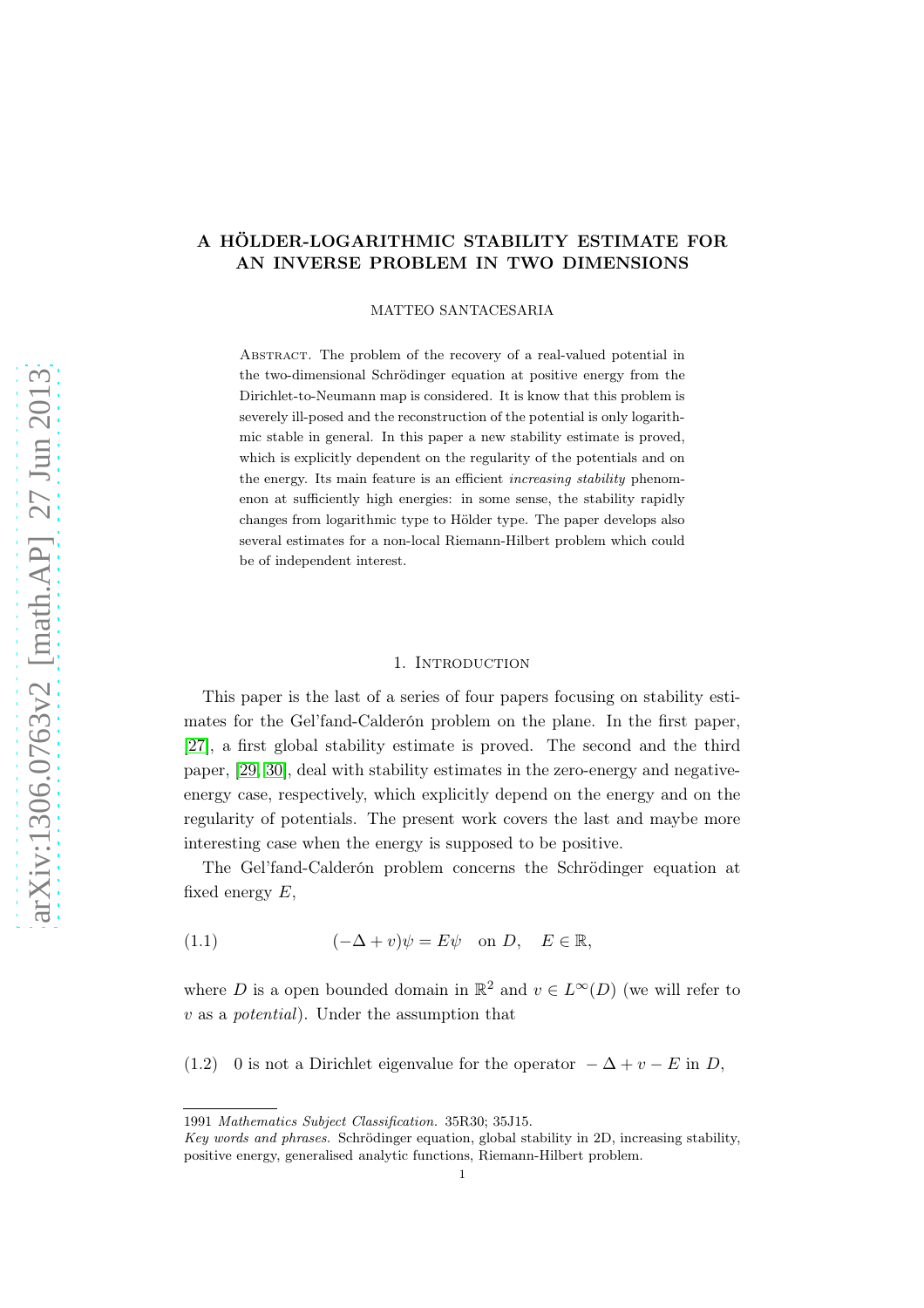we can define the Dirichlet-to-Neumann operator  $\Phi(E) : H^{1/2}(\partial D) \to H^{-1/2}(\partial D)$ , corresponing to the potential  $v$ , as follows:

(1.3) 
$$
\Phi(E)f = \frac{\partial u}{\partial \nu}\Big|_{\partial D},
$$

where  $f \in H^{1/2}(\partial D)$ ,  $\nu$  is the outer normal of  $\partial D$ , and  $u$  is the  $H^1(D)$ solution of the Dirichlet problem

(1.4) 
$$
(-\Delta + v)u = Eu \text{ on } D, \quad u|_{\partial D} = f.
$$

This construction gives rise to the so-called Gel'fand-Calderón problem.

**Problem 1.** Given  $\Phi(E)$  for a fixed  $E \in \mathbb{R}$ , find v on D.

This problem can be considered as the Gel'fand inverse boundary value problem for the two-dimensional Schrödinger equation at fixed energy (see [\[11\]](#page-32-0), [\[20\]](#page-33-3)). At zero energy this problem can also be seen as a generalization of the Calderón problem of the electrical impedance tomography (see [\[8\]](#page-32-1), [\[20\]](#page-33-3)).

Note that this problem is not overdetermined, in the sense that we consider the reconstruction of a function  $v$  of two variables from inverse problem data dependent on two variables.

In this paper we study interior stability estimates, i.e. we want to prove that given two Dirichlet-to-Neumann operators  $\Phi_1(E)$  and  $\Phi_2(E)$ , corresponding to potentials  $v_1$  and  $v_2$  on D, we have that

$$
||v_1 - v_2||_{L^{\infty}(D)} \le \omega (||\Phi_1(E) - \Phi_2(E)||_*)
$$

where the function  $\omega(t) \to 0$  as fast as possible as  $t \to 0$  at any fixed E and  $\|\cdot\|_*$  is some operator norm. The explicit dependence of  $\omega$  on E is analysed as well.

There is a wide literature on the Gel'fand-Calderón inverse problem. In the case of complex-valued potentials the global injectivity of the map  $v \to \Phi$ was firstly proved in [\[20\]](#page-33-3) for  $D \subset \mathbb{R}^d$  with  $d \geq 3$  and in [\[7\]](#page-32-2) for  $d = 2$ with  $v \in L^p$ : in particular, these results were obtained by the use of global reconstructions developed in the same papers. A global logarithmic stability estimate for Problem 1 for  $d \geq 3$  was first found by Alessandrini in [\[1\]](#page-32-3). In the two-dimensional case the first global stability estimate was given in [\[27\]](#page-33-0). In [\[16\]](#page-33-4) logarithmic stability was proved in dimension  $d \geq 2$  without condition [\(1.2\)](#page-0-0), using more general boundary data (impedance boundary map). For Lipschitz stability estimates concerning this and similar inverse problems with finite dimensional restrictions see [\[2\]](#page-32-4), [\[3\]](#page-32-5), [\[5\]](#page-32-6) and [\[6\]](#page-32-7).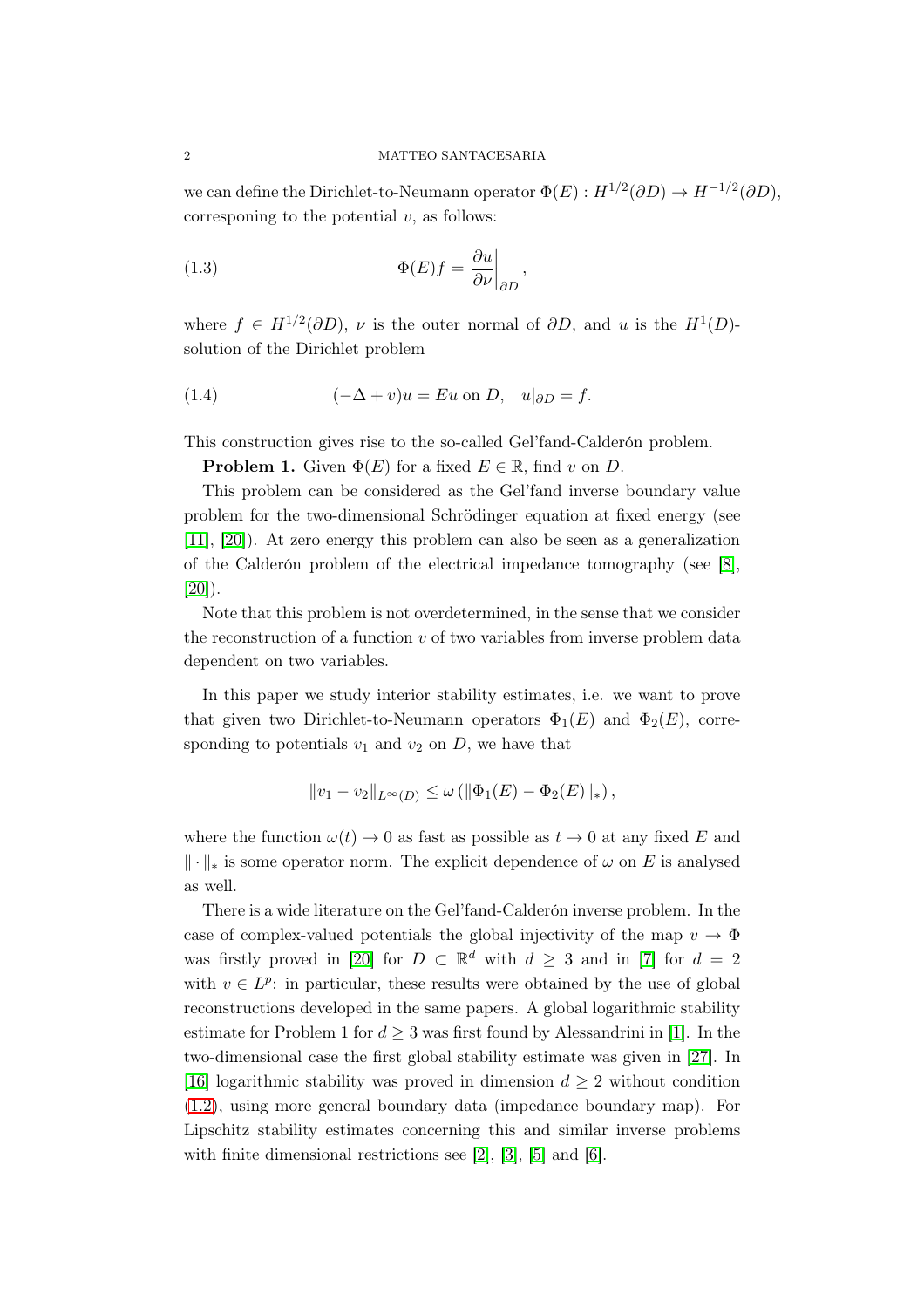In [\[29\]](#page-33-1) and in [\[30\]](#page-33-2) we considered Problem 1 at zero and negative energy, respectively, and answered the following question: how the stability estimates vary with respect to the smoothness of the potentials and the energy.

This paper completes the preceding works by considering the positive energy case.

We will assume for simplicity that

<span id="page-2-0"></span>(1.5) 
$$
D \text{ is an open bounded domain in } \mathbb{R}^2, \qquad \partial D \in C^2,
$$

$$
v \in W^{m,1}(\mathbb{R}^2) \text{ for some } m > 2, \quad \bar{v} = v, \quad \text{supp } v \subset D,
$$

where

(1.6) 
$$
W^{m,1}(\mathbb{R}^2) = \{v : \partial^J v \in L^1(\mathbb{R}^2), |J| \le m\}, \qquad m \in \mathbb{N} \cup \{0\},
$$
  
 $J \in (\mathbb{N} \cup \{0\})^2, \qquad |J| = J_1 + J_2, \qquad \partial^J v(x) = \frac{\partial^{|J|} v(x)}{\partial x_1^{J_1} \partial x_2^{J_2}}.$ 

Let

<span id="page-2-1"></span>
$$
||v||_{m,1} = \max_{|J| \le m} ||\partial^J v||_{L^1(\mathbb{R}^2)}.
$$

We will need the following regularity condition:

$$
(1.7) \t\t\t\t E > E_1,
$$

where  $E_1 = E_1(||v||_{m,1}, D)$  or, roughly speaking, E is sufficiently great with respect to some appropriate norm of the potential. This condition implies, in particular, that the Faddeev eigenfunctions are well-defined on the entire fixed-energy surface in the spectral parameter (see Section [2](#page-4-0) and Remark [2.1\)](#page-5-0).

<span id="page-2-3"></span>**Theorem 1.1.** Let the conditions  $(1.2)$ ,  $(1.5)$ ,  $(1.7)$  hold for the potentials  $v_1, v_2$ , where D is fixed, and let  $\Phi_1(E)$ ,  $\Phi_2(E)$  be the corresponding Dirichletto-Neumann operators at fixed positive energy  $E > 0$ . Let  $||v_j||_{m,1} \leq N$ ,  $j = 1, 2$ , for some  $N > 0$ . Then there exists a constant  $C_1 = C_1(D, N, m)$ such that for any  $0 < \tau \leq 1$ , we have

<span id="page-2-4"></span>
$$
(1.8) \quad \|v_2 - v_1\|_{L^{\infty}(D)} \le C_1 \left( E\delta^{\tau} + \left(\sqrt{E} + (1-\tau)\log(3+\delta^{-1})\right)^{-(m-2)}\right),
$$

for every  $\delta < \tilde{\delta}(\tau)$ , where  $\delta = ||\Phi_2(E) - \Phi_1(E)||_{L^{\infty}(\partial D) \to L^{\infty}(\partial D)}$ .

This results yields the following corollary.

Corollary 1.2. Under the same assumptions, there exists a constant  $C_2 =$  $C_2(E, D, N, m)$  such that

<span id="page-2-2"></span>(1.9) 
$$
||v_2 - v_1||_{L^{\infty}(D)} \le C_2(\log(3 + \delta^{-1}))^{-\alpha}, \qquad \alpha = m - 2,
$$

for  $\delta < \tilde{\delta}$ .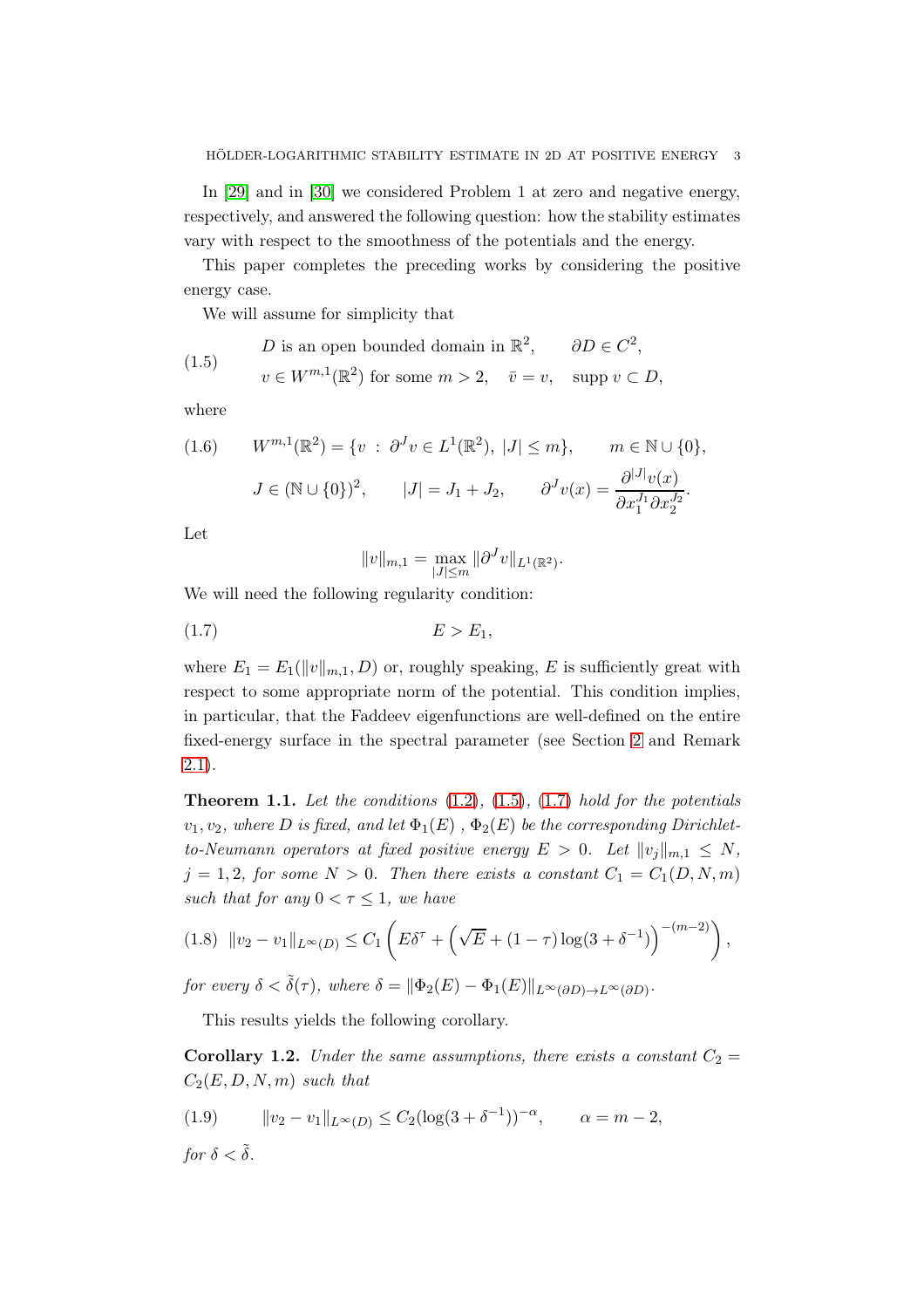#### 4 MATTEO SANTACESARIA

The novelty of estimate [\(1.9\)](#page-2-2), with respect to [\[27\]](#page-33-0), is that, as  $m \to +\infty$ , we have  $\alpha \to +\infty$ . Moreover, under the assumption of Theorem [1.1,](#page-2-3) according to instability estimates of Mandache [\[19\]](#page-33-5) and Isaev [\[13\]](#page-33-6), our result is almost sharp. To be more precise, it was proved that stability estimate [\(1.9\)](#page-2-2) cannot hold for  $\alpha > 2m$  for  $C^m$  real-valued potentials and  $\alpha > m$  for  $C<sup>m</sup>$  complex-valued potentials. Note that stability estimates and instability counterexamples are proved in different function spaces. In particular, by Sobolev embedding, we have only that  $W^{m,1+\varepsilon}(D) \subset C^{m-2}(D)$  for any  $\varepsilon > 0$ . From this and the fact that the same stability holds in the linearized case (Born approximation, see [\[26\]](#page-33-7)), we believe that our result is in fact sharp. Unfortunately we could not find yet an explicit counterexample in the  $W^{m,1}$  class. Our estimates are still valid for complex-valued potentials, if E is sufficiently large with respect to  $||v||_{C(\bar{D})}$ : in this case we can't use the formulas at the beginning of Section [4](#page-13-0) for the solution of the Riemann-Hilbert problem and thus it is necessary to follow a more general approach, like in [\[21,](#page-33-8) §6].

Estimate [\(1.9\)](#page-2-2) also extends the result obtained in [\[29\]](#page-33-1) for the same problem at zero energy and in [\[30\]](#page-33-2) at negative energy. In dimension  $d \geq 3$  a global stability estimate similar to [\(1.9\)](#page-2-2) was proved in [\[25\]](#page-33-9), at zero energy.

As regards [\(1.8\)](#page-2-4), its main feature is the explicit dependence on the energy E. This estimate consist of two parts, the first logarithmic and the second Hölder; when E increases, the logarithmic part decreases and the Hölder part becomes dominant. This estimate is sharp not only with respect to the dependence on the smoothness of the potentials, but also with respect to the energy, as shown in [\[14\]](#page-33-10). It extends the result of [\[30\]](#page-33-2), where a similar energydependent stability estimate was obtained at negative energy. Yet in that case the Hölder part grows exponentially with the energy, while in the present work it grows linearly. For this reason estimate [\(1.8\)](#page-2-4), namely when  $\tau =$ 1, is totally coherent with the Lipschitz stable approximate reconstruction algorithms developed in [\[22\]](#page-33-11) and [\[28\]](#page-33-12).

Estimate [\(1.8\)](#page-2-4) is the first stability result in two dimensions for the Gel'fand-Calderón problem at positive energy with an explicit dependence on the smoothness of potential and on the energy. In dimension  $d \geq 3$ , global energy-dependent stability estimates changing from logarithmic type to Lipschitz type at high energies were given in [\[18\]](#page-33-13) and greatly improved in [\[17\]](#page-33-14). In turn, the paper [\[18\]](#page-33-13) was preceeded by [\[24\]](#page-33-15). See also [\[15\]](#page-33-16) for similar estimates for another inverse boundary value problem.

The proof of Theorem [1.1](#page-2-3) follows the scheme of [\[30\]](#page-33-2) and it is based on  $\bar{\partial}$  techniques. The map  $\Phi(E) \to v(x)$  is considered as the composition of  $\Phi(E) \to (r(\lambda), \rho(\lambda, \lambda'))$  and  $(r(\lambda), \rho(\lambda, \lambda')) \to v(x)$ , where  $r(\lambda)$  and  $\rho(\lambda, \lambda')$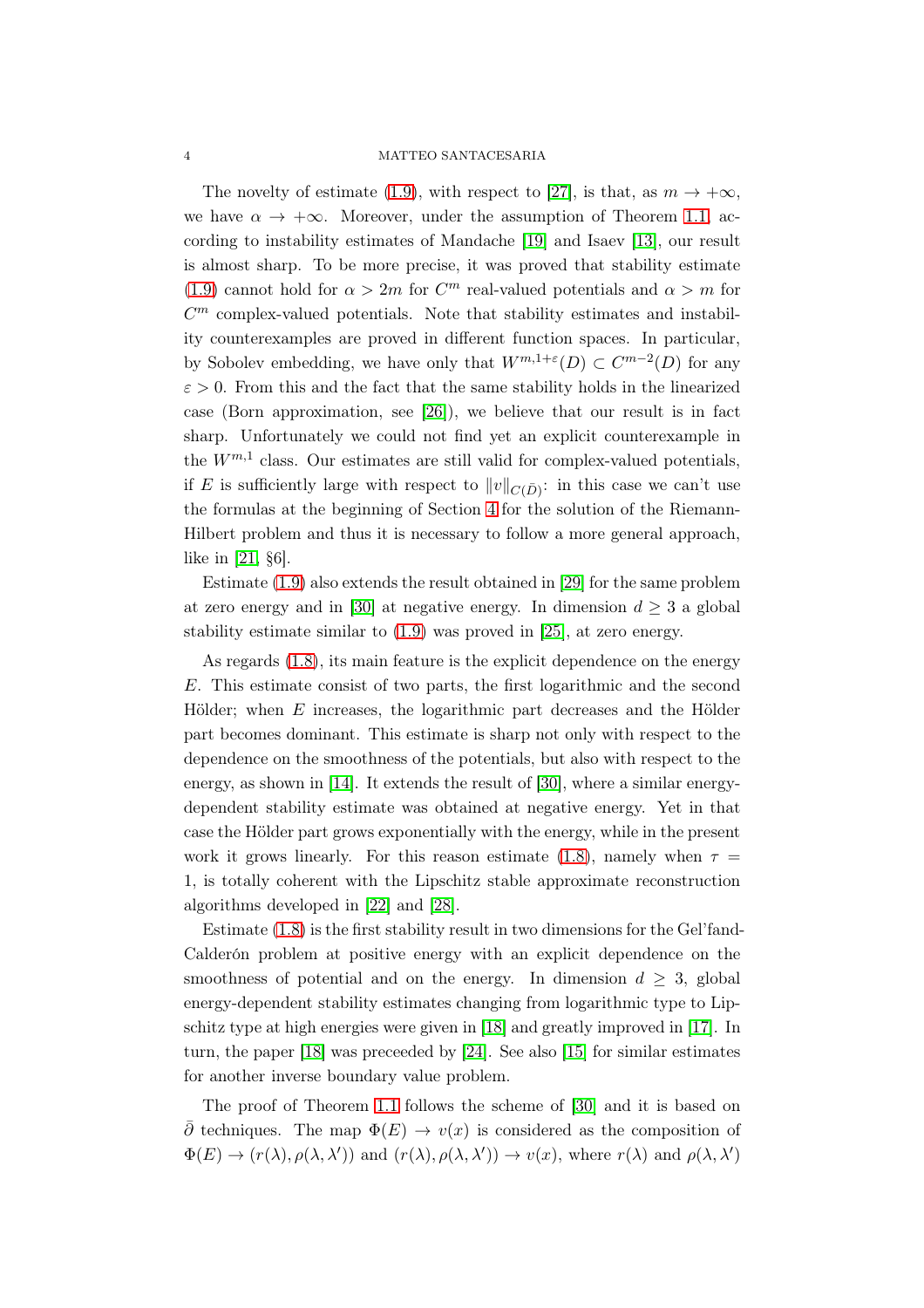are complex valued functions, closely related to the so-called generalised scattering amplitude (see Section [2](#page-4-0) for details).

The stability of  $\Phi(E) \to (r(\lambda), \rho(\lambda, \lambda'))$  – previously known only for  $E \leq 0$ – relies on some identities of [\[23\]](#page-33-17) (based in particular on [\[1\]](#page-32-3)), and estimates on  $r(\lambda)$  for  $\lambda$  near 0 and  $\infty$ . The reconstrution of  $r(\lambda)$  from  $\Phi(E)$  is logarithmic stable with respect to  $\Phi$  (at fixed E), while the reconstruction of  $\rho(\lambda, \lambda')$  is Lipschitz stable. These results are proved in section [3.](#page-8-0)

The stability of  $(r(\lambda), \rho(\lambda, \lambda')) \to v(x)$  is of Hölder type and it is proved in section [4.](#page-13-0) This is the most challenging part of the paper because we need to establish several new estimates for the non-local Riemann-Hilbert problem solved by  $r(\lambda)$  and  $\rho(\lambda, \lambda')$  (see Section [2](#page-4-0) for details). We make great use of the theory of generalised analytic functions of Ahlfors-Vekua and the main reference is [\[31\]](#page-33-18). In particular, we establish pointwise and  $L^p$  estimates for solutions of non-homogeneous  $\bar{\partial}$ -equations with pole singularities.

<span id="page-4-0"></span>In Section [5](#page-26-0) we show how the composition of the two above-mentioned maps gives the result of Theorem [1.1.](#page-2-3)

### 2. Preliminaries

We recall the definition of the Faddeev eigenfunctions  $\psi(x, k)$  of equation [\(1.1\)](#page-0-1), for  $x = (x_1, x_2) \in \mathbb{R}^2$ ,  $k = (k_1, k_2) \in \Sigma_E \subset \mathbb{C}^2$ ,  $\Sigma_E = \{k \in \mathbb{C}^2 : k^2 = \emptyset\}$  $k_1^2 + k_2^2 = E$  for  $E \neq 0$  (see [\[9\]](#page-32-8), [\[21\]](#page-33-8)). We first extend  $v \equiv 0$  on  $\mathbb{R}^2 \setminus D$  and define  $\psi(x, k)$  as the solution of the following integral equation:

<span id="page-4-1"></span>(2.1) 
$$
\psi(x,k) = e^{ikx} + \int_{y \in \mathbb{R}^2} G(x-y,k)v(y)\psi(y,k)dy,
$$

(2.2) 
$$
G(x,k) = g(x,k)e^{ikx},
$$

<span id="page-4-3"></span>(2.3) 
$$
g(x,k) = -\left(\frac{1}{2\pi}\right)^2 \int_{\xi \in \mathbb{R}^2} \frac{e^{i\xi x}}{\xi^2 + 2k\xi} d\xi,
$$

where  $x \in \mathbb{R}^2$ ,  $k \in \Sigma_E \setminus \mathbb{R}^2$ . It is convenient to write [\(2.1\)](#page-4-1) in the following form

<span id="page-4-2"></span>(2.4) 
$$
\mu(x,k) = 1 + \int_{y \in \mathbb{R}^2} g(x - y, k)v(y)\mu(y, k)dy,
$$

where  $\mu(x,k)e^{ikx} = \psi(x,k)$ .

For Imk = 0 formulas  $(2.1)-(2.4)$  $(2.1)-(2.4)$  make no sense; however, the following limits make sense

<span id="page-4-4"></span>(2.5) 
$$
\psi_{\gamma}(x,k) = \psi(x,k + i0\gamma), \qquad G_{\gamma}(x,k) = G(x,k + i0\gamma),
$$

(2.6) 
$$
\mu_{\gamma}(x,k) = \mu(x,k + i0\gamma),
$$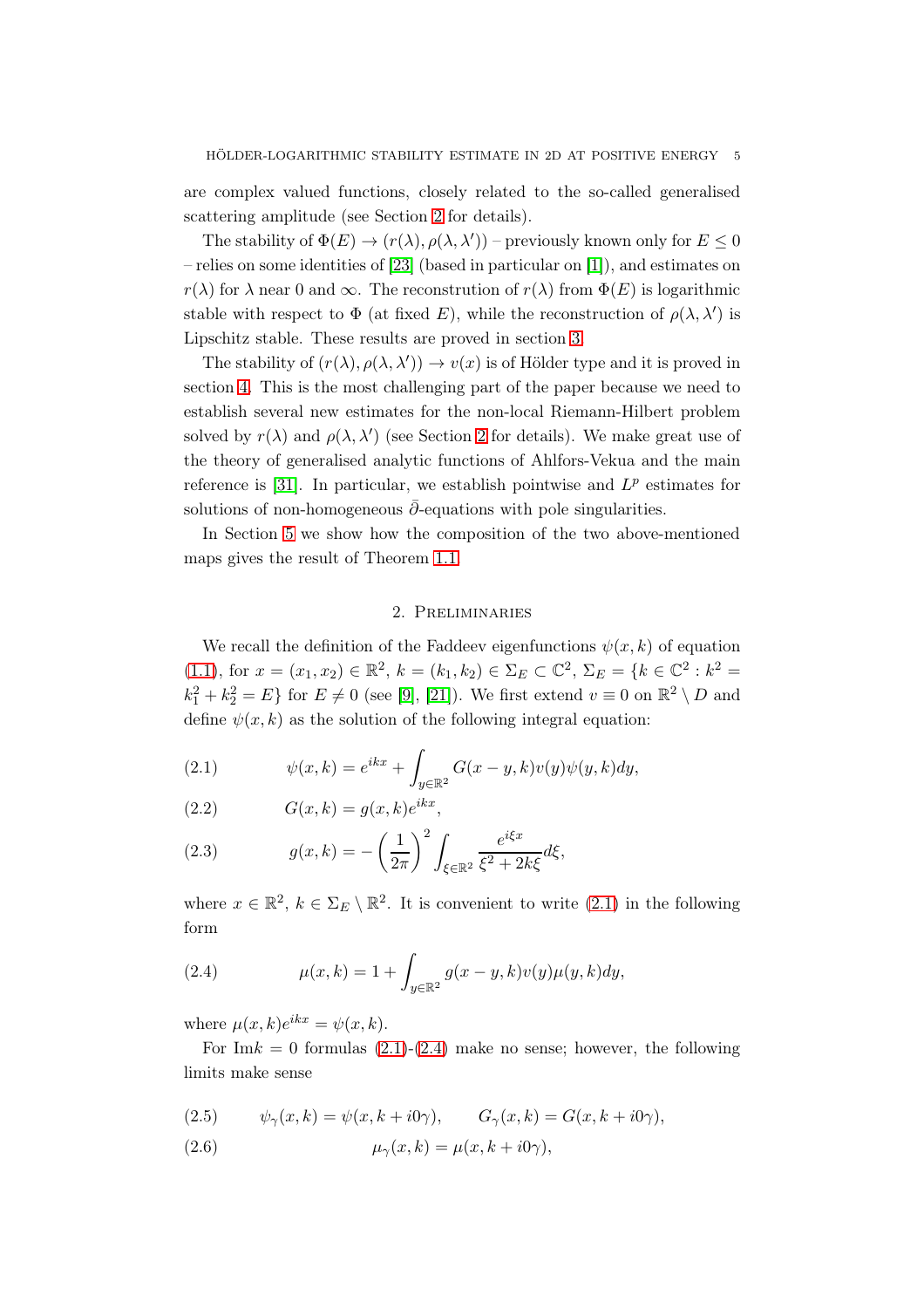#### 6 MATTEO SANTACESARIA

We define  $\mathcal{E}_E \subset \Sigma_E \setminus \mathbb{R}^2$  the set of exceptional points of integral equation [\(2.4\)](#page-4-2):  $k \in \Sigma_E \setminus (\mathcal{E}_E \cup \mathbb{R}^2)$  if and only if equation [\(2.4\)](#page-4-2) is uniquely solvable in  $L^{\infty}(\mathbb{R}^2)$ .

<span id="page-5-0"></span>**Remark 2.1.** From [\[22,](#page-33-11) Proposition 1.1] we have that there exists  $E_0 =$  $E_0(\|v\|_{m,1}, D)$  such that for  $|E| \ge E_0(\|v\|_{m,1}, D)$  there are no exceptional points for equation [\(2.4\)](#page-4-2), i.e.  $\mathcal{E}_E = \emptyset$ : thus the Faddeev eigenfunctions exist (unique) for all  $k \in \Sigma_E \setminus \mathbb{R}^2$ .

Following [\[12\]](#page-32-9), [\[21\]](#page-33-8), we make the change of variables

$$
z = x_1 + ix_2, \qquad \lambda = \frac{k_1 + ik_2}{\sqrt{E}},
$$

$$
k_1 = \left(\lambda + \frac{1}{\lambda}\right) \frac{\sqrt{E}}{2}, \qquad k_2 = \left(\frac{1}{\lambda} - \lambda\right) \frac{i\sqrt{E}}{2},
$$

and write  $\psi, \mu$  as functions of these new variables. For  $|\lambda| = 1$  and  $E > 0$ formulas [\(2.3\)](#page-4-3) and [\(2.4\)](#page-4-2) make no sense but the following limits do:

(2.7) 
$$
\psi_{\pm}(z,\lambda) = \psi(z,\lambda(1 \mp 0)), \qquad \mu_{\pm}(z,\lambda) = \psi(z,\lambda(1 \mp 0)),
$$

(2.8) 
$$
g_{\pm}(z,\lambda) = g(z,\lambda(1 \mp 0)).
$$

For  $k \in \Sigma_E \setminus (\mathcal{E}_E \cup \mathbb{R}^2)$  we can define, for the corresponding  $\lambda$ , the following generalised scattering amplitude,

<span id="page-5-1"></span>(2.9) 
$$
b(\lambda, E) = \frac{1}{(2\pi)^2} \int_{\mathbb{C}} \exp\left[\frac{i}{2}\sqrt{E}\left(1 + (\text{sgn } E)\frac{1}{\lambda\overline{\lambda}}\right)\right] \times \left((\text{sgn } E)z\overline{\lambda} + \lambda\overline{z}\right) v(z)\mu(z, \lambda)d\text{Re} z d\text{Im} z,
$$

and the functions  $h_{\pm}$ ,

(2.10) 
$$
h_{\pm}(\lambda, \lambda', E) = \left(\frac{1}{2\pi}\right)^2 \int_{\mathbb{C}} \exp\left[-\frac{i}{2}\sqrt{E}(\lambda'\bar{z} + z/\lambda')\right] \times v(z)\psi_{\pm}(z, \lambda)d\text{Re}z d\text{Im}z,
$$

for  $|\lambda| = |\lambda'| = 1$ . It is useful to introduce the following auxiliary functions  $h_1, h_2,$ 

<span id="page-5-2"></span>(2.11) 
$$
h_1(\lambda, \lambda') = \theta \left[ -\frac{1}{i} \left( \frac{\lambda'}{\lambda} - \frac{\lambda}{\lambda'} \right) \right] h_+(\lambda, \lambda')
$$

<span id="page-5-3"></span>(2.12) 
$$
-\theta \left[\frac{1}{i}\left(\frac{\lambda'}{\lambda} - \frac{\lambda}{\lambda'}\right)\right] h_{-}(\lambda, \lambda'),
$$

$$
h_{2}(\lambda, \lambda') = \theta \left[-\frac{1}{i}\left(\frac{\lambda'}{\lambda} - \frac{\lambda}{\lambda'}\right)\right] h_{-}(\lambda, \lambda') - \theta \left[\frac{1}{i}\left(\frac{\lambda'}{\lambda} - \frac{\lambda}{\lambda'}\right)\right] h_{+}(\lambda, \lambda'),
$$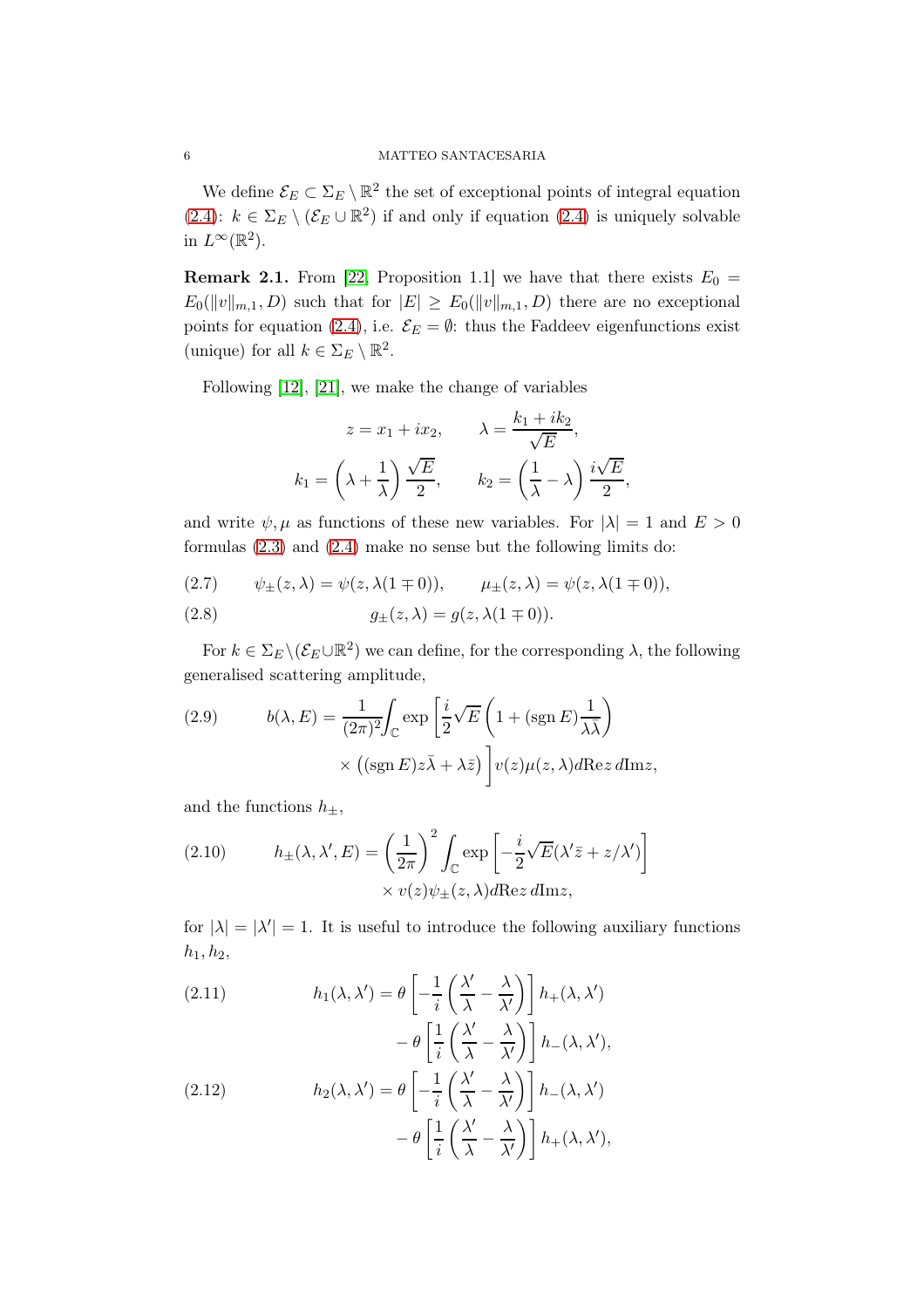<span id="page-6-0"></span>and  $\rho$ , solution of the following integral equations,

<span id="page-6-2"></span>(2.13a) 
$$
\rho(\lambda, \lambda') + \pi i \int_{|\lambda''|=1} \rho(\lambda, \lambda'') \theta \left[ \frac{1}{i} \left( \frac{\lambda'}{\lambda''} - \frac{\lambda''}{\lambda'} \right) \right] \times h_1(\lambda'', \lambda') |d\lambda''| = -\pi i h_1(\lambda, \lambda'),
$$

(2.13b) 
$$
\rho(\lambda, \lambda') + \pi i \int_{|\lambda''|=1} \rho(\lambda, \lambda'') \theta \left[ -\frac{1}{i} \left( \frac{\lambda'}{\lambda''} - \frac{\lambda''}{\lambda'} \right) \right] \times h_2(\lambda'', \lambda') |d\lambda''| = -\pi i h_2(\lambda, \lambda'),
$$

for  $|\lambda| = |\lambda'| = 1$ . Here and in the following we drop the dependence of some functions on  $E$  for simplicity's sake.

The functions just defined play an important role in the following Riemann-Hilbert problem solved by  $\mu$ . When v is real-valued and  $E > 0$  we have (see [\[21\]](#page-33-8) for more details):

<span id="page-6-3"></span>(2.14) 
$$
\frac{\partial}{\partial \overline{\lambda}} \mu(z, \lambda) = r(z, \lambda) \overline{\mu(z, \lambda)},
$$

for  $\lambda$  not an exceptional point (i.e.  $k(\lambda) \in \Sigma_E \setminus (\mathcal{E}_E \cup \mathbb{R}^2)$ ) and  $|\lambda| \neq 1$ , where

<span id="page-6-7"></span>(2.15) 
$$
r(z,\lambda) = r(\lambda) \exp\bigg[-\frac{i}{2}\sqrt{E}\bigg(1+(\text{sgn}\,E)\frac{1}{\lambda\overline{\lambda}}\bigg)(z\overline{\lambda}+\lambda\overline{z})\bigg],
$$

<span id="page-6-1"></span>(2.16) 
$$
r(\lambda) = \frac{\pi}{\overline{\lambda}} \text{sgn}(\lambda \overline{\lambda} - 1) b(\lambda, E),
$$

where  $b$  is defined in  $(2.9)$ ;

<span id="page-6-6"></span>(2.17) 
$$
\mu_+(z,\lambda) = \mu_-(z,\lambda) + \int_{|\lambda'|=1} \rho(\lambda,\lambda',z)\mu_-(z,\lambda')|d\lambda'|,
$$

for  $|\lambda| = 1$ , where

<span id="page-6-4"></span>(2.18) 
$$
\rho(\lambda, \lambda', z) = \rho(\lambda, \lambda') \exp \left[ \frac{i\sqrt{E}}{2} \left( (\lambda' - \lambda)\bar{z} + \left( \frac{1}{\lambda'} - \frac{1}{\lambda} \right) z \right) \right],
$$

where  $\rho(\lambda, \lambda')$  is defined in [\(2.13\)](#page-6-0). In addition we have

(2.19) 
$$
\lim_{|\lambda| \to \infty} \mu(z, \lambda) = 1,
$$

(2.20) 
$$
\mu(z,\lambda) = 1 + \mu_{-1}(z)\lambda^{-1} + o(|\lambda|^{-1}), \text{ for } |\lambda| \to \infty,
$$

<span id="page-6-5"></span>(2.21) 
$$
v(z) = 2i\sqrt{E}\frac{\partial}{\partial z}\mu_{-1}(z).
$$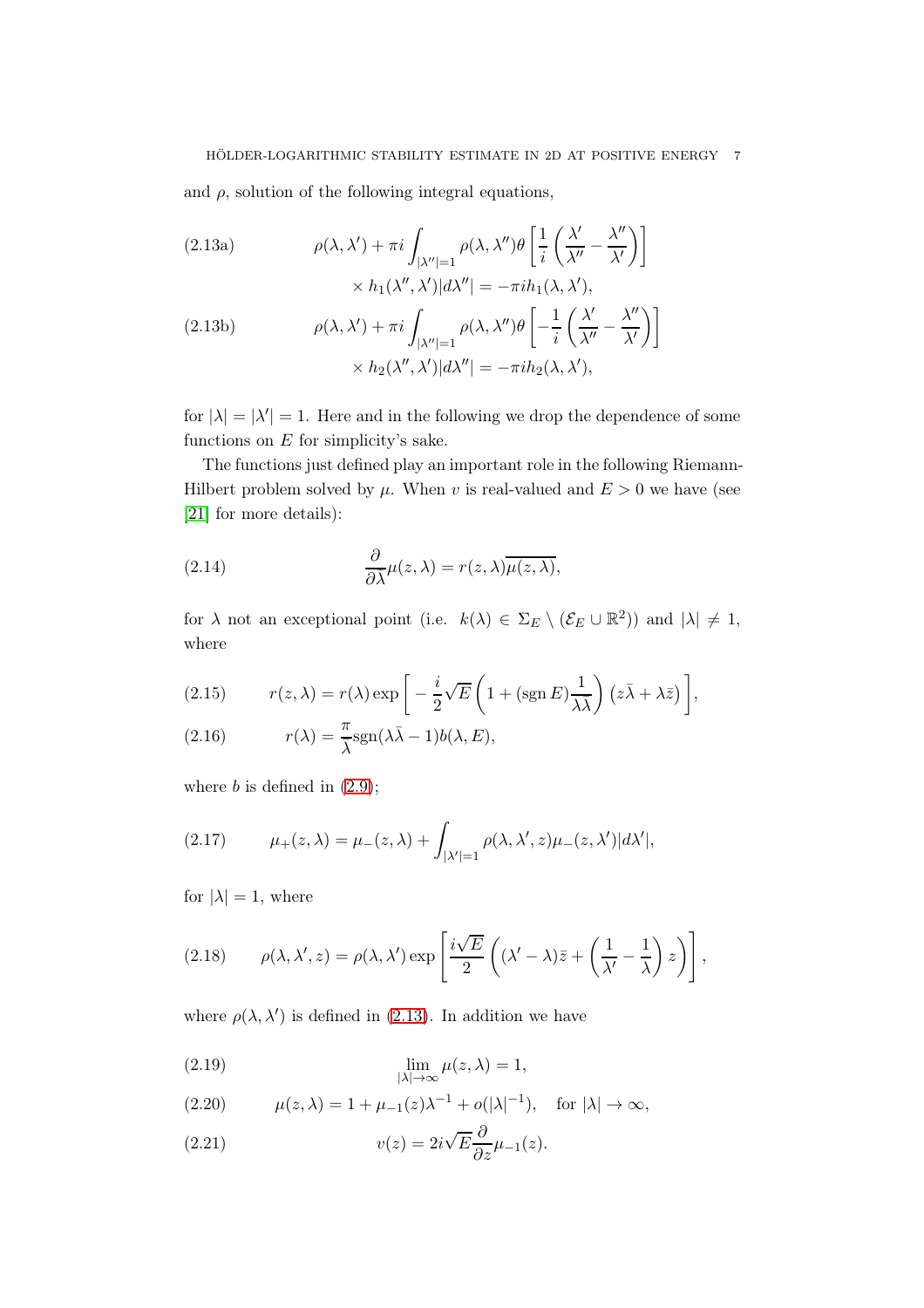We recall that if  $v \in W^{m,1}(\mathbb{R}^2)$  with supp  $v \subset D$ , then  $\|\hat{v}\|_{\alpha,m} < +\infty$  for some  $0 < \alpha < 1$ , where

(2.22) 
$$
\hat{v}(p) = (2\pi)^{-2} \int_{\mathbb{R}^2} e^{ipx} v(x) dx, \qquad p \in \mathbb{C}^2,
$$

(2.23) 
$$
||u||_{\alpha,m} = ||(1+|p|^2)^{m/2}u(p)||_{\alpha},
$$

(2.24) 
$$
||w||_{\alpha} = \sup_{p,\xi \in \mathbb{R}^2, |\xi| \le 1} (|w(p)| + |\xi|^{-\alpha} |w(p + \xi) - w(p)|),
$$

for test functions  $u, w$ .

We restate in an adapted form a lemma from [\[22,](#page-33-11) Lemma 2.1].

<span id="page-7-1"></span>**Lemma 2.1.** Let the conditions  $(1.5)$ ,  $(1.7)$  hold for a potentials v. Let  $\mu(x, k)$  be the associated Faddeev functions. Then, for any  $0 < \sigma < 1$ , we have

$$
(2.25) \quad |\mu(x,k) - 1| + \left| \frac{\partial \mu(x,k)}{\partial x_1} \right| + \left| \frac{\partial \mu(x,k)}{\partial x_2} \right| \leq |\text{Re}\,k|^{-\sigma} c(m,\sigma) ||\hat{v}||_{\alpha,m},
$$

for  $k \in \mathbb{C}^2 \setminus \mathbb{R}^2$ ,

$$
(2.26)\quad |\mu_{\gamma}(x,k)-1| + \left|\frac{\partial \mu_{\gamma}(x,k)}{\partial x_1}\right| + \left|\frac{\partial \mu_{\gamma}(x,k)}{\partial x_2}\right| \le |k|^{-\sigma} c(m,\sigma) \|\hat{v}\|_{\alpha,m},
$$

for  $k \in \mathbb{R}^2$ ,  $\gamma \in S^1$ . In both cases we suppose also that  $k^2 \geq R$ , where R is defined in Lemma [2.2.](#page-7-0)

The following lemma is a variation of a result in [\[22\]](#page-33-11) and it is proved in [\[30\]](#page-33-2).

<span id="page-7-0"></span>**Lemma 2.2.** Let the conditions  $(1.5)$ ,  $(1.7)$  hold for a potentials v and let  $E \in \mathbb{R} \setminus \{0\}$ . Then there exists an  $R = R(m, \|\hat{v}\|_{\alpha,m}) > 1$ , such that

(2.27) 
$$
|b(\lambda, E)| \le 2 \|\hat{v}\|_{\alpha, m} \left(1 + |E| \left(|\lambda| + \text{sgn}(E)/|\lambda|\right)^2\right)^{-m/2},
$$

for  $|\lambda| > \frac{2R}{|E|^{1/2}}$  and  $|\lambda| < \frac{|E|^{1/2}}{2R}$ 2R

Let us mention that Lemma 2.2 of [\[29\]](#page-33-1) and Lemma 2.1 of [\[30\]](#page-33-2) should be corrected using the norm  $\|\cdot\|_{\alpha,m}$  instead of  $\|\cdot\|_m$ .

We also restate [\[4,](#page-32-10) Lemma 2.6].

<span id="page-7-2"></span>Lemma 2.3 ([\[4\]](#page-32-10)). Let  $q_1 \in L^{s_1}(\mathbb{C}) \cap L^{s_2}(\mathbb{C}), 1 < s_1 < 2 < s_2 < \infty$  and  $q_2 \in$  $L^s(\mathbb{C})$ ,  $1 < s < 2$ . Assume u is a function in  $L^{\tilde{s}}(\mathbb{C})$ , with  $1/\tilde{s} = 1/s - 1/2$ , which satisfies

(2.28) 
$$
\frac{\partial u(\lambda)}{\partial \bar{\lambda}} = q_1(\lambda)\bar{u}(\lambda) + q_2(\lambda), \qquad \lambda \in \mathbb{C}.
$$

Then there exists  $c = c(s, s_1, s_2) > 0$  such that

$$
(2.29) \t\t ||u||_{L^{\tilde{s}}} \leq c||q_2||_{L^s}\exp(c(||q_1||_{L^{s_1}} + ||q_1||_{L^{s_2}})).
$$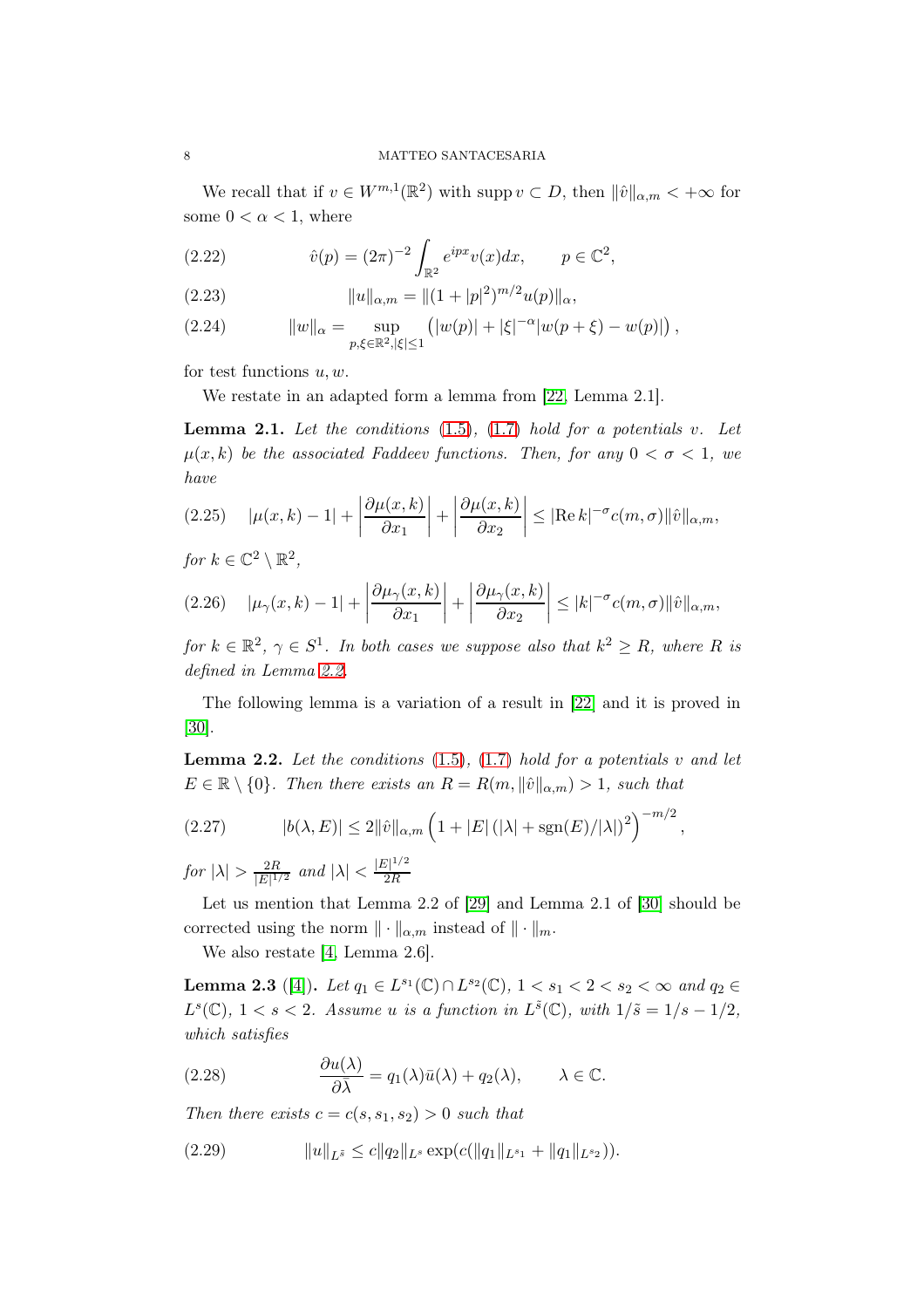We will make also use of the well-known Hölder's inequality, which we recall in a special case: for  $f \in L^p(\mathbb{C})$ ,  $g \in L^q(\mathbb{C})$  such that  $1 \leq p, q \leq \infty$ ,  $1 \le r < \infty$ ,  $1/p + 1/q = 1/r$ , we have

(2.30) 
$$
||fg||_{L^r(\mathbb{C})} \leq ||f||_{L^p(\mathbb{C})} ||g||_{L^q(\mathbb{C})}.
$$

<span id="page-8-0"></span>Throughout all the paper  $c(\alpha, \beta, \ldots)$  is a positive constant depending on parameters  $\alpha, \beta, \ldots$ 

## <span id="page-8-6"></span>3. FROM  $\Phi(E)$  to  $r(\lambda)$  and  $\rho(\lambda, \lambda')$

We begin recalling a lemma from [\[30\]](#page-33-2), which we restate in the case  $E > 0$ .

<span id="page-8-5"></span>**Lemma 3.1.** Let the conditions [\(1.5\)](#page-2-0), [\(1.7\)](#page-2-1) hold and take  $0 < a_1 \le \min\left(1, \frac{|E|^{1/2}}{2R}\right)$  $\frac{\mathbb{E} |^{1/2}}{2R} \bigg),$  $a_2 \ge \max\left(1, \frac{2R}{|E|^{1/\beta}}\right)$  $\frac{2R}{|E|^{1/2}}$ , for  $E > 0$  and R as defined in Lemma [2.2.](#page-7-0) Then for  $p > 1$  we have

<span id="page-8-2"></span>
$$
(3.1) \t\t |||\lambda|^{j} r(\lambda)\|_{L^{p}(|\lambda|
$$

<span id="page-8-3"></span>
$$
(3.2) \t\t |||\lambda|^{j} r(\lambda) ||_{L^{p}(|\lambda|>a_2)} \leq c(p,m) \|\hat{v}\|_{\alpha,m} |E|^{-m/2} a_2^{-m-1+j+2/p},
$$

where  $j = 1, 0, -1$  and r was defined in  $(2.16)$ .

Note that, in contrast to the case  $E < 0$ , this Lemma holds even when  $a_1 = a_2 = 1$ , thanks to the sign in Lemma [2.2.](#page-7-0)

The following Lemma extends [\[30,](#page-33-2) Lemma 3.2] to the positive energy case.

<span id="page-8-4"></span>**Lemma 3.2.** Let  $D \subset \{x \in \mathbb{R}^2 : |x| \leq l\}$ ,  $E > 0$ ,  $v_1, v_2$  be two potentials satisfying [\(1.2\)](#page-0-0), [\(1.5\)](#page-2-0), [\(1.7\)](#page-2-1),  $\Phi_1(E), \Phi_2(E)$  the corresponding Dirichlet-to-Neumann operator and  $b_1, b_2$  the corresponding generalised scattering amplitude. Let  $||v_j||_{m,1} \leq N$ ,  $j = 1, 2$ . Then we have

<span id="page-8-1"></span>
$$
(3.3)
$$

$$
|b_2(\lambda) - b_1(\lambda)| \le c(D, N, m) \exp\left[l\sqrt{|E|} \left| |\lambda| - \frac{1}{|\lambda|} \right| \right] \|\Phi_2(E) - \Phi_1(E)\|_*,
$$

for  $\lambda \neq 0$ , where  $\|\cdot\|_* = \|\cdot\|_{L^{\infty}(\partial D) \to L^{\infty}(\partial D)}$ .

Proof. We have the following identity:

$$
(3.4)
$$

$$
b_2(\lambda) - b_1(\lambda) = \left(\frac{1}{2\pi}\right)^2 \int_{\partial D} \psi_1(x, \overline{k(\lambda)})(\Phi_2(E) - \Phi_1(E))\psi_2(x, k(\lambda))dx,
$$

where  $\psi_i(x, k)$  are the Faddeev functions associated to the potential  $v_i$ ,  $i =$ 1, 2. This identity is a particular case of the one in [\[23,](#page-33-17) Theorem 1]: we refer to that paper for a proof.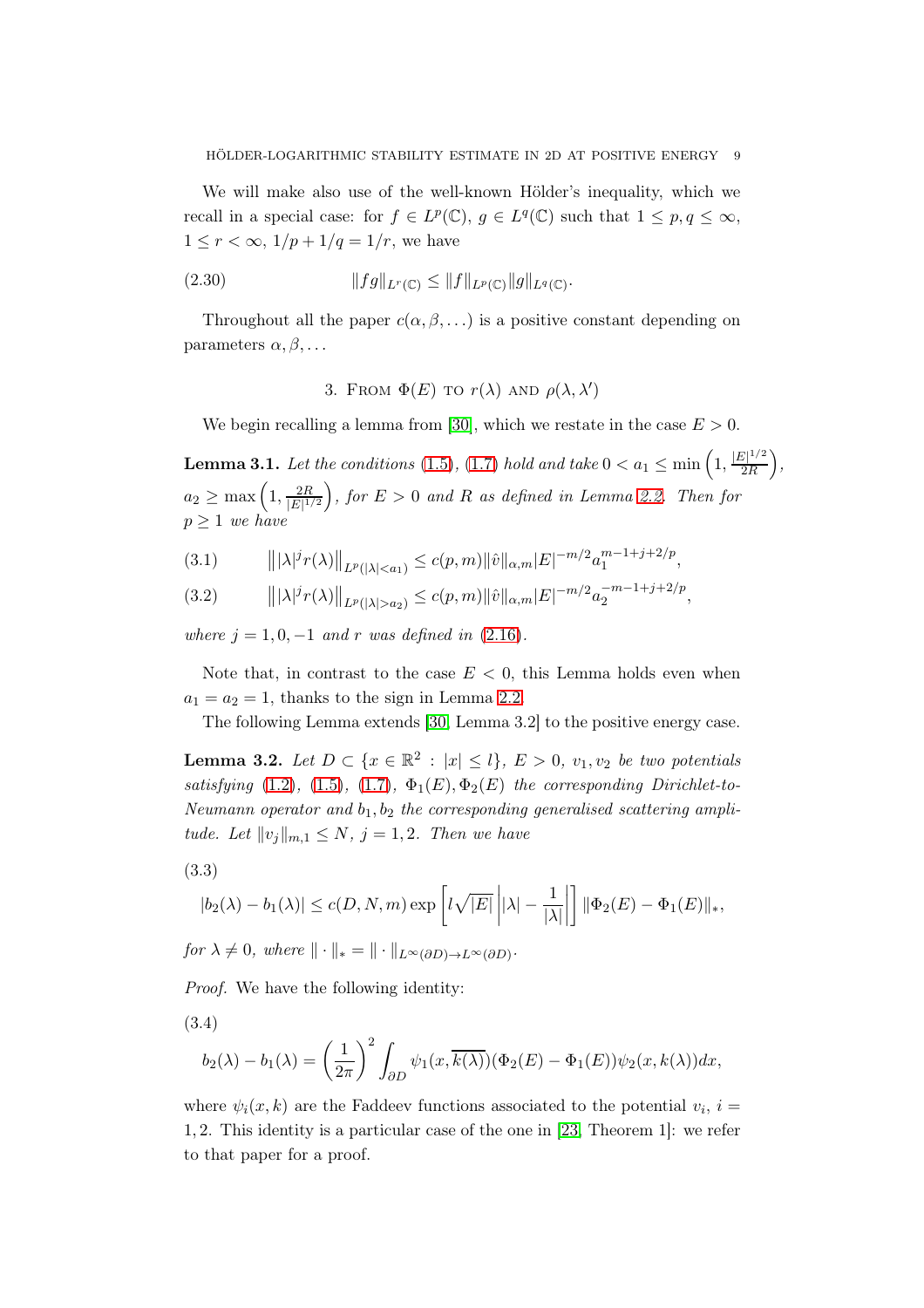From this identity we obtain:

<span id="page-9-0"></span>(3.5)  
\n
$$
|b_2(\lambda) - b_1(\lambda)| \le \frac{1}{(2\pi)^2} ||\psi_1(\cdot, k)||_{L^{\infty}(\partial D)} ||\Phi_2(E) - \Phi_1(E)||_* ||\psi_2(\cdot, k)||_{L^{\infty}(\partial D)}.
$$

Now using Lemma [2.1](#page-7-1) and the change of variables in Section [2,](#page-4-0) we get

$$
\begin{split} \|\psi_j(\cdot,k(\lambda))\|_{L^{\infty}(\partial D)} &\leq \|e^{\frac{i\sqrt{E}}{2}(\bar{z}\lambda+z/\lambda)}\mu_j(\cdot,k(\lambda))\|_{L^{\infty}(\partial D)} \\ &\leq e^{\frac{\sqrt{E}}{2}l|\lambda-1/\bar{\lambda}|}\|\mu_j(\cdot,k(\lambda))\|_{L^{\infty}(\partial D)} \\ &\leq e^{\frac{\sqrt{E}}{2}l||\lambda|-|1/\lambda||}\left(\|\mu_j(\cdot,k(\lambda))-1\|_{L^{\infty}(\partial D)}+ \|1\|_{L^{\infty}(\partial D)}\right) \\ &\leq c(D,N,m)e^{\frac{\sqrt{E}}{2}l||\lambda|-|1/\lambda|}, \end{split}
$$

for  $j = 1, 2$ . This, combined with [\(3.5\)](#page-9-0), gives [\(3.3\)](#page-8-1).

The following proposition shows that the map  $\Phi(E) \to \rho(\lambda, \lambda')$  is Lipschitz stable.

<span id="page-9-3"></span>**Proposition 3.3.** Let  $D \subset \{x \in \mathbb{R}^2 : |x| \leq l\}$ ,  $E > 0$ ,  $v_1, v_2$  be two poten-tials satisfying [\(1.2\)](#page-0-0), [\(1.5\)](#page-2-0), [\(1.7\)](#page-2-1),  $\Phi_1(E), \Phi_2(E)$  the corresponding Dirichletto-Neumann operator and  $\rho_1, \rho_2$  the corresponding functions as defined in [\(2.13\)](#page-6-0). Let  $||v_j||_{m,1} \leq N$ ,  $j = 1, 2$ . Then we have

<span id="page-9-2"></span>(3.6) 
$$
\|\rho_2 - \rho_1\|_{L^2(T \times T)} \le c(D, N, m) \|\Phi_2(E) - \Phi_1(E)\|_*,
$$

for  $E \ge E_2 = E_2(N,m)$ , where  $T = \{\lambda \in \mathbb{C} : |\lambda| = 1\}$  and  $\|\cdot\|_* =$  $\|\cdot\|_{L^{\infty}(\partial D)\to L^{\infty}(\partial D)}$ .

Proof. We begin proving

<span id="page-9-1"></span>(3.7) 
$$
||f_2 - f_1||_{L^2(T \times T)} \le c(D, N, m) ||\Phi_2(E) - \Phi_1(E)||_*,
$$

where  $f_j$  is the scattering amplitude related to potential  $v_j$ ,  $j = 1, 2$ , defined as

$$
f_j(\lambda, \lambda') = \left(\frac{1}{2\pi}\right)^2 \int_{\mathbb{C}} \exp\left[-\frac{i\sqrt{E}}{2}\left(\lambda'\bar{z} + \frac{z}{\lambda'}\right)\right] v_j(z) \varphi_j^+(z, \lambda) d\text{Re} z d\text{Im} z.
$$

Here we used the change of variables in Section 2, and  $\varphi_j^+(x, k) = \psi_{k/|k|}(x, k)$ , where  $\psi_{\gamma}(x, k)$  was defined in [\(2.5\)](#page-4-4). The following identity holds:

$$
f_2(\lambda, \lambda') - f_1(\lambda, \lambda')
$$
  
=  $\left(\frac{1}{2\pi}\right)^2 \int_{\partial D} \varphi_1^+(x, -k(\lambda'))(\Phi_2(E) - \Phi_1(E))\varphi_2^+(x, k(\lambda))dx,$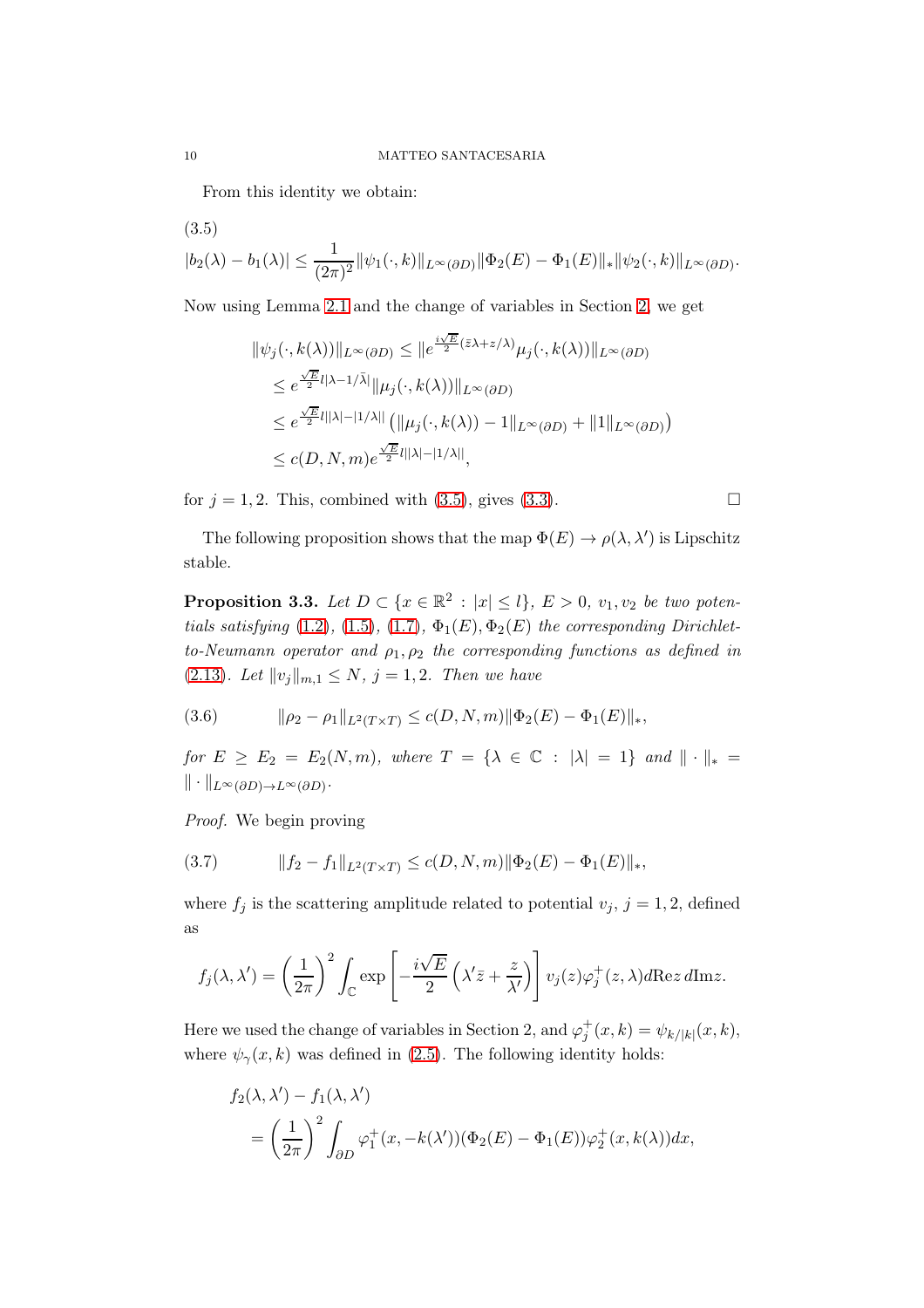for  $|\lambda| = |\lambda'| = 1$ . This is proved in [\[23,](#page-33-17) Theorem 1]. We then obtain

<span id="page-10-0"></span>
$$
(3.8) \quad |f_2(\lambda, \lambda') - f_1(\lambda, \lambda')|
$$
  
\$\leq \frac{1}{(2\pi)^2} ||\varphi\_1^+(\cdot, k)||\_{L^\infty(\partial D)} ||\Phi\_2(E) - \Phi\_1(E)||\_\* ||\varphi\_2^+(\cdot, k)||\_{L^\infty(\partial D)},\$

where  $|\lambda| = |\lambda'| = 1$  and so  $k \in \mathbb{R}^2$ ,  $k^2 = E$ . From Lemma [2.1](#page-7-1) we get

$$
\|\varphi_j^+(\cdot,k)\|_{L^\infty(\partial D)} = \|\mu_{k/|k|}(\cdot,k)\|_{L^\infty(\partial D)} \le c(D,N,m),
$$

for  $j = 1, 2$ , since  $k \in \mathbb{R}^2$ ,  $k^2 = E$ . This, combined with [\(3.8\)](#page-10-0), gives [\(3.7\)](#page-9-1).

It is now useful to recall the following integral equations which relate  $f_j$ with  $h_{\pm}^{j}$  (see [\[10,](#page-32-11) [21\]](#page-33-8)):

<span id="page-10-3"></span>(3.9) 
$$
h_{\pm}^{j}(\lambda, \lambda') - \pi i \int_{|\lambda''|=1} h_{\pm}^{j}(\lambda, \lambda'') \theta \left[ \pm \frac{1}{i} \left( \frac{\lambda''}{\lambda} - \frac{\lambda}{\lambda''} \right) \right] \times f_{j}(\lambda'', \lambda') |d\lambda''| = f_{j}(\lambda, \lambda') \qquad j = 1, 2.
$$

Subtracting this equation for  $j = 2$  and  $j = 1$  we obtain

<span id="page-10-1"></span>(3.10) 
$$
(I + P_{\pm}^2) (h_{\pm}^2 - h_{\pm}^1) = (I + Q_{\pm}^1) (f_2 - f_1),
$$

where

$$
(3.11)\quad (P_{\pm}^{j}u)(\lambda,\lambda') = -\pi i \int_{\lambda''\in T} u(\lambda,\lambda'')\theta\left[\pm\frac{1}{i}\left(\frac{\lambda''}{\lambda} - \frac{\lambda}{\lambda''}\right)\right] f_{j}(\lambda'',\lambda')|d\lambda''|,
$$

$$
(3.12) \quad (Q^j_{\pm}u)(\lambda,\lambda') = \pi i \int_{\lambda''\in T} h^j_{\pm}(\lambda,\lambda'')\theta\left[\pm\frac{1}{i}\left(\frac{\lambda''}{\lambda} - \frac{\lambda}{\lambda''}\right)\right]u(\lambda,\lambda')|d\lambda''|,
$$

for  $u \in L^p(T^2)$ ,  $p > 1$ . In [\[22,](#page-33-11) §2] it is proved that

(3.13) 
$$
|f_j(\lambda, \lambda')| \le 2 \|\hat{v}_j\|_{\alpha, m} (1 + E|\lambda - \lambda'|^2)^{-m/2},
$$

<span id="page-10-2"></span>(3.14) 
$$
|h_{\pm}^{j}(\lambda, \lambda')| \leq 2 \|\hat{v_j}\|_{\alpha, m} (1 + E|\lambda - \lambda'|^{2})^{-m/2},
$$

for  $\lambda, \lambda' \in T$  and  $E \ge E_1 = E_1(N, D, m)$ . From these inequalities (and also inequalities (2.45) of [\[22\]](#page-33-11)) we find that

(3.15) 
$$
||P_{\pm}^{j}u||_{L^{2}(T\times T)} \leq \frac{c_{1}(N,m)}{E^{1/4}}||u||_{L^{2}(T\times T)},
$$

(3.16) 
$$
\|Q_{\pm}^{j}u\|_{L^{2}(T\times T)} \leq \frac{c_{2}(N,m)}{E^{1/4}}\|u\|_{L^{2}(T\times T)}.
$$

Choose  $E'_1 \ge E_1$  such that max  $\left(\frac{c_1(N,m)}{E'^{1/4}}\right)$  $\frac{c_2(N,m)}{E{'}_1^{1/4}}, \frac{c_2(N,m)}{E{'}_1^{1/4}}$  ${E^\prime}_1^{1/4}$  $\setminus$  $\leq \frac{1}{2}$  $\frac{1}{2}$ . Then  $P_{\pm}^{j}$  is invertible on  $L^2(T \times T)$  and from  $(3.10)$  we obtain

<span id="page-10-4"></span>
$$
(3.17) \t\t\t ||h_{\pm}^2 - h_{\pm}^1||_{L^2(T \times T)} \le c_3(N, D, m) ||f_2 - f_1||_{L^2(T \times T)},
$$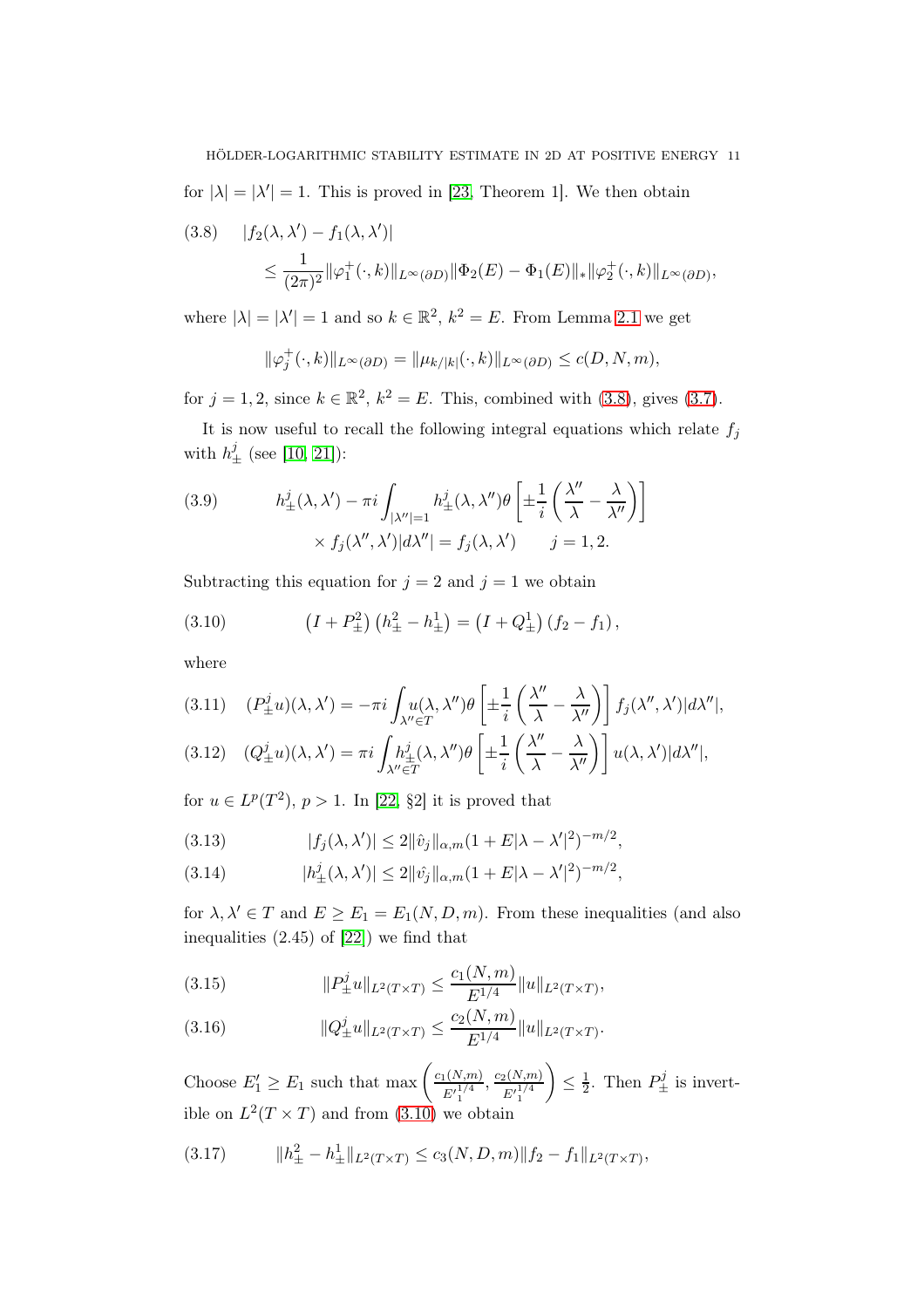for  $E \geq E'_1$ . It is straightforward to see that

<span id="page-11-2"></span>
$$
(3.18)\ \||h_{\beta}^2 - h_{\beta}^1||_{L^2(T \times T)} \le ||h_{+}^2 - h_{+}^1||_{L^2(T \times T)} + ||h_{-}^2 - h_{-}^1||_{L^2(T \times T)},\ \beta = 1,2,
$$

where  $h_{\ell}^{j}$  $\beta$  are the auxiliary functions defined in [\(2.11\)](#page-5-2) and [\(2.12\)](#page-5-3) related to the potential  $v_j, j = 1, 2$ .

In order to finish the proof, it is sufficient to remark that the functions  $h^j_\beta$ β satisfy inequality [\(3.14\)](#page-10-2), as well as  $\rho_j$ . For this, we will need the following lemma, which will be proved later.

<span id="page-11-0"></span>**Lemma 3.4.** The function  $\rho$ , defined in [\(2.13\)](#page-6-0) for a potential v such that  $||v||_{m,1} \leq N$ , satisfies the inequality

(3.19) 
$$
|\rho(\lambda, \lambda')| \le c(N)(1 + E|\lambda - \lambda'|^2)^{-m/2},
$$

for  $\lambda, \lambda' \in T$  and  $E \ge \tilde{E}_1 = \tilde{E}_1(N, D, m)$ .

Now we see that thanks to Lemma [3.4,](#page-11-0) equations [\(2.13\)](#page-6-0) have the same structure of equations [\(3.9\)](#page-10-3), and the kernels satisfy the same inequalities for  $E \ge E_2(\tilde{E}_1, E'_1)$ . Thus we obtain directly

<span id="page-11-1"></span>
$$
(3.20) \t\t ||\rho_2 - \rho_1||_{L^2(T \times T)} \le c_4(N, D, m) ||h_\beta^2 - h_\beta^1||_{L^2(T \times T)}, \beta = 1, 2,
$$

for  $E > E_2$ .

Now inequalities [\(3.20\)](#page-11-1), [\(3.18\)](#page-11-2), [\(3.17\)](#page-10-4) together with [\(3.7\)](#page-9-1) give [\(3.6\)](#page-9-2), which finishes the proof.  $\Box$ 

*Proof of Lemma [3.4.](#page-11-0)* We write the integral equation defining  $\rho$ , [\(2.13a\)](#page-6-2), as follows:

<span id="page-11-4"></span>(3.21) 
$$
(I + H_1)\rho(\lambda, \lambda') = -\pi i h_1(\lambda, \lambda'),
$$

where

$$
(3.22) \quad H_1 \rho(\lambda, \lambda') = \pi i \int_{|\lambda''|=1} \rho(\lambda, \lambda'') \theta \left[ \frac{1}{i} \left( \frac{\lambda'}{\lambda''} - \frac{\lambda''}{\lambda'} \right) \right] h_1(\lambda'', \lambda') |d\lambda''|.
$$

We want to prove that this equation has a unique solution in the space of complex-valued functions  $g(\lambda, \lambda')$  defined on  $T^2$ , such that

<span id="page-11-3"></span>(3.23) 
$$
|g(\lambda, \lambda')| \le c(1 + E|\lambda - \lambda'|^2)^{-m/2},
$$

for some constant c. Let us call this function space S and define  $||g||_S = \inf c$ such that [\(3.23\)](#page-11-3) is verified.

We have that  $||H_1g||_S \le cE^{-1/2}||g||_S$ . Indeed, since  $h_1$  satisfies inequality [\(3.14\)](#page-10-2), the following estimate holds

$$
(3.24) \quad |H_1 g(\lambda, \lambda')| \le c \|g\|_S \int_T \frac{|d\lambda''|}{((1+E|\lambda-\lambda''|^2)(1+E|\lambda''-\lambda'|^2))^{m/2}}.
$$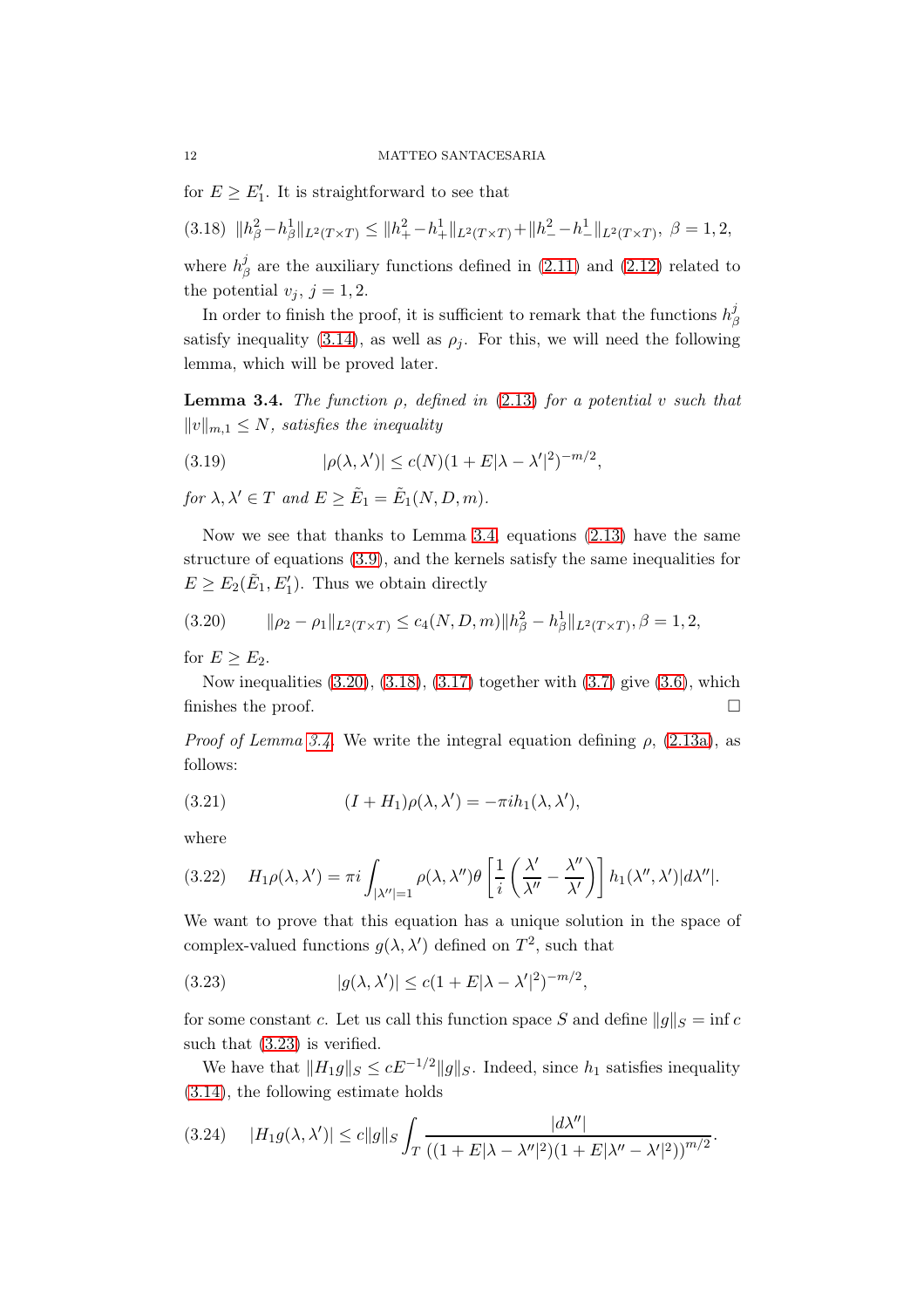We split the circle T, at fixed  $\lambda$ ,  $\lambda'$  in two sets: the first contains the points  $\lambda''$  that are closer to  $\lambda$  than to  $\lambda'$ , i.e.  $|\lambda'' - \lambda| \leq |\lambda'' - \lambda'|$  and the second is the complement. For  $\lambda''$  in the first set we have that  $|\lambda'' - \lambda'| \ge \frac{1}{2} |\lambda' - \lambda|$ while for  $\lambda''$  in the second  $|\lambda'' - \lambda| \geq \frac{1}{2} |\lambda' - \lambda|$ . Thus we obtain

(3.25) 
$$
|H_1 g(\lambda, \lambda')| \le c \frac{\|g\|_S}{(2 + E|\lambda - \lambda'|^2)^{m/2}} \int_T \frac{|d\lambda''|}{(1 + E|\lambda'' - \tilde{\lambda}|^2)^{m/2}},
$$

where  $\lambda$  is some point in T. Using inequality [\(4.28\)](#page-17-0) we obtain the estimate for  $H_1$ . Then for sufficiently large E, equation [\(3.21\)](#page-11-4) has a unique solution in S by iteration. This finishes the proof of Lemma [3.4.](#page-11-0)

In the following proposition we prove that the map  $\Phi(E) \to r(\lambda)$  is logarithmic stable.

<span id="page-12-2"></span>**Proposition 3.5.** Let E be such that  $E \ge E_3 = \max((2R)^2, E_0)$ , where R is defined in Lemma [2.2](#page-7-0) and  $E_0$  in Remark [2.1,](#page-5-0) let  $v_1, v_2$  be two potentials satisfying [\(1.2\)](#page-0-0), [\(1.5\)](#page-2-0), [\(1.7\)](#page-2-1),  $\Phi_1(E), \Phi_2(E)$  the corresponding Dirichlet-to-Neumann operator and  $r_1, r_2$  as defined in [\(2.16\)](#page-6-1). Let  $||v_k||_{m,1} \leq N, k = 1, 2$ . Then for every  $p \geq 1$  there exists a constant  $\theta = \theta(D, N, m, p)$  such that for any  $0 \leq \kappa < \frac{1}{4(l+1)}$ , where  $l = \text{diam}(D)$ , and for  $E \geq E_3$  we have

<span id="page-12-0"></span>
$$
(3.26) \quad \left\| \left( |\lambda| + \frac{1}{|\lambda|} \right) |r_2 - r_1| \right\|_{L^p(\mathbb{C})} \leq \theta \left[ E^{-1} \left( E^{1/2} + \kappa \log(3 + \delta^{-1}) \right)^{-(m-2)} + \frac{\delta(3 + \delta^{-1})^{4\kappa(l+1)}}{E^{1/2p}} \right],
$$

where  $\delta = ||\Phi_2(E) - \Phi_1(E)||_{L^\infty(\partial D) \to L^\infty(\partial D)}$ .

*Proof.* We choose  $0 < a_1 \leq 1 \leq a_2$  to be determined and split down the left hand side of [\(3.26\)](#page-12-0) as follows:

$$
\left\| \left( |\lambda| + \frac{1}{|\lambda|} \right) |r_2 - r_1| \right\|_{L^p(\mathbb{C})} \le I_1 + I_2 + I_3,
$$
  
\n
$$
I_1 = \left\| \left( |\lambda| + \frac{1}{|\lambda|} \right) |r_2 - r_1| \right\|_{L^p(|\lambda| < a_1)},
$$
  
\n
$$
I_2 = \left\| \left( |\lambda| + \frac{1}{|\lambda|} \right) |r_2 - r_1| \right\|_{L^p(a_1 < |\lambda| < a_2)},
$$
  
\n
$$
I_3 = \left\| \left( |\lambda| + \frac{1}{|\lambda|} \right) |r_2 - r_1| \right\|_{L^p(|\lambda| > a_2)}.
$$

From  $(3.1)$  and  $(3.2)$  we have

<span id="page-12-1"></span>(3.27)  $I_1 \le c(N, p, m) E^{-m/2} a_1^{m-2+2/p},$ 

$$
(3.28) \t I_3 \le c(N, p, m) E^{-m/2} a_2^{-m+2/p}
$$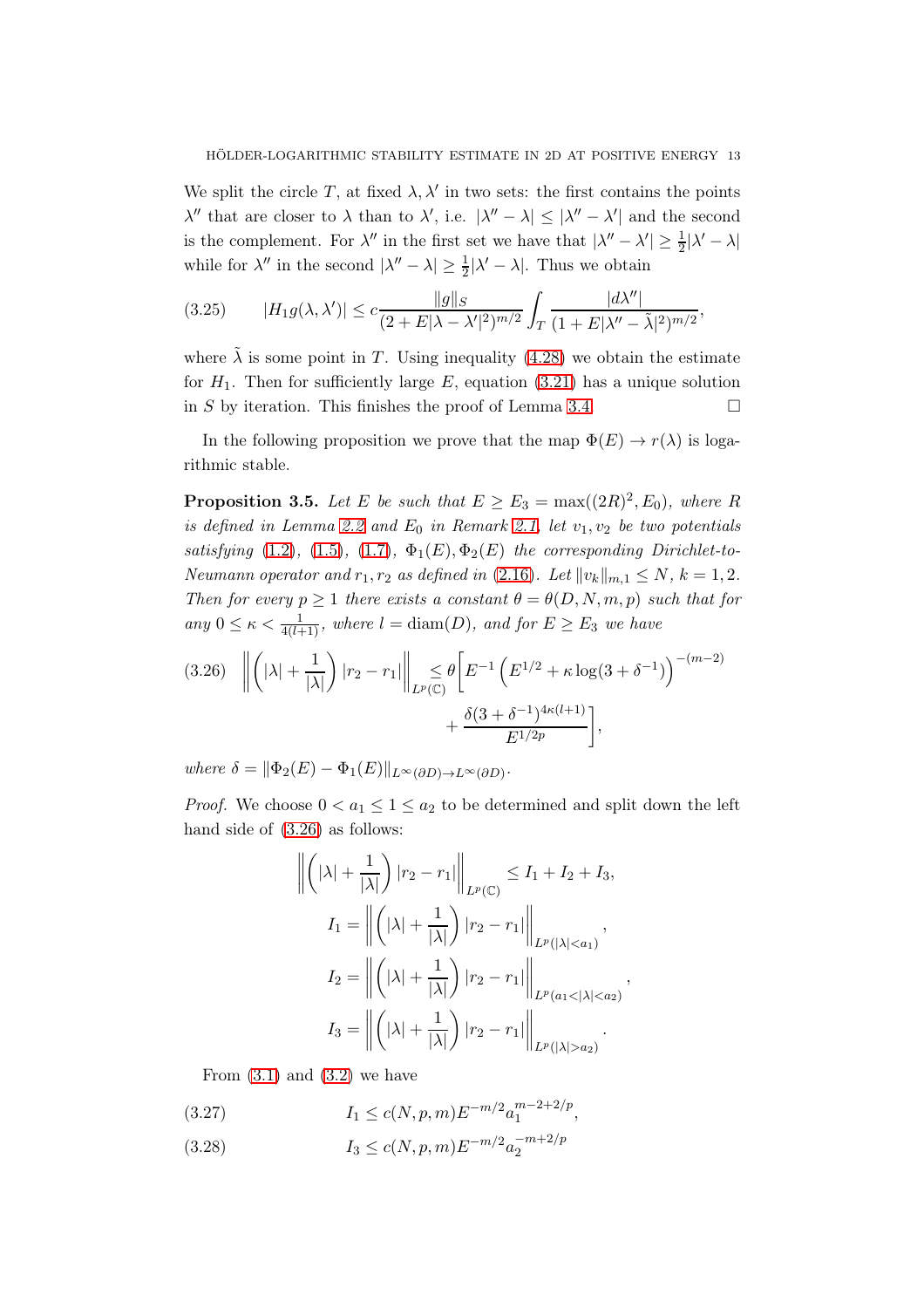Lemma [3.2](#page-8-4) yields that  $I_2$  can be estimated from above by

<span id="page-13-1"></span>(3.29) 
$$
c(D, N, p) \frac{\delta}{E^{1/2p}} \left( e^{4(l+1)\sqrt{E} \left( \frac{1}{a_1} - 1 \right)} + e^{4(l+1)\sqrt{E}(a_2 - 1)} \right).
$$

Here we used the fact that

<span id="page-13-4"></span>(3.30)  
\n
$$
\left(\frac{1}{|\lambda|} + |\lambda|\right) \frac{e^{i\sqrt{E}||\lambda|-1/|\lambda||}}{|\lambda|} \le e^{2i\sqrt{E}||\lambda|-1/|\lambda||}
$$
\n
$$
\le e^{4i\sqrt{E}(1/|\lambda|-1)} \chi_{|\lambda|<1} + e^{4i\sqrt{E}(|\lambda|-1)} \chi_{|\lambda|>1}
$$

where  $\chi_A$  is the characteristic function of a set  $A \subset \mathbb{C}$ .

Now we define, in [\(3.27\)](#page-12-1)-[\(3.29\)](#page-13-1),

(3.31) 
$$
a_2 = \frac{1}{a_1} = 1 + \frac{\kappa \log(3 + \delta^{-1})}{\sqrt{E}},
$$

for  $0 \leq \kappa < \frac{1}{4(l+1)}$ . Note that  $a_2 \geq 1$  and  $a_1 \leq 1$ . Then we obtain, for every  $p > 1$ ,

<span id="page-13-2"></span>(3.32) 
$$
I_j \le c(N, p, m) E^{-1} (\sqrt{E} + \kappa \log(3 + \delta^{-1}))^{-(m-2)}, \quad j = 1, 3,
$$

To estimate  $I_2$  we remark that

<span id="page-13-3"></span>(3.33) 
$$
e^{4(l+1)\sqrt{E}(\frac{1}{a_1}-1)} + e^{4(l+1)\sqrt{E}(a_2-1)} = 2e^{2(l+1)\kappa \log(3+\delta^{-1})} = 2(3+\delta^{-1})^{4(l+1)\kappa}.
$$

Putting [\(3.32\)](#page-13-2)-[\(3.33\)](#page-13-3) together we find

$$
\left\| \left( |\lambda| + \frac{1}{|\lambda|} \right) |r_2 - r_1| \right\|_{L^p(\mathbb{C})} \leq \theta_2 \left[ E^{-1} \left( E^{1/2} + \kappa \log(3 + \delta^{-1}) \right)^{-(m-2)} + \frac{\delta(3 + \delta^{-1})^{4(l+1)\kappa}}{E^{1/2p}} \right],
$$

which is estimate [\(3.26\)](#page-12-0).

Remark 3.1. In the following sections we will often implicitly use the basic fact that  $\overline{1}$ 

$$
||r_2 - r_1||_{L^p(\mathbb{C})} \le ||\left(|\lambda| + \frac{1}{|\lambda|}\right)|r_2 - r_1||\Big|_{L^p(\mathbb{C})}.
$$

### <span id="page-13-0"></span>4. Estimates for the non-local Riemann-Hilbert problem

We begin with an explicit formula relating a potential  $v$ , satisfying the assumption of Theorem [1.1,](#page-2-3) with its associated functions  $r(\lambda)$  and  $\rho(\lambda, \lambda')$ . This procedure allows us to explicitly solve the non-local Riemann-Hilbert problem presented in Section [2](#page-4-0) (see [\(2.14\)](#page-6-3)–[\(2.18\)](#page-6-4)).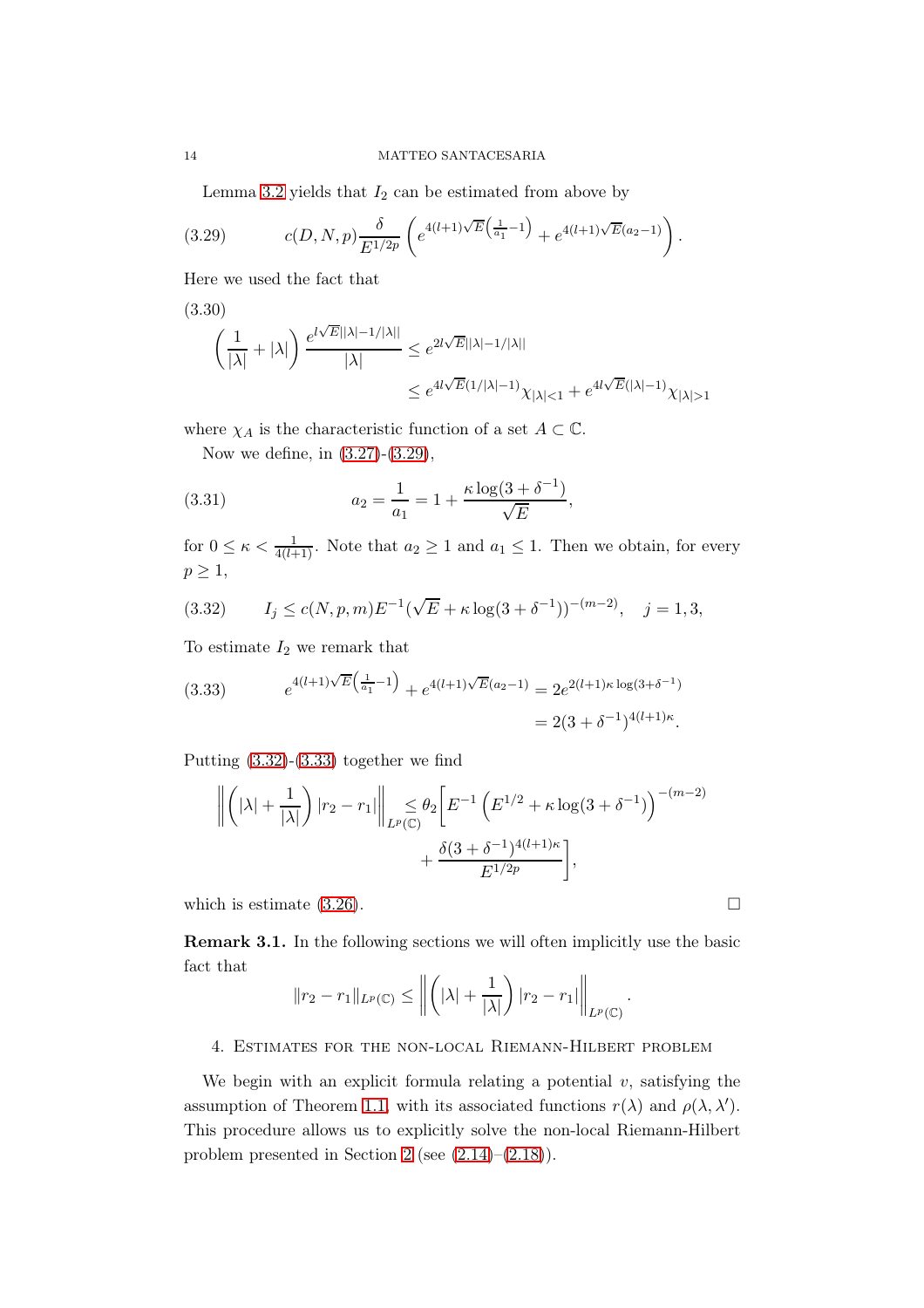The starting point is formula [\(2.21\)](#page-6-5):

<span id="page-14-4"></span>(4.1) 
$$
v(z) = 2i\sqrt{E} \frac{\partial}{\partial z} \mu_{-1}(z),
$$

<span id="page-14-3"></span>(4.2) 
$$
\mu_{-1}(z) = \lim_{\lambda \to \infty} \lambda (\mu(z, \lambda) - 1).
$$

We follow the scheme of [\[21,](#page-33-8) Theorem 6.1] in order to make  $\mu$  explicit. In the following equations we omit the variable z in the functions  $\mu$ ,  $e$ ,  $K$ ,  $\Omega$ ,  $X$ for simplicity's sake. We have

(4.3) 
$$
\mu(\lambda) = e(\lambda) + \frac{1}{2\pi i} \int_{|\zeta|=1} \Omega_1(\lambda, \zeta) K(\zeta) d\zeta - \Omega_2(\lambda, \zeta) \overline{K(\zeta)} d\bar{\zeta},
$$

<span id="page-14-0"></span>(4.4) 
$$
e(\lambda) = 1 - \frac{1}{\pi} \int_{\mathbb{C}} \frac{r(\zeta, z) e(\zeta)}{\zeta - \lambda} d\mathbb{R} e \zeta d\mathbb{I} m \zeta,
$$

(4.5) 
$$
\Omega_1(\lambda,\zeta) = X_1(\lambda,\zeta) + iX_2(\lambda,\zeta),
$$

(4.6) 
$$
\Omega_2(\lambda,\zeta) = X_1(\lambda,\zeta) - iX_2(\lambda,\zeta),
$$

<span id="page-14-1"></span>(4.7) 
$$
X_1(\lambda,\zeta) + \frac{1}{\pi} \int_{\mathbb{C}} \frac{r(\eta,z)X_1(\eta,\zeta)}{\eta-\lambda} d\text{Re}\eta d\text{Im}\eta = \frac{1}{2(\zeta-\lambda)},
$$

<span id="page-14-2"></span>(4.8) 
$$
X_2(\lambda,\zeta) + \frac{1}{\pi} \int_{\mathbb{C}} \frac{r(\eta,z)X_2(\eta,\zeta)}{\eta-\lambda}d\text{Re}\eta \,d\text{Im}\eta = \frac{1}{2i(\zeta-\lambda)},
$$

<span id="page-14-6"></span>(4.9) 
$$
K(\lambda) = \mu_{+}(\lambda) - \mu_{-}(\lambda)
$$

$$
= \int_{|\lambda'|=1} \rho(\lambda, \lambda', z) \Big[ e(\lambda')
$$
  
+ 
$$
\frac{1}{2\pi i} \int_{|\zeta|=1} \Omega_1(\lambda'(1+0), \zeta) K(\zeta) d\zeta
$$
  
+ 
$$
\Omega_2(\lambda', \zeta) \overline{K(\zeta)} d\overline{\zeta} \Big] |d\lambda'|.
$$

Let, for  $p \geq 1, \nu \geq 0$ ,  $L^p_\nu(\mathbb{C})$  be the function space

<span id="page-14-7"></span>
$$
(4.10) \qquad \{f: \mathbb{C} \to \mathbb{C} \, | \, f(z) \in L^p(|z| \le 1), |z|^{-\nu} f\left(\frac{1}{|z|}\right) \in L^p(|z| \le 1)\},\
$$

with the corresponding norm  $||f||_{L^p_\nu(\mathbb{C})} = ||f||_{L^p(|z|\leq 1)} + |||z|^{-\nu} f(1/|z|)||_{L^p(|z|\leq 1)}$ . From Lemma [2.2](#page-7-0) we have that  $r_j \in L^p_\nu(\mathbb{C})$  for all  $\nu < m$ . Then, from re-sults of [\[31\]](#page-33-18), equations [\(4.4\)](#page-14-0), [\(4.7\)](#page-14-1) and [\(4.8\)](#page-14-2) are uniquely solved in  $L_0^q$  $_{0}^{q}(\mathbb{C}),$  $p/(p-1) \leq q < 2$ , and  $e(\lambda)$  is continuous on  $\mathbb{C}$ .

Then we can write

<span id="page-14-5"></span>(4.11) 
$$
\mu_{-1}(z) = \frac{1}{\pi} \int_{\mathbb{C}} r(\zeta, z) \overline{e(\zeta)} d\text{Re}\zeta d\text{Im}\zeta
$$

$$
+ \frac{1}{2\pi i} \int_{|\zeta|=1} K(\zeta) \left[ -1 + \frac{1}{\pi} \int_{\mathbb{C}} r(\lambda, z) \overline{\Omega_{2}(\lambda, \zeta)} d\text{Re}\lambda d\text{Im}\lambda \right] d\zeta
$$

$$
- \frac{1}{2\pi i} \int_{|\zeta|=1} \overline{K(\zeta)} \left[ \frac{1}{\pi} \int_{\mathbb{C}} r(\lambda, z) \overline{\Omega_{1}(\lambda, \zeta)} d\text{Re}\lambda d\text{Im}\lambda \right] d\bar{\zeta},
$$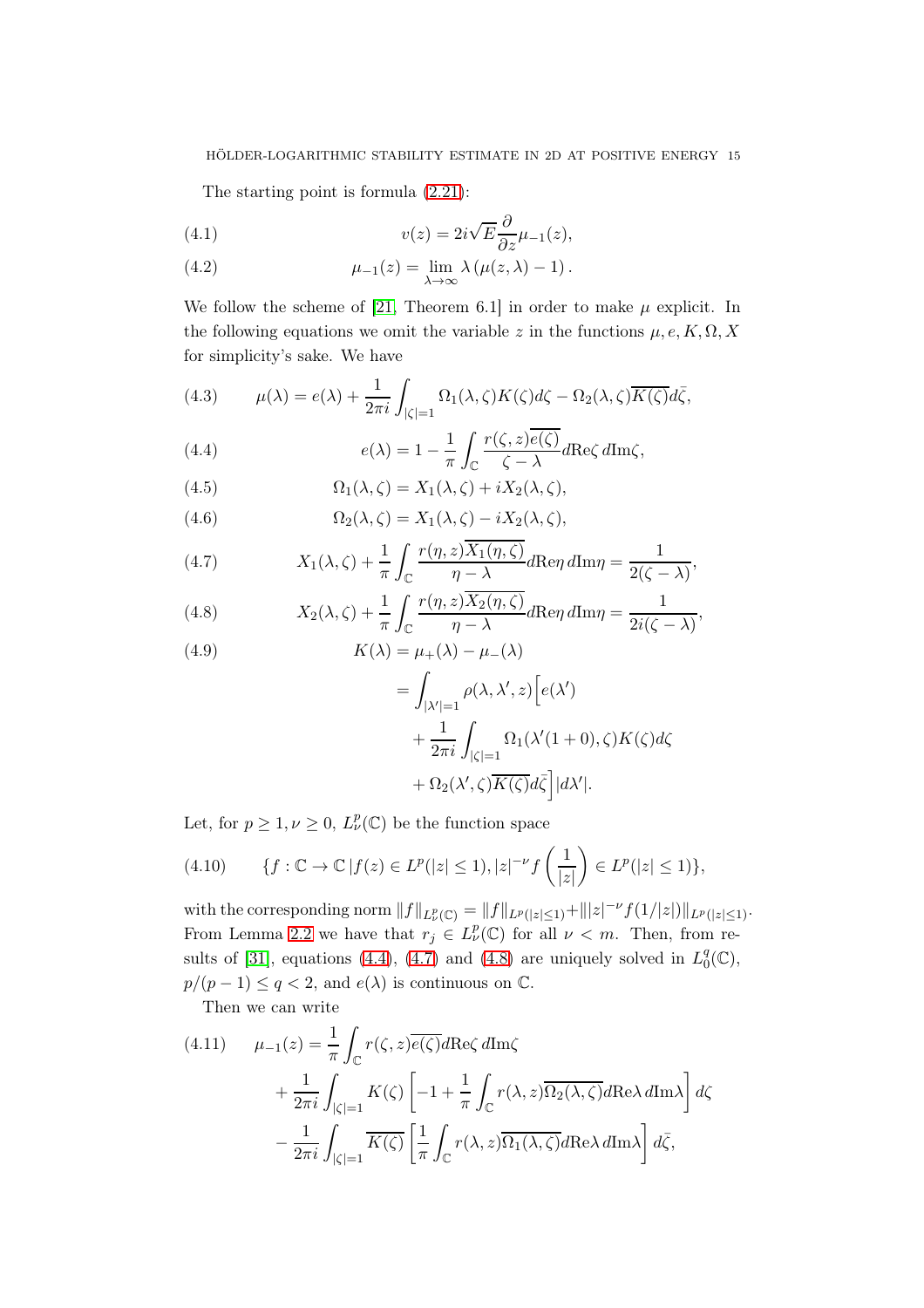where  $\mu_{-1}$  was defined in [\(4.2\)](#page-14-3). Indeed, by Lebesgue's dominated convergence (using Lemma [2.2\)](#page-7-0), we can calculate the following limits:

$$
\lim_{\lambda \to \infty} \lambda(e(\lambda) - 1) = \frac{1}{\pi} \int_{\mathbb{C}} r(\zeta, z) \overline{e(\zeta)} d\text{Re}\zeta d\text{Im}\zeta,
$$
  

$$
\lim_{\lambda \to \infty} \lambda X_1(\lambda, \zeta) = -\frac{1}{2} + \frac{1}{\pi} \int_{\mathbb{C}} r(\eta, z) \overline{X_1(\eta, \zeta)} d\text{Re}\eta d\text{Im}\eta,
$$
  

$$
\lim_{\lambda \to \infty} \lambda X_2(\lambda, \zeta) = -\frac{1}{2i} + \frac{1}{\pi} \int_{\mathbb{C}} r(\eta, z) \overline{X_2(\eta, \zeta)} d\text{Re}\eta d\text{Im}\eta.
$$

Then, in connection with  $(4.1)$ , we need to take the derivative of  $(4.11)$  with respect to  $\partial/\partial z = \partial_z$ . We find:

$$
\partial_z \mu_{-1} = A + B + C,
$$

where

(4.12) 
$$
A = \frac{1}{\pi} \int_{\mathbb{C}} r(\zeta, z) \left[ -\frac{i}{2} \sqrt{E} \left( \frac{1}{\zeta} + \bar{\zeta} \right) \overline{e(\zeta)} + \overline{\partial_{\bar{z}} e(\zeta)} \right] d\text{Re}\zeta d\text{Im}\zeta,
$$

1

(4.13) 
$$
B = \frac{1}{2\pi i} \int_{|\zeta|=1} \left\{ \partial_z K(\zeta) \left[ -1 + \frac{1}{\pi} \int_{\mathbb{C}} r(\lambda, z) \overline{\Omega_2(\lambda, \zeta)} d\mathrm{Re} \lambda d\mathrm{Im} \lambda \right] + \frac{K(\zeta)}{\pi} \int_{\mathbb{C}} \left[ r(\lambda, z) \left( -\frac{i}{2} \sqrt{E} \left( \frac{1}{\lambda} + \overline{\lambda} \right) \overline{\Omega_2(\lambda, \zeta)} \right) + \overline{\partial_z \Omega_2(\lambda, \zeta)} \right] d\mathrm{Re} \lambda d\mathrm{Im} \lambda \right\} d\zeta,
$$

(4.14) 
$$
C = -\frac{1}{2\pi i} \int_{|\zeta|=1} \left\{ \overline{\partial_{\bar{z}} K(\zeta)} \left[ \frac{1}{\pi} \int_{\mathbb{C}} r(\lambda, z) \overline{\Omega_1(\lambda, \zeta)} d \text{Re}\lambda d \text{Im}\lambda \right] + \frac{\overline{K(\zeta)}}{\pi} \int_{\mathbb{C}} \left[ r(\lambda, z) \left( -\frac{i}{2} \sqrt{E} \left( \frac{1}{\lambda} + \overline{\lambda} \right) \overline{\Omega_1(\lambda, \zeta)} + \overline{\partial_{\bar{z}} \Omega_1(\lambda, \zeta)} \right) \right] d \text{Re}\lambda d \text{Im}\lambda \right\} d\bar{\zeta}.
$$

Now let  $v_1, v_2$  be two potential satisfying the assumptions of Theorem [1.1.](#page-2-3) Let  $\mu^j_ _{-1}^j,r_j,\rho_j,e_j,K_j,\Omega_1^j$  $_{1}^{j},\Omega_{2}^{j}$  $\frac{j}{2}, X_1^j, X_2^j, A_j, B_j, C_j$  the above-defined functions corresponding to  $v_j$ , for  $j = 1, 2$ . Then

<span id="page-15-1"></span>(4.15) 
$$
v_2(z) - v_1(z) = 2i\sqrt{E}(A_2 - A_1 + B_2 - B_1 + C_2 - C_1).
$$

In order to estimate  $A_2 - A_1$ ,  $B_2 - B_1$  and  $C_2 - C_1$  we will need the following two propositions.

<span id="page-15-0"></span>**Proposition 4.1.** Let  $v_j$ ,  $j = 1, 2$ , be two potential satisfying the assump-tions of Theorem [1.1.](#page-2-3) Then we have, for every  $a > 1$ ,  $E \ge E_3(N,m)$  and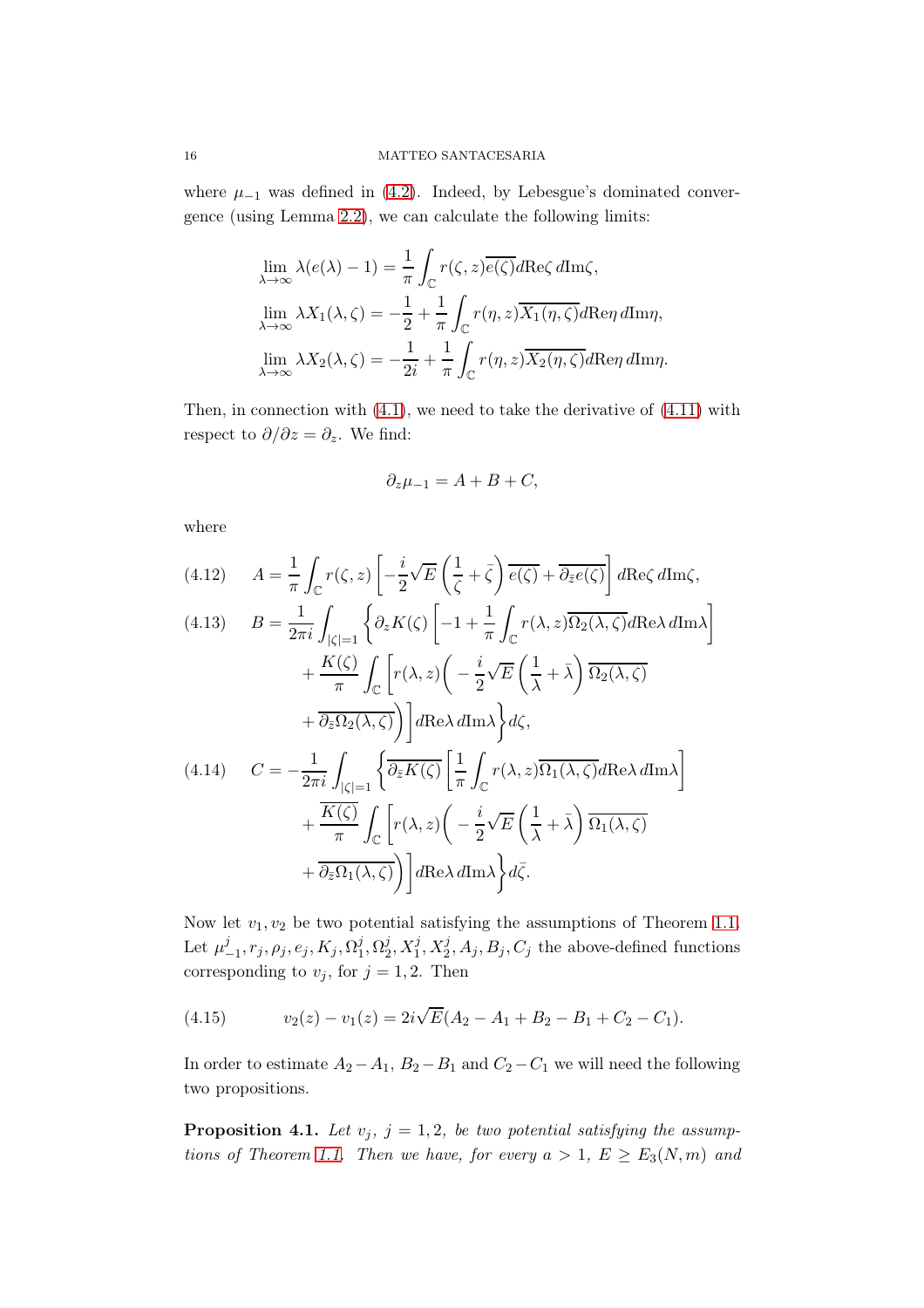$$
1 < s < 2 < s' < +\infty
$$

$$
(4.16) \t||K_2 - K_1||_{L^2(T)} \le c(N, m) \Big[ ||\rho_2 - \rho_1||_{L^2(T^2)} + \frac{||r_2 - r_1||_{L^{s,s'}(\mathbb{C})}}{\sqrt{E}} + \frac{1}{E} \left( \delta r_a + \frac{a}{a-1} ||r_2 - r_1||_{L^{s,s'}(\mathbb{C} \setminus D_a)} \right) \Big],
$$

where  $\|\cdot\|_{L^{s,s'}} = \|\cdot\|_{L^s} + \|\cdot\|_{L^{s'}}$ , T is the unit circle and

<span id="page-16-0"></span>(4.17) 
$$
D_a = \{ \lambda \in \mathbb{C} \mid 1/a < |\lambda| < a \},
$$

(4.18) 
$$
\delta r_a = \sup_{\lambda \in D_a} |r_2(\lambda, z) - r_1(\lambda, z)|.
$$

<span id="page-16-3"></span>**Proposition 4.2.** Let  $v_j$ ,  $j = 1, 2$ , be two potential satisfying the assump-tions of Theorem [1.1.](#page-2-3) Then we have, for every  $a > 1$ ,  $E \ge E_4(N,m)$  and for some  $1 < s < 2 < s' < +\infty$ ,

(4.19) 
$$
\|\nabla K_2 - \nabla K_1\|_{L^2(T)} \le c(N, m) \left[E^{1/2} \| \rho_2 - \rho_1 \|_{L^2(T^2)} + \left\| \left(\frac{1}{|\lambda|} + |\lambda| \right) (r_2 - r_1) \right\|_{L^{s,s'}(\mathbb{C})} + E^{-1} \left( \delta r_a' + \frac{a}{a-1} \left\| \left(\frac{1}{|\lambda|} + |\lambda| \right) (r_2 - r_1) \right\|_{L^{s,s'}(\mathbb{C} \setminus D_a)} \right) \right]
$$

where  $\nabla$  is taken with respect to z,  $\|\cdot\|_{L^{s,s'}} = \|\cdot\|_{L^{s}} + \|\cdot\|_{L^{s'}}, D_a$  is defined in [\(4.17\)](#page-16-0) and

(4.20) 
$$
\delta r_a' = \sup_{D_a} \left( \frac{1}{|\lambda|} + |\lambda| \right) |(r_2 - r_1)(\lambda)|.
$$

*Proof of Proposition [4.1.](#page-15-0)* We rewrite integral equation [\(4.9\)](#page-14-6) for  $K_j$  as follows:

<span id="page-16-1"></span>(4.21) 
$$
(I - \Theta_j)K_j(\lambda) = \int_{|\lambda'|=1} \rho_j(\lambda, \lambda', z) e_j(\lambda') |d\lambda'|,
$$

where

(4.22) 
$$
\Theta_j f(\lambda) = \frac{1}{2\pi i} \int_{|\lambda'|=1} \rho_j(\lambda, \lambda', z) \left[ \int_{|\zeta|=1} \Omega_1^j(\lambda'(1+0), \zeta) f(\zeta) d\zeta + \Omega_2^j(\lambda', \zeta) \overline{f(\zeta)} d\bar{\zeta} \right] |d\lambda'|, \quad j = 1, 2,
$$

for  $f \in L^2(T)$ . Subtracting equation [\(4.21\)](#page-16-1) for  $j = 2$  and  $j = 1$  gives

<span id="page-16-2"></span>(4.23) 
$$
(I - \Theta_2)(K_2 - K_1)(\lambda) = (\Theta_2 - \Theta_1)K_1(\lambda)
$$

$$
+ \int_{|\lambda'|=1} (\rho_2 - \rho_1)(\lambda, \lambda', z)e_2(\lambda') + \rho_1(\lambda, \lambda', z)(e_2 - e_1)(\lambda')|d\lambda'|.
$$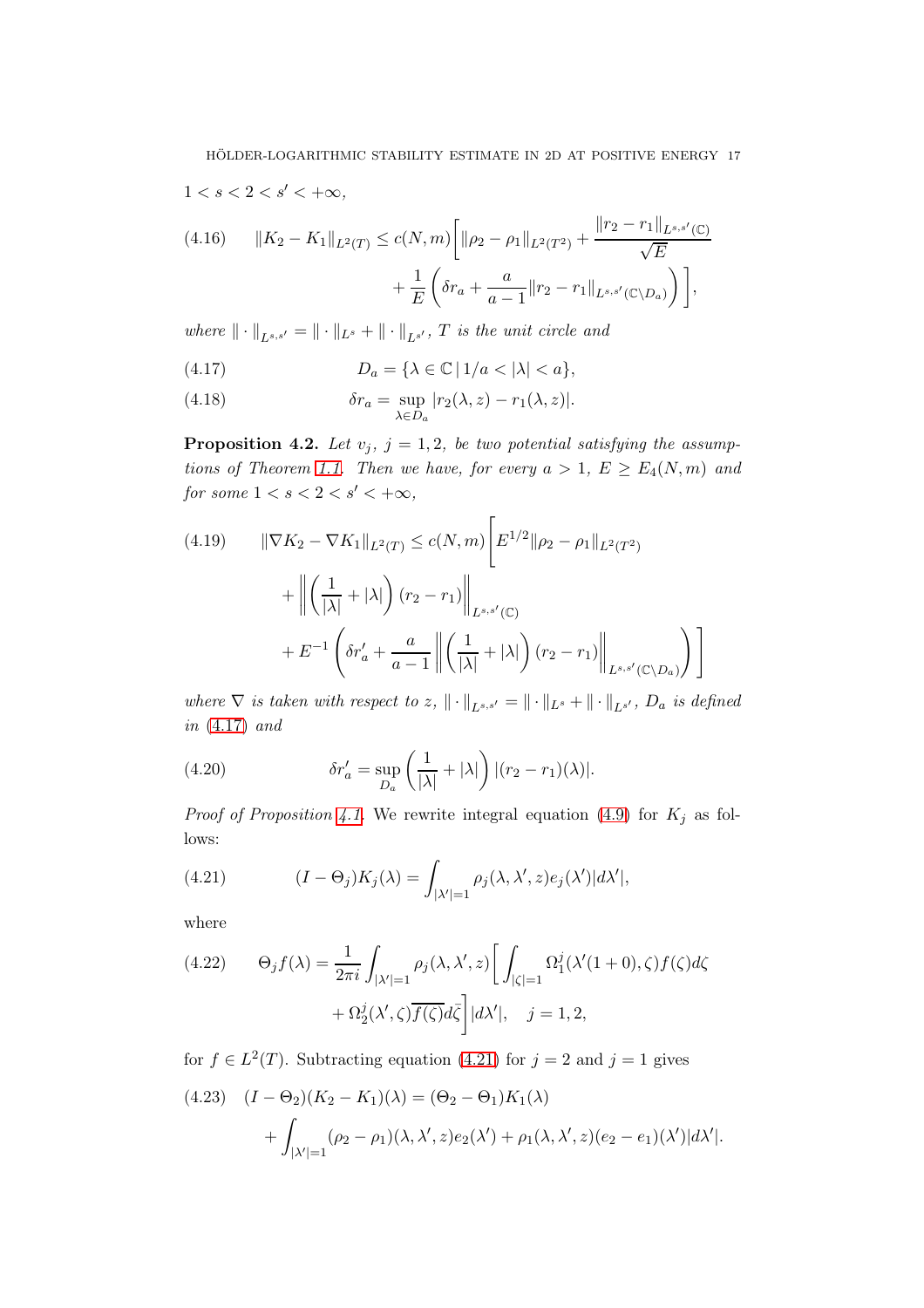We will now use some results of [\[21\]](#page-33-8) and [\[31,](#page-33-18) Ch. III]. Let  $L^p_\nu(\mathbb{C})$  the set defined in [\(4.10\)](#page-14-7). From Lemma [2.2](#page-7-0) we have that  $r_j \in L^p_\nu(\mathbb{C})$  for all  $\nu < m$ . In particular  $||r_j||_{L_2^p(\mathbb{C})} \le c(N, p)E^{-m/2}$ , for  $m > 2, p \ge 1$ . Then we following estimates holds

<span id="page-17-2"></span>(4.24) 
$$
\left|\Omega_1^j(\lambda,\zeta)-\frac{1}{\zeta-\lambda}\right| \le c(N,m,p)E^{-m/2}\frac{1}{|\zeta-\lambda|^{2/p}},
$$

<span id="page-17-3"></span>(4.25) 
$$
\left|\Omega_2^j(\lambda,\zeta)\right| \le c(N,m,p)E^{-m/2}\frac{1}{|\zeta-\lambda|^{2/p}},
$$

since  $||r_j||_{L_2^p(\mathbb{C})} \le c(N,m,p)E^{-m/2}, j=1,2$ . These estimates are proved in [\[31,](#page-33-18) Ch. III, §8]. We also recall the following classical inequality:

(4.26) 
$$
||C_{\pm}u||_{L^p(T)} \le c(p)||u||_{L^p(T)}, \quad 1 < p < +\infty,
$$

(4.27) 
$$
(C_{\pm}u)(\lambda) = \frac{1}{2\pi i} \int_T \frac{u(\zeta)}{\zeta - \lambda(1 \mp 0)} d\zeta.
$$

Then we have, for  $p > 4$ ,

$$
\|\Theta_j f\|_{L^2(T)} \le c(r_0, p) \sup_{\lambda \in T} \|\rho_j(\lambda, \cdot, z)\|_{L^1(T)} \left(1 + \|1/|\cdot - \lambda|^{2/p}\|_{L^2(\mathbb{C})}\right) \|f\|_{L^2(T)}
$$
  

$$
\le \frac{c(r_0, p)}{\sqrt{E}} \|f\|_{L^2(T)},
$$

where we used the fact that  $\rho_i$  satisfies inequality [\(3.14\)](#page-10-2) and

<span id="page-17-0"></span>(4.28) 
$$
\int_T (1+E|\lambda-\lambda'|^2)^{-m/2} |d\lambda'| \le cE^{-1/2}.
$$

Then for  $E \ge E_4(r_0, m)$  we can solve equation [\(4.23\)](#page-16-2) by iteration in  $L^2(T)$ and find

<span id="page-17-1"></span>(4.29) 
$$
||K_2 - K_1||_{L^2(T)} \le c(N, m) \left( ||(\Theta_2 - \Theta_1)K_1||_{L^2(T)} + ||\rho_2 - \rho_1||_{L^2(T^2)} + \frac{||e_2 - e_1||_{L^\infty(T)}}{\sqrt{E}} \right),
$$

where we used the  $L^{\infty}(T)$ -boundedness of  $e_2$  (which follows from considerations at the beginning of this section). We have that

$$
(4.30) \qquad ||e_2 - e_1||_{L^{\infty}(T)} \le c(N,m) \left( ||r_2 - r_1||_{L^{s}(\mathbb{C})} + ||r_2 - r_1||_{L^{s'}(\mathbb{C})} \right),
$$

for  $1 \lt s \lt 2 \lt s' \lt +\infty$ . Indeed, this follows from the integral equation

$$
e_2(\lambda)-e_1(\lambda)=-\frac{1}{\pi}\int_{\mathbb{C}}\frac{(r_2-r_1)(\zeta,z)\overline{e_2(\zeta)}}{\zeta-\lambda}+\frac{r_2(\zeta,z)(\overline{e_2-e_1)(\zeta)}}{\zeta-\lambda}d\mathrm{Re}\zeta d\mathrm{Im}\zeta,
$$

which is a consequence of  $(4.4)$ , from Hölder's inequality, Lemma [2.2,](#page-7-0) es-timate [\(5.5\)](#page-27-0) and the L<sup>∞</sup>-boundedness of  $e_i(\lambda)$  (see the beginning of this section and Section [5](#page-26-0) for more details).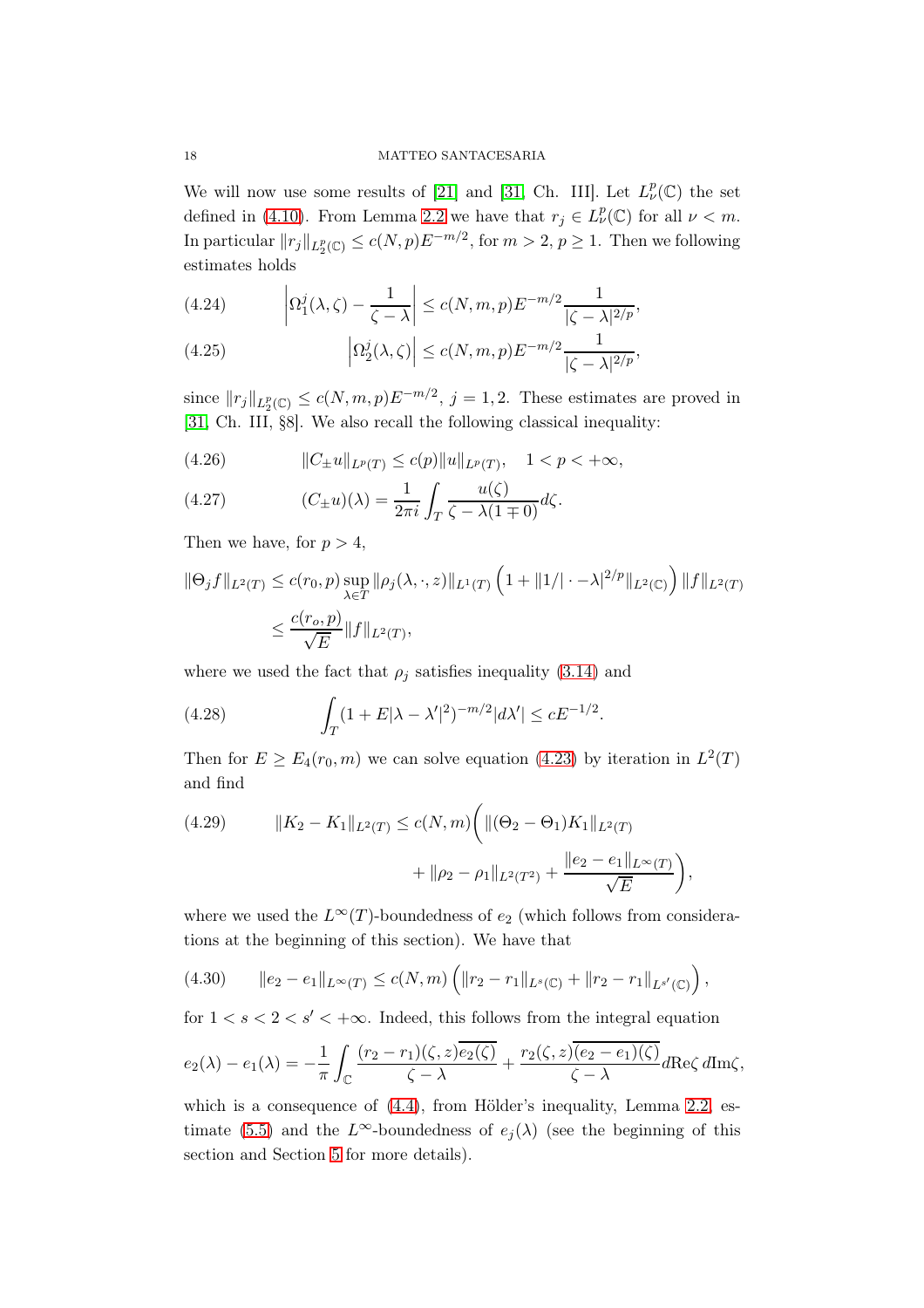The first term of the right hand side of  $(4.29)$ ,  $(\Theta_2-\Theta_1)K_1$ , can be written as

$$
(\Theta_2 - \Theta_1)K_1 = \frac{1}{2\pi i} \int_T (\rho_2 - \rho_1) \int_T \Omega_1^2 K_1 d\zeta + \Omega_2^2 \overline{K_1} d\bar{\zeta} |d\lambda'|
$$
  
+ 
$$
\frac{1}{2\pi i} \int_T \rho_1 \int_T (\Omega_1^2 - \Omega_1^1) K_1 d\zeta + (\Omega_2^2 - \Omega_2^1) \overline{K_1} d\bar{\zeta} |d\lambda'|,
$$

where we dropped the dependence on every variable for simplicity's sake. We obtain

$$
(4.31) \quad ||(\Theta_2 - \Theta_1)K_1||_{L^2(T)} \le c(N,m)E^{-1/2}\Big(||\rho_2 - \rho_1||_{L^2(T^2)} + E^{-1/2}\sup_{\lambda \in T} (||(\Omega_1^2 - \Omega_1^1)(\lambda, \cdot)||_{L^2(T)} + ||(\Omega_2^2 - \Omega_2^1)(\lambda, \cdot)||_{L^2(T)})\Big),
$$

where we used the fact that

<span id="page-18-2"></span>(4.32) 
$$
||K_j||_{L^{\infty}(T)} \le c(N,m)E^{-1/2},
$$

which follows from the first equality in  $(4.9)$ , equation  $(2.17)$ , inequality [\(3.14\)](#page-10-2) for  $\rho_j$ , Lemma [2.1](#page-7-1) and estimate [\(4.28\)](#page-17-0).

We now need to estimate the difference of  $\Omega_k^j$  $\boldsymbol{X}_k^j$ . The  $X_k^j$  $\frac{J}{k}$  satisfy

<span id="page-18-1"></span>(4.33) 
$$
\partial_{\overline{\lambda}} (X_k^2 - X_k^1) (\lambda, \zeta) = r_1(\lambda, z) (X_k^2 - X_k^1)(\lambda, \zeta) + (r_2 - r_1)(\lambda, z) \overline{X_k^2} (\lambda, \zeta),
$$

for  $k = 1, 2$ . Note that the last equation holds over all the complex plane, since  $X_k^2 - X_k^1$  has no singularity. Moreover  $(X_k^2 - X_k^1)(\cdot, \zeta) \in L^p(\mathbb{C})$ , for every  $p > 2$ , thanks to properties of the integral operator in  $(4.7)$ ,  $(4.8)$ , summarized in Section [5](#page-26-0) (see [\(5.2\)](#page-27-1) for instance). Then we may define, following [\[31\]](#page-33-18),

(4.34) 
$$
w_k(\lambda,\zeta) = \partial_{\overline{\lambda}}^{-1} \left( r_1(\cdot,z) \frac{\overline{(X_k^2 - X_k^1)}(\cdot,\zeta)}{(X_k^2 - X_k^1)(\cdot,\zeta)} \right)(\lambda),
$$

<span id="page-18-0"></span>(4.35) 
$$
\partial_{\overline{\lambda}}^{-1} f(\lambda) = -\frac{1}{\pi} \int_{\mathbb{C}} \frac{f(\eta)}{\eta - \lambda} d\mathbf{R} e \eta \, d\mathbf{I} \mathbf{m} \eta.
$$

We have that  $||w_k||_{L^{\infty}(\mathbb{C})} \leq c \left( ||r_1||_{L^{s}(\mathbb{C})} + ||r_1||_{L^{s'}(\mathbb{C})} \right)$ , for any fixed  $1 < s <$  $2 < s' < +\infty.$  Thus we have the following representation formula

(4.36) 
$$
X_k^2 - X_k^1 = e^{w_k} \partial_{\overline{\lambda}}^{-1} \left( e^{-w_k} (r_2 - r_1) \overline{X_k^2} \right),
$$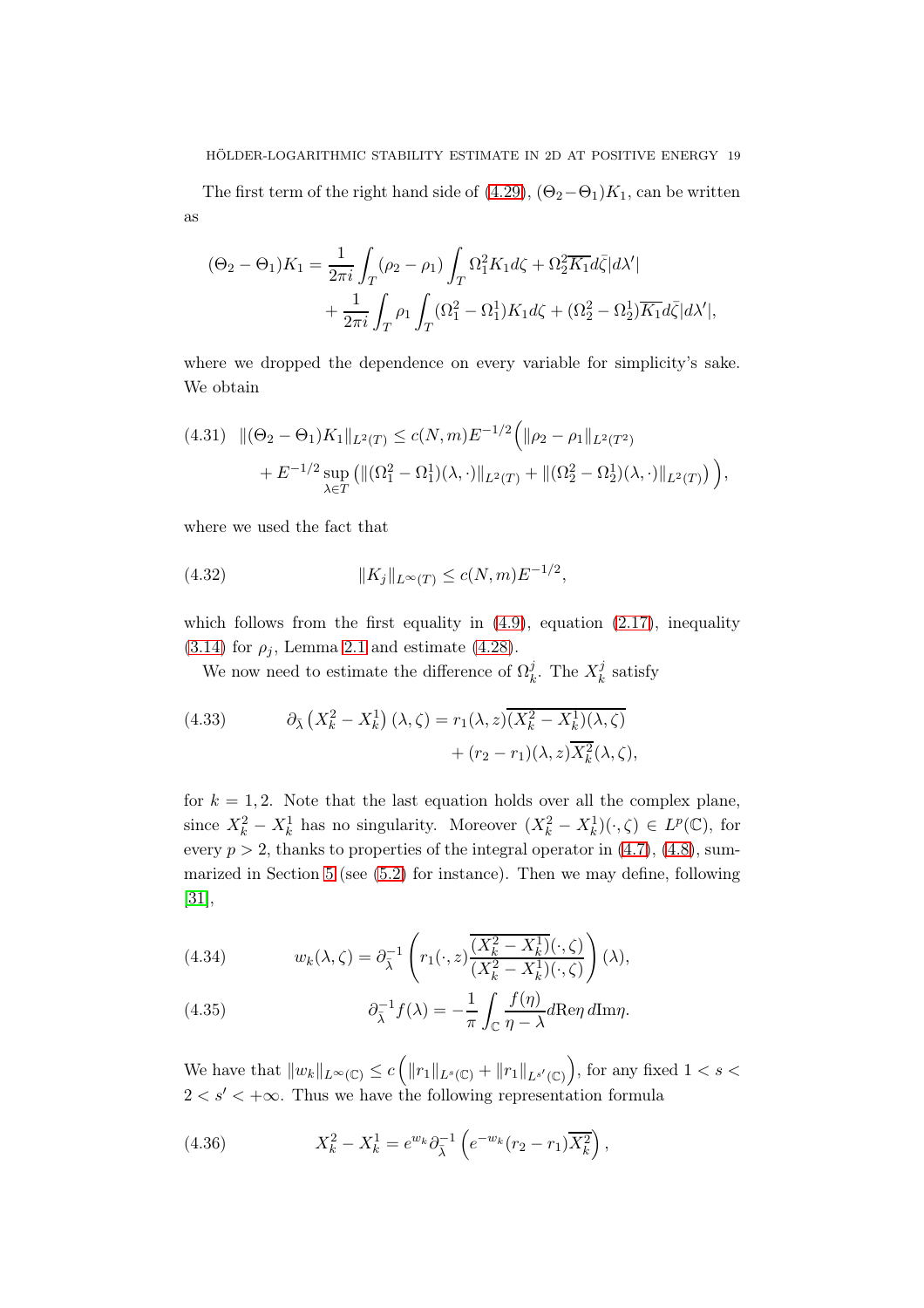which yields

<span id="page-19-0"></span>
$$
(4.37)
$$

$$
|(X_{k}^{2} - X_{k}^{1})(\lambda, \zeta)| \le c(N, m) \int_{\mathbb{C}} \frac{|(r_{2} - r_{1})(\eta, z)||X_{k}^{2}(\eta, \zeta)|}{|\eta - \lambda|} d\text{Re}\eta d\text{Im}\eta
$$
  

$$
\le c(N, m) \int_{\mathbb{C}} \left( \frac{|(r_{2} - r_{1})(\eta, z)|}{|\eta - \lambda||\zeta - \eta|} + \frac{|(r_{2} - r_{1})(\eta, z)|}{|\eta - \lambda||\zeta - \eta|^{2/p}} \right) d\text{Re}\eta d\text{Im}\eta,
$$

for  $\lambda, \zeta \in T$ , where we used estimates [\(4.24\)](#page-17-2) and [\(4.25\)](#page-17-3). Now take  $a > 1$  and define

(4.38) 
$$
D_a = \{ \lambda \in \mathbb{C} \mid 1/a < |\lambda| < a \},
$$

(4.39) 
$$
\delta r_a = \sup_{\lambda \in D_a} |r_2(\lambda, z) - r_1(\lambda, z)|.
$$

We then estimate the last integral in [\(4.37\)](#page-19-0) on  $D_a$  and on  $\mathbb{C} \setminus D_a$ , like in [\[21,](#page-33-8) Theorem 6.1], and we obtain, using Hölder's inequality,

(4.40)  
\n
$$
|(X_k^2 - X_k^1)(\lambda, \zeta)| \le c(N, m) \left(\delta r_a |\log |\lambda - \zeta|| + \frac{a}{a-1} ||r_2 - r_1||_{L^{s,s'}(\mathbb{C} \setminus D_a)}\right),
$$
\nfor  $\lambda, \zeta \in T$ ,  $1 < s < 2 < s' < +\infty$ , since  $\frac{a}{a-1} = \max(\frac{1}{a-1}, \frac{1}{1-1/a})$ . We then

get

(4.41)  
\n
$$
\sup_{\lambda \in T} \|\Omega_k^2(\lambda,\cdot) - \Omega_k^1(\lambda,\cdot)\|_{L^2(T)} \le c(N,m) \left( \delta r_a + \frac{a}{a-1} \|r_2 - r_1\|_{L^{s,s'}(\mathbb{C}\setminus D_a)} \right).
$$

First this yields

<span id="page-19-1"></span>(4.42) 
$$
\|(\Theta_2 - \Theta_1)K_1\|_{L^2(T)} \le c(N,m)E^{-1/2}\left[\|\rho_2 - \rho_1\|_{L^2(T^2)} + E^{-1/2}\left(\delta r_a + \frac{a}{a-1}\|r_2 - r_1\|_{L^{s,s'}(\mathbb{C}\setminus D_a)}\right)\right],
$$

and finally

$$
||K_2 - K_1||_{L^2(T)} \le c(N, m) \left[ ||\rho_2 - \rho_1||_{L^2(T^2)} + \frac{||r_2 - r_1||_{L^{s,s'}(\mathbb{C})}}{\sqrt{E}} + \frac{1}{E} \left( \delta r_a + \frac{a}{a-1} ||r_2 - r_1||_{L^{s,s'}(\mathbb{C} \setminus D_a)} \right) \right],
$$

which ends the proof of Proposition [4.1.](#page-15-0)

*Proof of Proposition [4.2.](#page-16-3)* We derive integral equation [\(4.9\)](#page-14-6) for  $K_j$  with respect to  $\partial_z$  and  $\partial_{\bar{z}}$  and we obtain two coupled integral equations for  $\partial_z K_j$ and  $\partial_{\bar{z}}K_j$ . Thus we define

(4.43) 
$$
K_j^{\pm} = \partial_z K_j \pm \partial_{\bar{z}} K_j, \quad j = 1, 2,
$$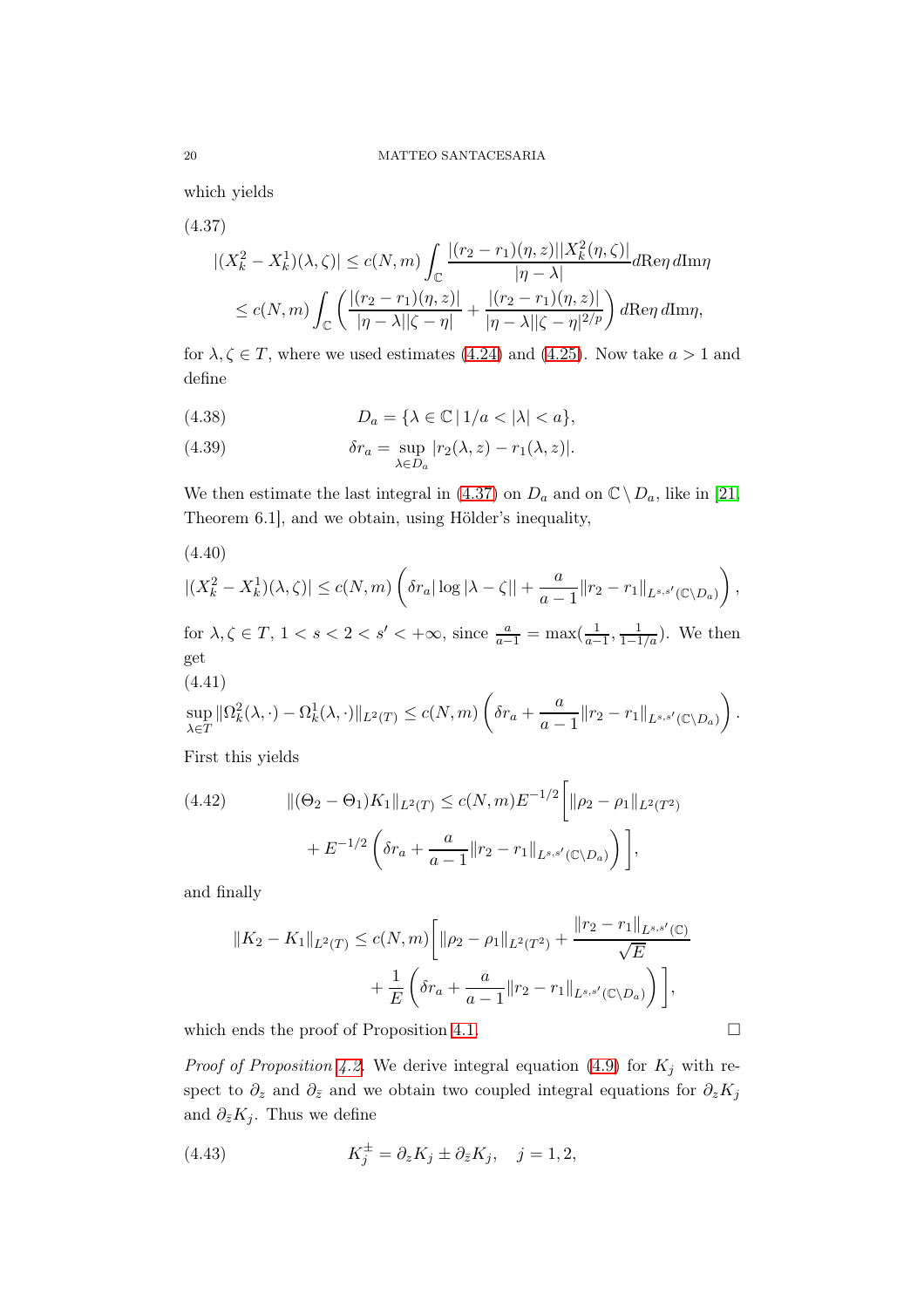which satisfy

<span id="page-20-0"></span>
$$
(4.44) \quad (I - \Theta_j^{\pm})K_j^{\pm}(\lambda) = \int_{|\lambda'|=1} \rho_j^{\pm}(\lambda, \lambda', z) \Big[ e_j(\lambda')
$$
  
+ 
$$
\frac{1}{2\pi i} \int_{|\zeta|=1} \Omega_1^j(\lambda'(1+0), \zeta) K_j(\zeta) d\zeta + \Omega_2^j(\lambda', \zeta) \overline{K_j(\zeta)} d\overline{\zeta} \Big] |d\lambda'|
$$
  

$$
\int_{|\lambda'|=1} \rho_j(\lambda, \lambda', z) \Big[ e_j^{\pm}(\lambda') + \frac{1}{2\pi i} \int_{|\zeta|=1} \Omega_1^{\pm, j}(\lambda'(1+0), \zeta) K_j(\zeta) d\zeta
$$
  
+ 
$$
\Omega_2^{\pm, j}(\lambda', \zeta) \overline{K_j(\zeta)} d\overline{\zeta} \Big] |d\lambda'|, \quad j = 1, 2,
$$

where

(4.45) 
$$
\Theta_j^{\pm} f(\lambda) = \frac{1}{2\pi i} \int_{|\lambda'|=1} \rho_j(\lambda, \lambda', z) \left[ \int_{|\zeta|=1} \Omega_1^j(\lambda'(1+0), \zeta) f(\zeta) d\zeta \right] \Delta \chi' |_{\zeta}^j = \Omega_2^j(\lambda', \zeta) \overline{f(\zeta)} d\zeta
$$

(4.46) 
$$
\rho_j^{\pm} = \partial_z \rho_j \pm \partial_{\bar{z}} \rho_j, \qquad e_j^{\pm} = \partial_z e_j \pm \partial_{\bar{z}} e_j
$$

(4.47) 
$$
\Omega_k^{\pm,j} = \partial_z \Omega_k^j \pm \partial_{\bar{z}} \Omega_k^j,
$$

for  $j = 1, 2, k = 1, 2$ . Integral equations [\(4.44\)](#page-20-0) are obtained by adding and subtracting the two above-mentioned coupled integral equations for  $\partial_z K_j$ and  $\partial_{\bar{z}}K_j$  (which are obtained from [\(4.9\)](#page-14-6)).

We then subtract [\(4.44\)](#page-20-0) for  $j = 1$  from  $j = 2$  and we get

$$
(I - \Theta_2^{\pm})(K_2^{\pm} - K_1^{\pm}) = (\Theta_2^{\pm} - \Theta_1^{\pm})K_1^{\pm}
$$
  
+  $\int_{|\lambda'|=1} (\rho_2^{\pm} - \rho_1^{\pm}) \Big[ e_2 + \frac{1}{2\pi i} \int_{|\zeta|=1} \Omega_1^2 K_2 d\zeta + \Omega_2^2 \overline{K_2} d\bar{\zeta} \Big] |d\lambda'|$   
+  $\int_{|\lambda'|=1} \rho_1^{\pm} \Big[ e_2 - e_1 + \frac{1}{2\pi i} \int_{|\zeta|=1} ((\Omega_1^2 - \Omega_1^1) K_2 + \Omega_1^1 (K_2 - K_1)) d\zeta$   
+  $((\Omega_2^2 - \Omega_2^1) \overline{K_2} + \Omega_2^1 (\overline{K_2} - \overline{K_1})) d\bar{\zeta} \Big] |d\lambda'|$   
+  $\int_{|\lambda'|=1} (\rho_2 - \rho_1) \Big[ e_2^{\pm} + \frac{1}{2\pi i} \int_{|\zeta|=1} \Omega_1^{\pm,2} K_2 d\zeta + \Omega_2^{\pm,2} \overline{K_2} d\bar{\zeta} \Big] |d\lambda'|$   
+  $\int_{|\lambda'|=1} \rho_1 \Big[ e_2^{\pm} - e_1^{\pm} + \frac{1}{2\pi i} \int_{|\zeta|=1} ((\Omega_1^{\pm,2} - \Omega_1^{\pm,1}) K_2 + \Omega_1^{\pm,1} (K_2 - K_1)) d\zeta$   
+  $((\Omega_2^{\pm,2} - \Omega_2^{\pm,1}) \overline{K_2} + \Omega_2^{\pm,1} (\overline{K_2} - \overline{K_1})) d\bar{\zeta} \Big] |d\lambda'|$ ,

where we dropped the dependence on every variable for simplicity's sake. The operator  $\Theta_j^{\pm}$  satisfies the same estimates of operator  $\Theta_j$ . Then, for  $E \ge E_4(N,m)$  the last equation is solvable by iteration in  $L^2(T)$  and we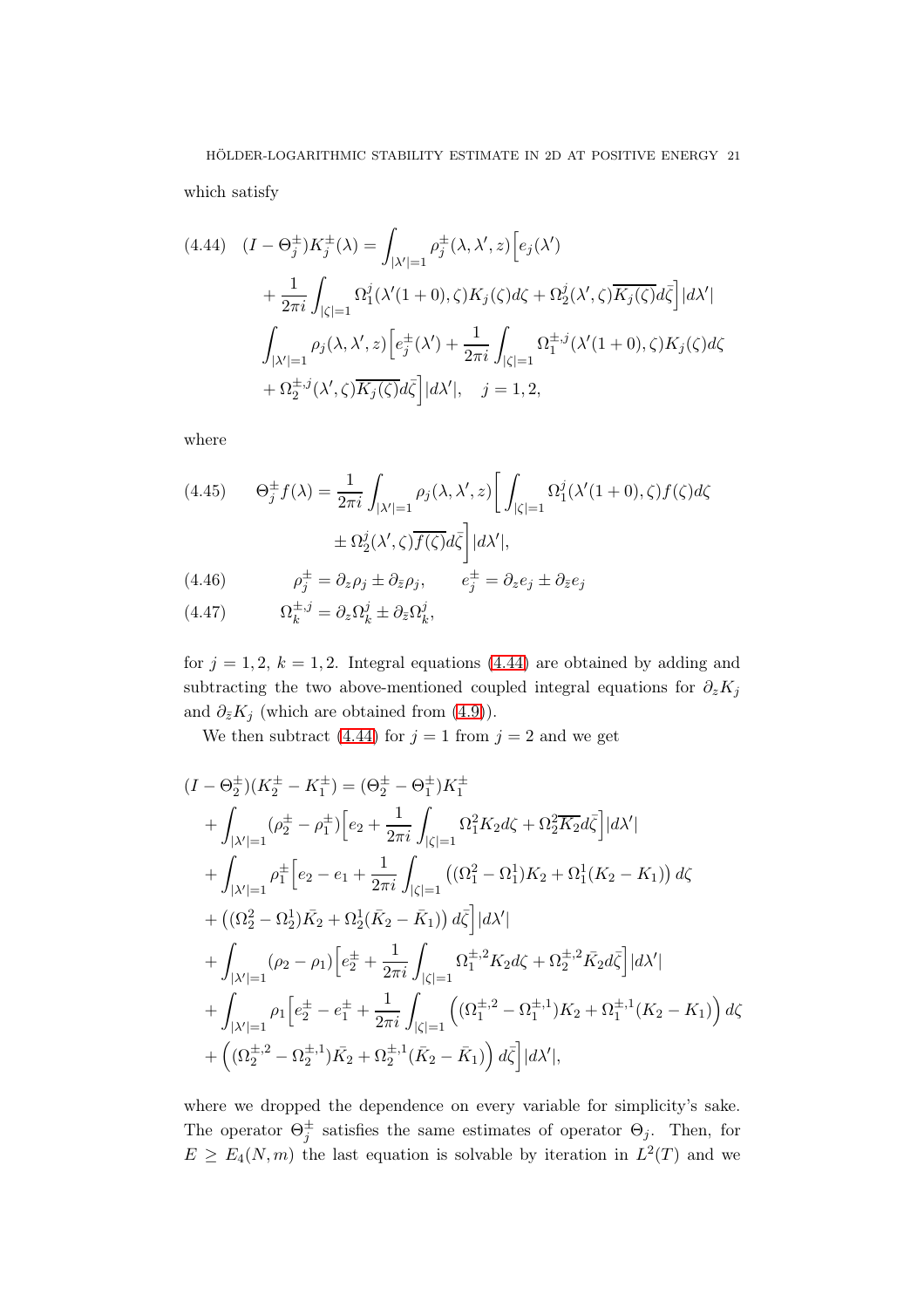have

$$
||K_{2}^{\pm} - K_{1}^{\pm}||_{L^{2}(T)} \leq c(N) \Biggl( ||(\Theta_{2}^{\pm} - \Theta_{1}^{\pm})K_{1}^{\pm}||_{L^{2}(T)}
$$
  
+  $||\rho_{2}^{\pm} - \rho_{1}^{\pm}||_{L^{2}(T^{2})} + \sup_{\lambda \in T} ||\rho_{1}^{\pm}(\lambda, \cdot)||_{L^{1}(T)} [||e_{2} - e_{1}||_{L^{\infty}(T)}$   
+  $||K_{2} - K_{1}||_{L^{2}(T)} + \frac{1}{\sqrt{E}} (\sup_{\lambda \in T} ||(\Omega_{1}^{2} - \Omega_{1}^{1})(\lambda, \cdot)||_{L^{2}(T)}$   
+  $\sup_{\lambda \in T} ||(\Omega_{2}^{2} - \Omega_{2}^{1})(\lambda, \cdot)||_{L^{2}(T)})$ ]  
+  $||\rho_{2} - \rho_{1}||_{L^{2}(T^{2})} \Biggl[ ||e_{2}^{\pm}||_{L^{\infty}(T)} + ||\int_{|\zeta|=1} \Omega_{1}^{\pm,2} K_{2} d\zeta + \Omega_{2}^{\pm,2} \overline{K}_{2} d\overline{\zeta}||_{L^{2}(T)}$   
+  $\sup_{\lambda \in T} ||\rho_{1}(\lambda, \cdot)||_{L^{1}(T)} \Biggl[ ||e_{2}^{\pm} - e_{1}^{\pm}||_{L^{\infty}(T)}$   
+  $\frac{1}{2\pi i} ||\int_{|\zeta|=1} ((\Omega_{1}^{\pm,2} - \Omega_{1}^{\pm,1})K_{2} + \Omega_{1}^{\pm,1}(K_{2} - K_{1})) d\zeta$   
+  $((\Omega_{2}^{\pm,2} - \Omega_{2}^{\pm,1})\overline{K}_{2} + \Omega_{2}^{\pm,1}(\overline{K}_{2} - \overline{K}_{1})) d\overline{\zeta}||_{L^{2}(T)} \Biggr])$ ,

where we used the  $L^{\infty}$ -boundedness of  $e_j$  (see the beginning of this section) and estimates [\(4.24\)](#page-17-2), [\(4.25\)](#page-17-3) as in the proof of Proposition [4.1.](#page-15-0)

Since the kernels of  $\Theta_j$  and  $\Theta_j^{\pm}$  differ only by a sign, estimate [\(4.42\)](#page-19-1) yields

(4.48) 
$$
\|(\Theta_2^{\pm} - \Theta_1^{\pm})K_1^{\pm}\|_{L^2(T)} \le c(N, m)E^{-1/2} \left[\|\rho_2 - \rho_1\|_{L^2(T^2)} + E^{-1/2} \left(\delta r_a + \frac{a}{a-1} \|r_2 - r_1\|_{L^{s,s'}(\mathbb{C}\setminus D_a)}\right)\right],
$$

where we used the fact that

<span id="page-21-0"></span>(4.49) 
$$
||K_j^{\pm}||_{L^{\infty}(T)} \le c(N,m)E^{-1/2}
$$

Indeed this follows from the first equality in [\(4.9\)](#page-14-6), equation [\(2.17\)](#page-6-6) (derived with respect to  $\partial_z$  and  $\partial_{\bar{z}}$ ), inequality [\(3.14\)](#page-10-2) for  $\rho_j$ , Lemma [2.1](#page-7-1) and estimate

.

(4.50) 
$$
\int_T \sqrt{E} |\lambda - \lambda'| (1 + E|\lambda - \lambda'|^2)^{-m/2} |d\lambda'| \leq c E^{-1/2}.
$$

This inequality, as well as [\(3.14\)](#page-10-2), also implies

(4.51) 
$$
\sup_{\lambda \in T} \|\rho_1^{\pm}(\lambda, \cdot)\|_{L^1(T)} \le c(N, m) E^{-1/2}.
$$

We also have

(4.52) 
$$
\|\rho_2^{\pm} - \rho_1^{\pm}\|_{L^2(T^2)} \le c\sqrt{E} \|\rho_2 - \rho_1\|_{L^2(T^2)},
$$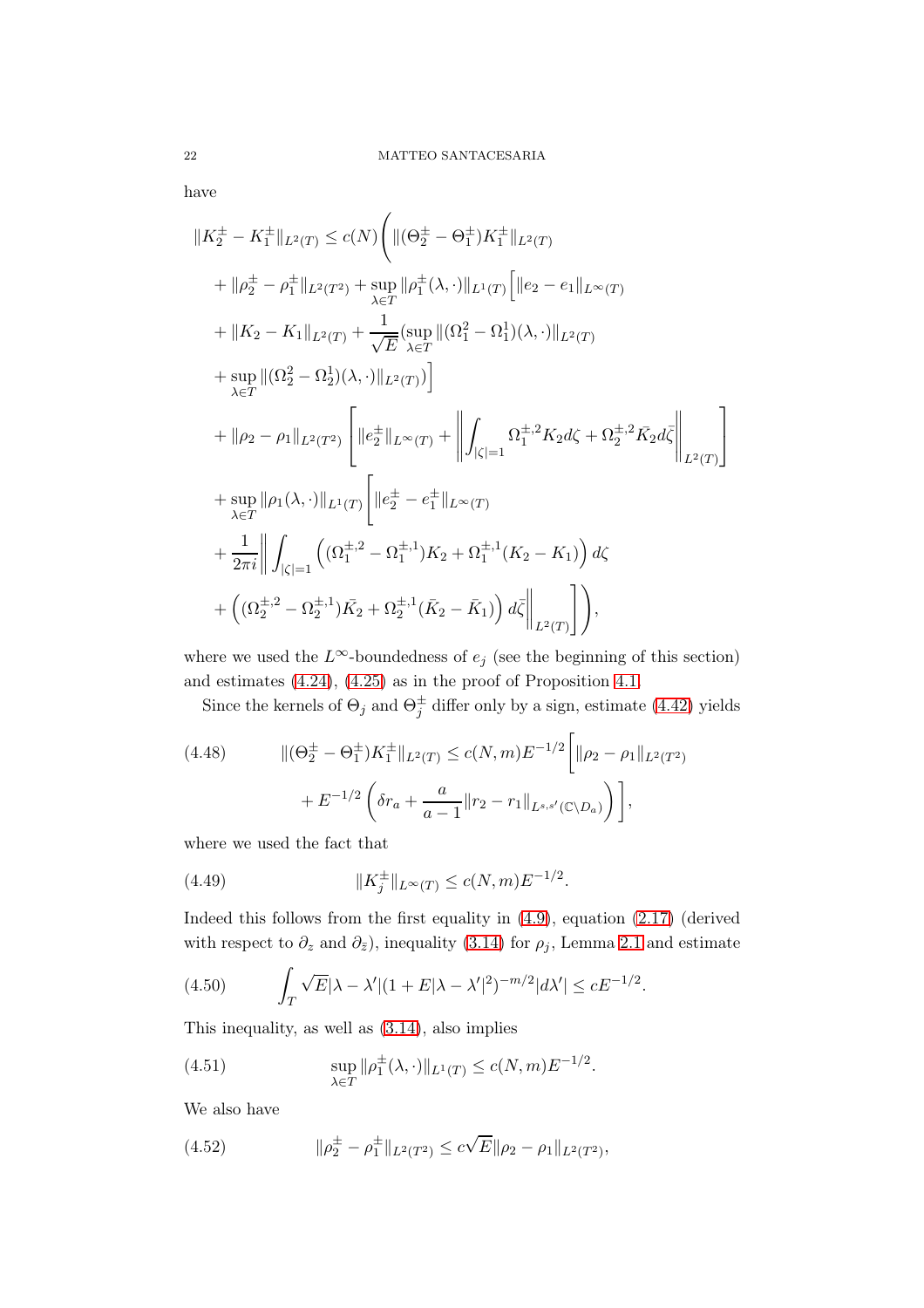which follows from the definition of  $\rho(\lambda, \lambda', z)$  in [\(2.18\)](#page-6-4), and

(4.53) 
$$
\sup_{\lambda \in T} \|\rho_1(\lambda, \cdot)\|_{L^1(T)} \le c(N, m) E^{-1/2}.
$$

In order to estimate the difference of  $e_j^{\pm}$  we proceed as follows. From [\(4.4\)](#page-14-0) we have that  $e_j^{\pm}$  satisfies the following integral equation

(4.54) 
$$
e_j^{\pm}(\lambda) = -\frac{1}{\pi} \int_{\mathbb{C}} \left( \frac{r_j^{\pm}(\zeta, z) \bar{e}_j(\zeta)}{\zeta - \lambda} \pm \frac{r_j(\zeta, z) \bar{e}_j^{\pm}(\zeta)}{\zeta - \lambda} \right) d \text{Re}\zeta d \text{Im}\zeta,
$$

which gives

$$
(4.55) \ \ (e_2^{\pm} - e_1^{\pm})(\lambda) = -\frac{1}{\pi} \int_{\mathbb{C}} \left( \frac{(r_2^{\pm} - r_1^{\pm})(\zeta, z)\bar{e}_2(\zeta) + r_1^{\pm}(\zeta, z)(\bar{e}_2 - \bar{e}_1)(\zeta)}{\zeta - \lambda} \right. \\
\left. \qquad \qquad \pm \frac{(r_2 - r_1)(\zeta, z)\bar{e}_2^{\pm}(\zeta) + r_1(\zeta, z)(\bar{e}_2^{\pm} - \bar{e}_1^{\pm})(\zeta)}{\zeta - \lambda} \right) d\text{Re}\zeta \, d\text{Im}\zeta.
$$

Using several times Hölder's inequality as well as estimates [\(5.5\)](#page-27-0), [\(5.6\)](#page-27-2) (see Section [5\)](#page-26-0), Lemma [3.1,](#page-8-5) definition [\(2.15\)](#page-6-7) and the  $L^{\infty}$  boundedness of  $e_j, e_j^{\pm}$ , we obtain

(4.56) 
$$
||e_2^{\pm} - e_1^{\pm}||_{L^{\infty}(T)} \le c(N, m) \left(||r_2 - r_1||_{L^{s,s'}(\mathbb{C})}\n+ \sqrt{E} \left\| \left(\frac{1}{|\lambda|} + |\lambda| \right) |r_2 - r_1| \right\|_{L^{s,s'}(\mathbb{C})} \right),
$$

for  $1 < s < 2 < s' < \infty$ .

We now pass to the estimates of the  $\Omega_k^{\pm,j}$ . Define

<span id="page-22-0"></span>(4.57) 
$$
X_k^{\pm, j} = \partial_z X_k^j \pm \partial_{\bar{z}} X_k^j, \qquad j = 1, 2, \quad k = 1, 2.
$$

From definitions [\(4.7\)](#page-14-1), [\(4.8\)](#page-14-2) we have that  $X_k^{\pm,j}$  satisfy the following nonhomogeneous  $\bar{\partial}$  equations

(4.58) 
$$
\partial_{\bar{\lambda}} X_k^{\pm,j} = \pm r_j \overline{X_k^{\pm,j}} + r_j^{\pm} \overline{X_k^j},
$$

where  $X_k^{-,j}$  has no singularities while  $X_k^{+,j}$  $\kappa^{+,j}$  has a pole at  $\lambda = \zeta$ . More precisely

(4.59) 
$$
\lim_{\lambda \to \zeta} (\lambda - \zeta) X_1^{+,j}(\lambda, \zeta) = 1, \qquad \lim_{\lambda \to \zeta} (\lambda - \zeta) X_2^{+,j}(\lambda, \zeta) = \frac{1}{i}.
$$

We will now estimate the  $X_k^{\pm,j}$  using an argument of Vekua [\[31,](#page-33-18) Ch. III, §7-8]. Consider the following inverse of  $\partial_{\bar{\lambda}}$ :

(4.60) 
$$
\partial_{\bar{\lambda}}^{-1} f(\lambda, \zeta) = -\frac{\zeta - \lambda}{\pi} \int_{\mathbb{C}} \frac{f(\eta)}{(\eta - \lambda)(\zeta - \eta)} d\mathbb{R} e \eta \, d\mathbb{I} \mathbf{m} \eta,
$$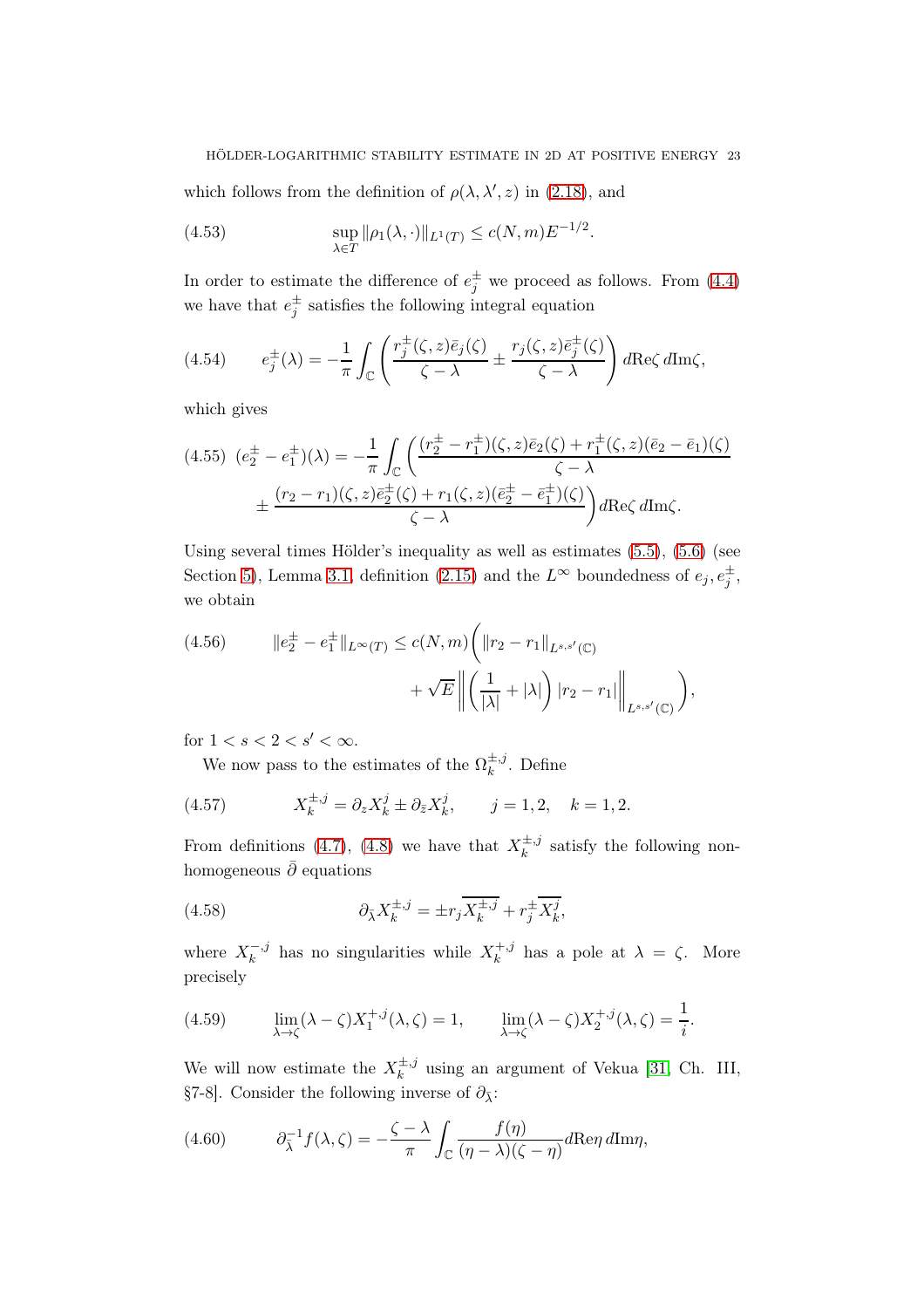defined for  $f \in L_2^p$  $_{2}^{p}(\mathbb{C})$ . It satisfies the following inequalities

<span id="page-23-0"></span>
$$
(4.61) \t\t |\partial_{\bar{\lambda}}^{-1} f(\lambda, \zeta)| \le c(p) \|f\|_{L_2^p(\mathbb{C})},
$$

<span id="page-23-5"></span>(4.62) 
$$
|\partial_{\bar{\lambda}}^{-1} f(\lambda, \zeta)| \leq c(p) \|f\|_{L_2^p(\mathbb{C})} |\lambda - \zeta|^{1-2/p},
$$

which are proved in [\[31,](#page-33-18) Ch. III, §4]. Let

(4.63) 
$$
w_k^{\pm,j}(\lambda,\zeta) = \partial_{\bar{\lambda}}^{-1} \left( \pm r_j(\cdot,z) \frac{\overline{X_k^{\pm,j}}(\cdot,\zeta)}{X_k^{\pm,j}(\cdot,\zeta)} \right) (\lambda,\zeta).
$$

We first consider  $X_k^{-,j}$ . Since it has no singularity, we can argue as in the proof of Proposition [4.1,](#page-15-0) and find the representation formula

$$
(4.64) \qquad X_k^{-,j}(\lambda,\zeta) = e^{w_k^{-,j}(\lambda,\zeta)} \partial_{\bar{\lambda}}^{-1} \left( e^{-w_k^{-,j}(\cdot,\zeta)} \left( r_j^{-}(\cdot,z) \overline{X_k^j}(\cdot,\zeta) \right) \right) (\lambda,\zeta),
$$

which yields

<span id="page-23-6"></span>(4.65) 
$$
|X_k^{-,j}(\lambda,\zeta)| \le c(N,m)E^{-(m-1)/2},
$$

for  $\lambda \in \mathbb{C}, \zeta \in T$ . Indeed this follows from [\(4.61\)](#page-23-0), the boundedness of  $||r_j||_{L_2^p(\mathbb{C})}$  and the fact that

<span id="page-23-2"></span>(4.66) 
$$
||r^{\pm}(\cdot,z)||_{L_2^p(\mathbb{C})} \le c\sqrt{E}||(1+|\lambda|^{2-2/p})r(\cdot,z)||_{L^p(\mathbb{C})}
$$

$$
\le c(N,m)E^{-(m-1)/2},
$$

for  $p \geq 1$ . We also used Hölder inequality and the estimates

<span id="page-23-7"></span>(4.67) 
$$
\left|X_1^j(\lambda,\zeta)-\frac{1}{2(\zeta-\lambda)}\right|\leq c(N,p)\frac{1}{|\zeta-\lambda|^{2/p}},
$$

<span id="page-23-3"></span>(4.68) 
$$
\left| X_2^j(\lambda, \zeta) - \frac{1}{2i(\zeta - \lambda)} \right| \le c(N, p) \frac{1}{|\zeta - \lambda|^{2/p}},
$$

which follow from  $(4.24)$  and  $(4.25)$ .

For  $X_k^{+,j}$  $t_k^{+,j}$  the two representation formulas hold:

<span id="page-23-1"></span>
$$
(4.69)
$$

$$
X_1^{+,j}(\lambda,\zeta) = \frac{e^{w_1^{+,j}(\lambda,\zeta)}\partial_{\bar{\lambda}}^{-1}\left(e^{-w_1^{+,j}(\cdot,\zeta)}\left(r_j^{+}(\cdot,z)(\zeta-\cdot)\overline{X_1^j}(\cdot,\zeta)\right)\right)(\lambda,\zeta)}{\zeta-\lambda},
$$

<span id="page-23-4"></span>
$$
(4.70)
$$

$$
X_2^{+,j}(\lambda,\zeta) = \frac{e^{w_2^{+,j}(\lambda,\zeta)}\partial_{\overline{\lambda}}^{-1}\left(e^{-w_2^{+,j}(\cdot,\zeta)}\left(r_j^+(\cdot,z)i(\zeta-\cdot)\overline{X_2^j}(\cdot,\zeta)\right)\right)(\lambda,\zeta)}{i(\zeta-\lambda)}.
$$

These formulas (non-linear integral equations) are some sort of generalisations of the non-linear integral equation (7.3) in [\[31,](#page-33-18) Ch. III] and may be generalised to solutions of non-homogeneous  $\bar{\partial}$  equations with arbitrary prescribed (analytic) singularities.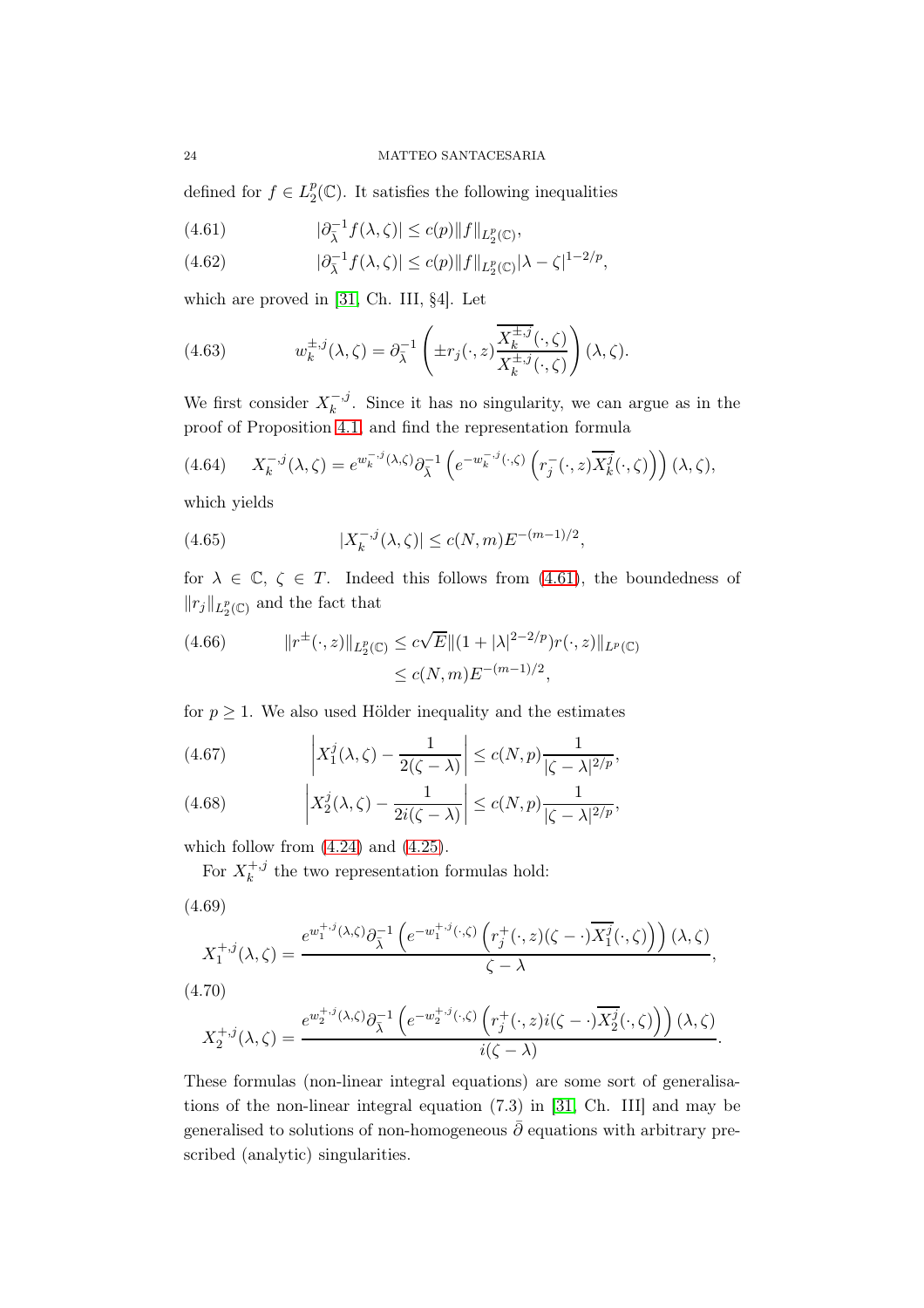To prove [\(4.69\)](#page-23-1) we proceed as follows. We define  $X'(\lambda, \zeta) = (\zeta - \lambda)X_1^{+,j}$  $i^{+,j}(\lambda,\zeta),$ which is continuous and satisfies

(4.71) 
$$
\partial_{\bar{\lambda}} X'(\lambda,\zeta) = r_j \frac{\zeta - \lambda}{\bar{\zeta} - \bar{\lambda}} \overline{X'(\lambda,\zeta)} + r_j^+(\lambda,z) (\zeta - \lambda) \overline{X_1^j}(\lambda,\zeta).
$$

Then we have

$$
(4.72) \qquad \partial_{\bar{\lambda}}(e^{-w_1^{+,j}(\lambda,\zeta)}X'(\lambda,\zeta)) = e^{-w_1^{+,j}(\lambda,\zeta)}r_j^{+}(\lambda,z)(\zeta-\lambda)\overline{X_1^j}(\lambda,\zeta).
$$

It is then possible to apply  $\partial_{\overline{\lambda}}$  since we have estimates [\(4.66\)](#page-23-2)-[\(4.68\)](#page-23-3), which guarantees that the right hand side is in  $L_2^p$  $_2^p(\mathbb{C})$ , for  $\zeta \in T$ . The proof of [\(4.70\)](#page-23-4) is completely analogous.

From [\(4.69\)](#page-23-1), [\(4.70\)](#page-23-4), as well as [\(4.66\)](#page-23-2)-[\(4.68\)](#page-23-3) and [\(4.62\)](#page-23-5) we find

<span id="page-24-0"></span>(4.73) 
$$
|X_k^{+,j}(\lambda,\zeta)| \le c(N,m)E^{-(m-1)/2}|\zeta-\lambda|^{-2/p},
$$

for  $\lambda \in \mathbb{C}, \zeta \in T, j = 1, 2, k = 1, 2, p > 2$ . To summarize, we have obtained:

<span id="page-24-1"></span>(4.74) 
$$
|\Omega_k^{-,j}(\lambda,\zeta)| \le c(N,m)E^{-(m-1)/2},
$$

<span id="page-24-2"></span>(4.75) 
$$
|\Omega_k^{+,j}(\lambda,\zeta)| \le c(N,m)E^{-(m-1)/2}|\zeta-\lambda|^{-2/p},
$$

for  $\lambda \in \mathbb{C}, \zeta \in T, j = 1, 2, k = 1, 2, p > 2$ .

We can now estimate the difference  $\Omega_k^{\pm,2} - \Omega_k^{\pm,1}$  using similar arguments. The functions  $X_k^{\pm,2} - X_k^{\pm,1}$  are continuous and satisfy

<span id="page-24-3"></span>(4.76) 
$$
\partial_{\bar{\lambda}} (X_k^{\pm,2} - X_k^{\pm,1}) = \pm r_1 (\bar{X}_k^{\pm,2} - \bar{X}_k^{\pm,1}) + (r_2^{\pm} - r_1^{\pm}) \bar{X}_k^2 + r_1^{\pm} (\bar{X}_k^2 - \bar{X}_k^1) \pm (r_2 - r_1) \bar{X}_k^{\pm,2},
$$

for  $\lambda, \zeta \in \mathbb{C}, j = 1, 2, k = 1, 2$ . Using the  $\partial_{\overline{\lambda}}^{-1}$  defined in [\(4.35\)](#page-18-0) and arguing as above we find

$$
(4.77) \qquad |(X_k^{\pm,2} - X_k^{\pm,1})(\lambda,\zeta)| \le c(N)(J_1(\lambda,\zeta) + J_2(\lambda,\zeta) + J_3(\lambda,\zeta)),
$$

where

$$
(4.78) \tJ_1(\lambda,\zeta) = \int_{\mathbb{C}} \frac{|(r_2^{\pm} - r_1^{\pm})(\eta,z)||X_k^2(\eta,\zeta)|}{|\eta-\lambda|} d\mathbf{R} e \eta d\mathbf{I} m\eta,
$$

(4.79) 
$$
J_2(\lambda,\zeta) = \int_{\mathbb{C}} \frac{|r_1^{\pm}(\eta,z)||(X_k^2 - X_k^1)(\eta,\zeta)|}{|\eta - \lambda|} d\text{Re}\eta d\text{Im}\eta,
$$

(4.80) 
$$
J_3(\lambda,\zeta) = \int_{\mathbb{C}} \frac{|(r_2 - r_1)(\eta,z)||X_k^{\pm,2}(\eta,\zeta)|}{|\eta - \lambda|} d\mathbb{R} e \eta d\mathbb{I} m \eta.
$$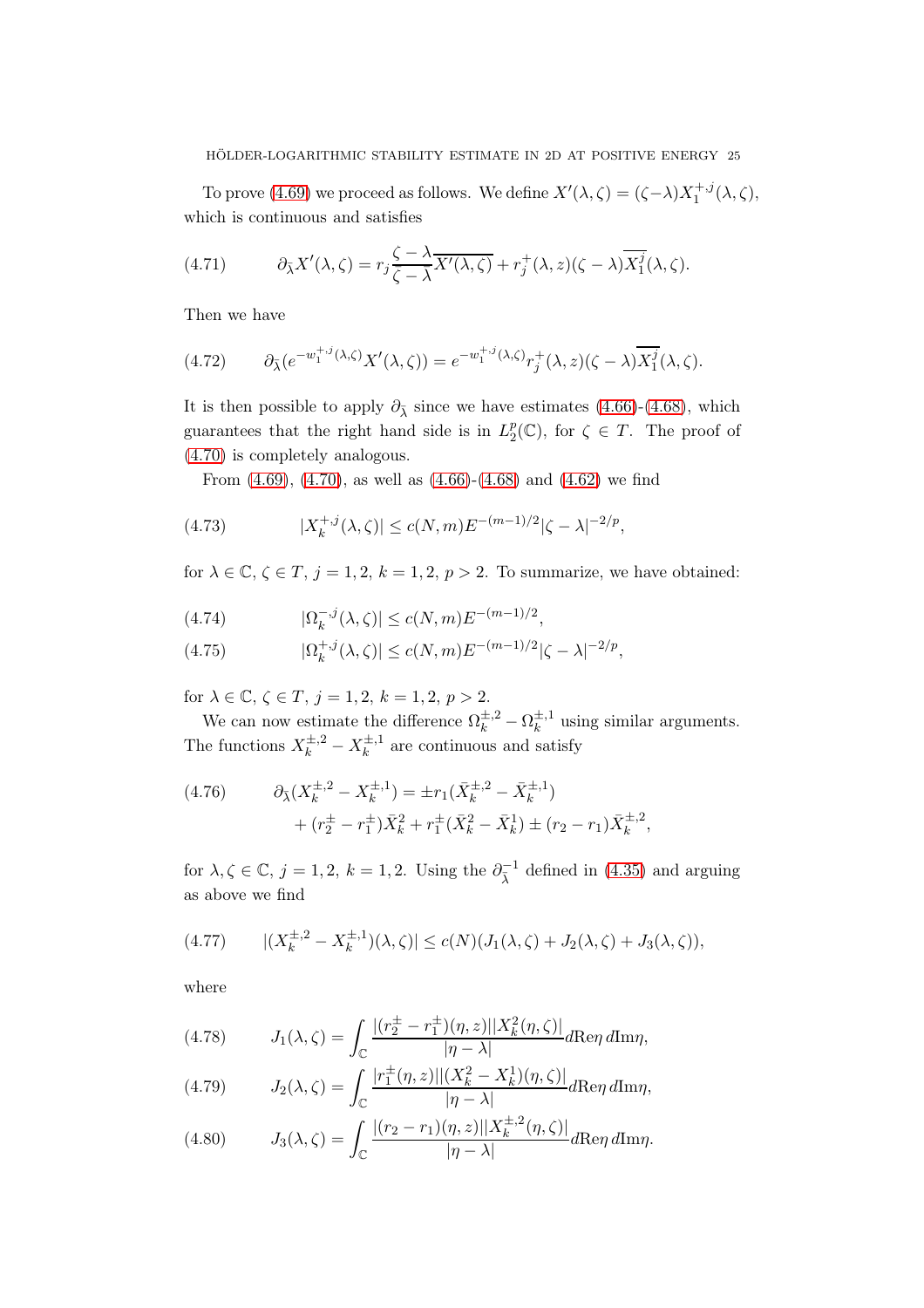For  $J_1$  and  $J_3$  we argue as in the proof of Proposition [4.1.](#page-15-0) We find, for  $a > 1$ ,  $p > 2$ ,

<span id="page-25-0"></span>(4.81) 
$$
J_1(\lambda, \zeta) \le c(N, m) \left( \delta r_a' |\log |\zeta - \lambda| \right) + \frac{a}{a-1} \left\| \left( \frac{1}{|\lambda|} + |\lambda| \right) (r_2 - r_1) \right\|_{L^{s,s'}(\mathbb{C} \setminus D_a)} \right),
$$

for  $\lambda, \zeta \in T$ , where  $\delta r_a' = \sup_{D_a} \left( \frac{1}{|\lambda|} + |\lambda| \right) |(r_2 - r_1)(\lambda)|$ ,  $1 < s < 2 < s' <$  $+\infty$ . Using [\(4.73\)](#page-24-0) for  $p > 4$  and [\(4.65\)](#page-23-6), we obtain for both " $\pm$ " cases

<span id="page-25-2"></span>
$$
(4.82) \quad J_3(\lambda,\zeta) \le c(N,m)E^{-(m-1)/2} \left( \delta r_a + \frac{a}{a-1} ||r_2 - r_1||_{L^{s,s'}(\mathbb{C}\setminus D_a)} \right),
$$

for  $\lambda, \zeta \in T$ .

In order to estimate  $J_2$  we start with Hölder's inequality for  $q > 2$ ,  $1/p +$  $1/q = 1$ :

(4.83) 
$$
J_2(\lambda, \zeta) \le \left\| \frac{r_1^{\pm}(\cdot, z)}{|\cdot - \lambda|} \right\|_{L^p(\mathbb{C})} \|(X_k^2 - X_k^1)(\cdot, \zeta)\|_{L^q(\mathbb{C})} \le c(N, m, q) E^{-(m-1)/2} \|(X_k^2 - X_k^1)(\cdot, \zeta)\|_{L^q(\mathbb{C})}
$$

since we can find  $r, r'$  with  $1 < r' < 2 < r < +\infty$  such that  $1/r + 1/r' = 1/p$ (note that  $p < 2$ ) and thus

,

$$
\left\| \frac{r_1^{\pm}(\cdot, z)}{|\cdot - \lambda|} \right\|_{L^q(\mathbb{C})} \leq \|r_1^{\pm}(\cdot, z)\|_{L^r(|\eta| < R)} \|1/|\cdot - \lambda|\|_{L^{r'}(|\eta| < R)} \n+ \|r_1^{\pm}(\cdot, z)\|_{L^{r'}(|\eta| > R)} \|1/|\cdot - \lambda|\|_{L^r(|\eta| > R)} \n\leq c(N, m) E^{-(m-1)/2},
$$

for  $\lambda \in T$  and some fixed  $R > 1$ . Now, since  $(X_k^2 - X_k^1)(\cdot, \zeta)$  is a continuous  $L<sup>q</sup>$  solution,  $q > 2$ , of the non-homogeneous  $\bar{\partial}$ -equation [\(4.33\)](#page-18-1) we have, from Lemma [2.3,](#page-7-2)

$$
|| (X_k^2 - X_k^1)(\cdot, \zeta) ||_{L^q(\mathbb{C})} \le c(N) || (r_2 - r_1)(\cdot, z) X_k^2(\cdot, \zeta) ||_{L^{q'}(\mathbb{C})},
$$

where  $1/q' = 1/q + 1/2$ . From the fact that  $q' < 2$  and  $X_k^2$  satisfies [\(4.67\)](#page-23-7), [\(4.68\)](#page-23-3), using Hölder's inequality as above we obtain

<span id="page-25-3"></span>(4.84) 
$$
\| (X_k^2 - X_k^1)(\cdot, \zeta) \|_{L^q(\mathbb{C})} \leq c(N) \| r_2 - r_1 \|_{L^{s,s'}(\mathbb{C})},
$$

for some  $1 < s < 2 < s' < +\infty$ , therefore

<span id="page-25-1"></span>(4.85) 
$$
J_2(\lambda, \zeta) \le c(N, m) E^{-(m-1)/2} ||r_2 - r_1||_{L^{s,s'}(\mathbb{C})},
$$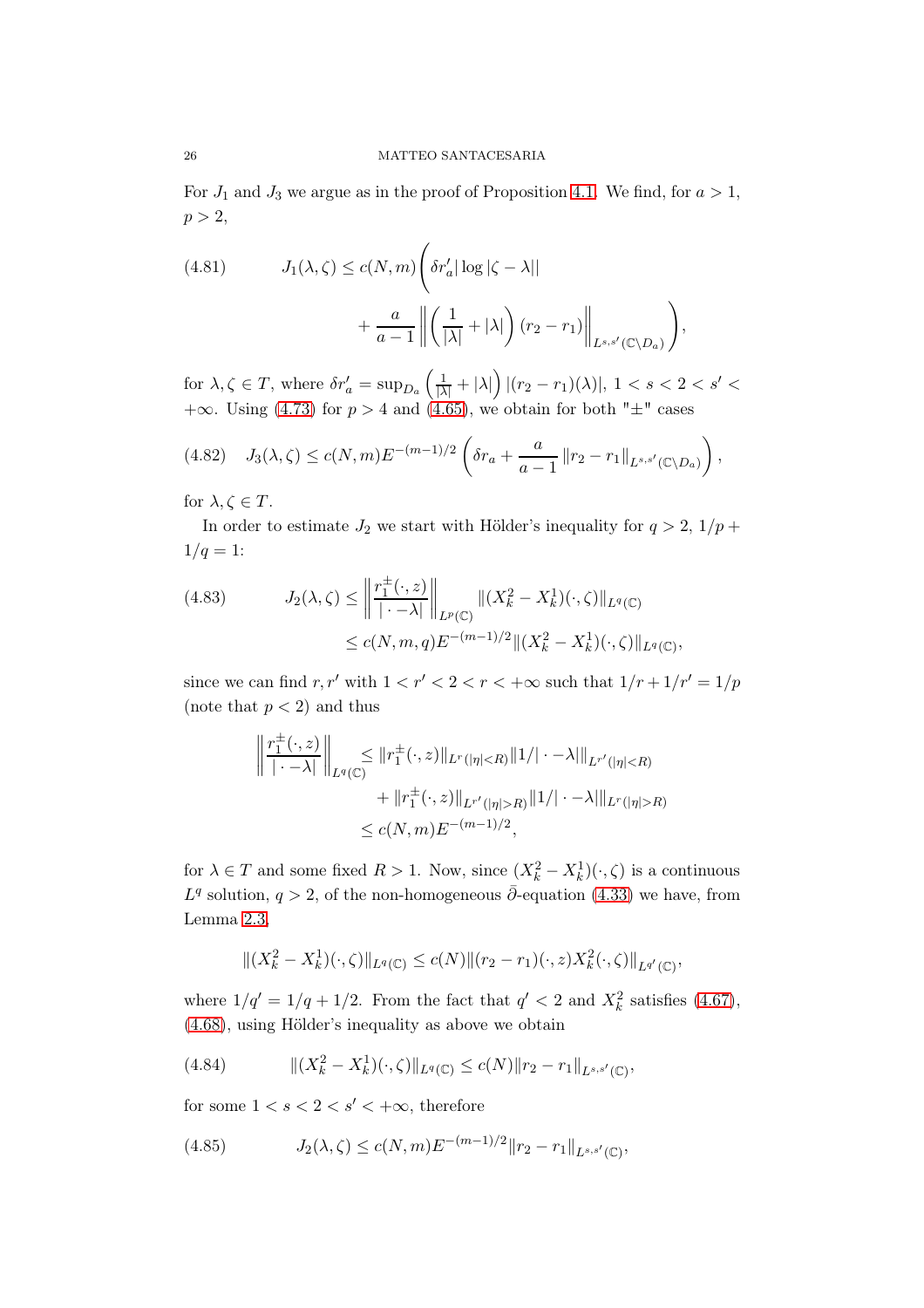for  $\lambda, \zeta \in T$ . Putting together [\(4.81\)](#page-25-0), [\(4.85\)](#page-25-1) and [\(4.82\)](#page-25-2) we find

(4.86) 
$$
\|(\Omega_k^{\pm,2} - \Omega_k^{\pm,1})(\lambda,\cdot)\|_{L^2(T)} \leq c(N,m) \left(\delta r_a' + \frac{a}{a-1} \left\| \left(\frac{1}{|\lambda|} + |\lambda| \right) (r_2 - r_1) \right\|_{L^{s,s'}(\mathbb{C}\setminus D_a)} + E^{-(m-1)/2} \|r_2 - r_1\|_{L^{s,s'}(\mathbb{C})} \right),
$$

for  $\lambda \in T$ , since  $r_2 - r_1 \leq \left(\frac{1}{|\lambda|} + |\lambda|\right) (r_2 - r_1)$ .

We can finally put everything together and find

$$
||K_2^{\pm} - K_1^{\pm}||_{L^2(T)} \le c(N, m) \left[E^{1/2}||\rho_2 - \rho_1||_{L^2(T^2)} + \left\|\left(\frac{1}{|\lambda|} + |\lambda|\right)(r_2 - r_1)\right\|_{L^{s,s'}(\mathbb{C})} + E^{-1} \left(\delta r_a' + \frac{a}{a-1}\left\|\left(\frac{1}{|\lambda|} + |\lambda|\right)(r_2 - r_1)\right\|_{L^{s,s'}(\mathbb{C}\setminus D_a)}\right)\right],
$$

<span id="page-26-0"></span>which finishes the proof of Proposition [4.2.](#page-16-3)  $\Box$ 

## 5. Proof of Theorem [1.1](#page-2-3)

We start from formula [\(4.15\)](#page-15-1) and estimate the differences  $A_2-A_1$ ,  $B_2-B_1$ and  $C_2 - C_1$  separately. We have

$$
A_2 - A_1 = \frac{1}{\pi} \int_{\mathbb{C}} \left[ -\frac{i\sqrt{E}}{2} \left( \frac{1}{\zeta} + \bar{\zeta} \right) \left( (r_2 - r_1)\overline{e_2} + r_1(\overline{e_2} - \overline{e_1}) \right) \right. \\ \left. + (r_2 - r_1)\overline{\partial_{\bar{z}}e_2} + r_1(\overline{\partial_{\bar{z}}e_2 - \partial_{\bar{z}}e_1}) \right] d\text{Re}\zeta \, d\text{Im}\zeta.
$$

Using several times Hölder's inequality [\(2.30\)](#page-8-6), we find

<span id="page-26-1"></span>(5.1) 
$$
|A_2 - A_1| \leq \frac{1}{\pi} \left[ \frac{\sqrt{E}}{2} \left( \left\| \left( \frac{1}{\zeta} + \bar{\zeta} \right) (r_2 - r_1) \right\|_{L^1(\mathbb{C})} \right\| e_2(z, \cdot) \|_{L^{\infty}(\mathbb{C})} + \left\| \left( \frac{1}{\zeta} + \bar{\zeta} \right) r_1 \right\|_{L^{\vec{p}'}(\mathbb{C})} \| e_2(z, \cdot) - e_2(z, \cdot) \|_{L^{\vec{p}}(\mathbb{C})} \right) + \|r_2 - r_1 \|_{L^p(\mathbb{C})} \| \partial_{\bar{z}} e_2(z, \cdot) \|_{L^{p'}(\mathbb{C})} + \|r_1 \|_{L^{\vec{p}'}(\mathbb{C})} \| \partial_{\bar{z}} e_2(z, \cdot) - \partial_{\bar{z}} e_1(z, \cdot) \|_{L^{\vec{p}}(\mathbb{C})} \right],
$$

for  $1 < p < 2$ ,  $\tilde{p}$  such that  $1/\tilde{p} = 1/p - 1/2$  and  $1/p + 1/p' = 1/\tilde{p} + 1/\tilde{p}' = 1$ .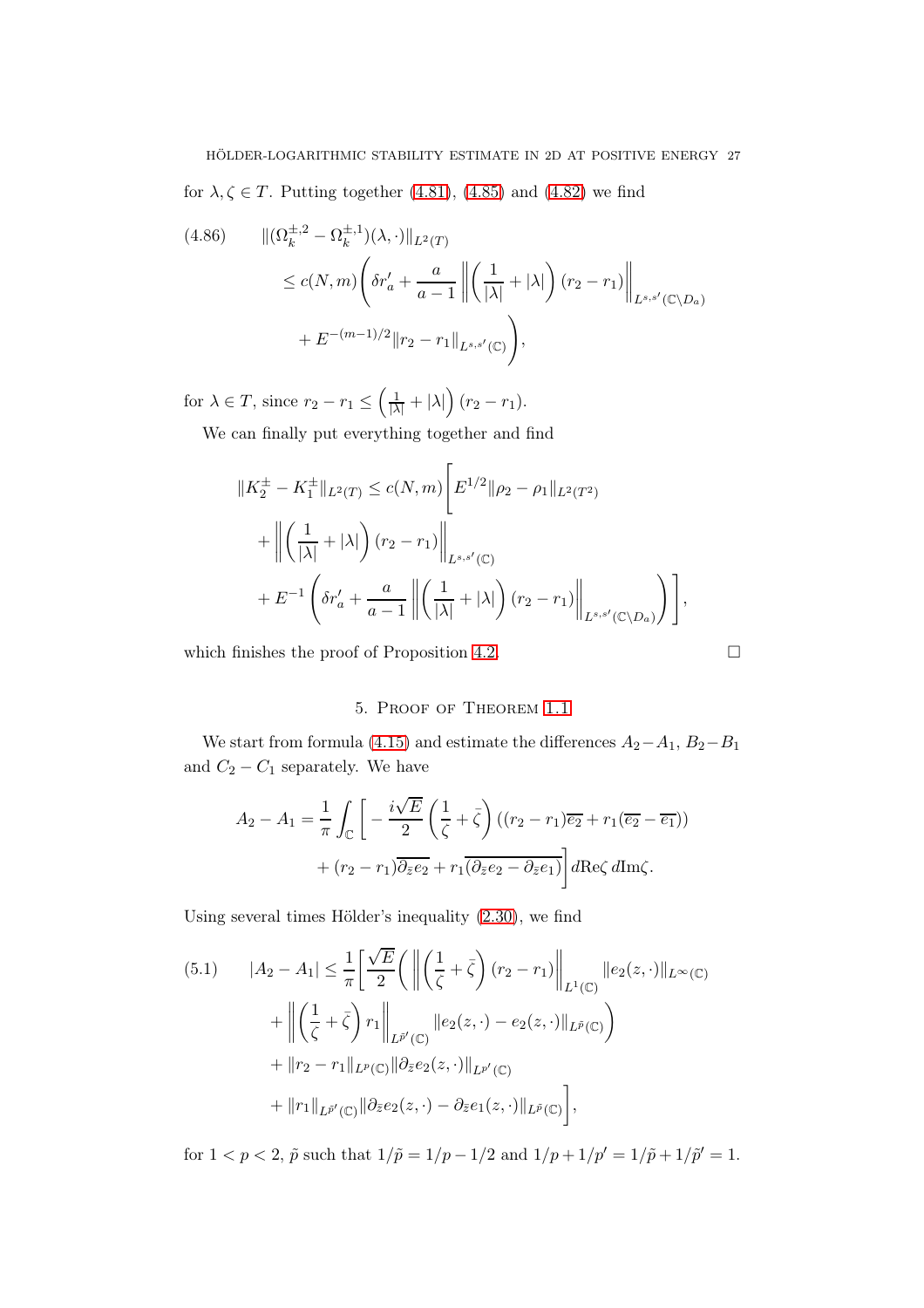In order to estimate  $||e_2(z, \cdot) - e_2(z, \cdot)||_{L^{\tilde{p}}}$  and  $||\partial_{\bar{z}}e_2(z, \cdot) - \partial_{\bar{z}}e_1(z, \cdot)||_{L^{\tilde{p}}}$ we just remark that from the definition [\(4.4\)](#page-14-0)  $e_j(z, \lambda)$  satisfies

$$
\frac{\partial}{\partial \bar{\lambda}} e_j(z,\lambda) = r_j(z,\lambda) \overline{e_j(z,\lambda)}, \quad j = 1,2,
$$

for all  $\lambda \in \mathbb{C}$ , with  $\lim_{\lambda \to \infty} e_j(z, \lambda) = 1$ . The operator  $\partial_{\overline{\lambda}}^{-1}$  defined in [\(4.35\)](#page-18-0), which intervene in the integral equation defining  $e_i(\lambda)$ , satisfies the estimate

<span id="page-27-1"></span>(5.2) 
$$
|\partial_{\bar{\lambda}}^{-1} f(\lambda)| \le c(p) \|f\|_{L_2^p(\mathbb{C})} |\lambda|^{2/p-1}, \quad \text{for } |\lambda| > 1, \quad p > 2,
$$

which is proved in [\[31,](#page-33-18) Ch. III, (4.16)] (see [\(4.10\)](#page-14-7) for the definition of  $L_2^p$  $_{2}^{p}(\mathbb{C}))$ . As already stated at the beginning of Section [4,](#page-13-0) since  $r_j(\lambda) \in L_2^p$  $_2^p(\mathbb{C})$ , equation  $(4.4)$  is uniquely solved in  $L_0^q$  $_0^q(\mathbb{C})$   $(p/(p-1) \leq q < 2)$  and in addition  $e(\lambda)$ is continuous (see [\[31\]](#page-33-18)). Then  $e(\lambda)$  is  $L^{\infty}(\mathbb{C})$  and since  $r_i(\lambda)$  is bounded in  $L_2^p$  $p_2^p(\mathbb{C})$  for every  $p \geq 1$ , we obtain

(5.3) 
$$
|e(\lambda) - 1| \le c(N, p) |\lambda|^{2/p - 1}, \qquad |\lambda| > 1,
$$

for every  $p > 2$ , which yields  $||e(\cdot) - 1||_{L^q(\mathbb{C})} \le c(N, q)$ , for every  $q > 2$  (since  $e$  is continuous on  $\mathbb{C}$ ). The same kind of argument yields

(5.4) 
$$
\|\partial_{\bar{z}}e(\cdot)\|_{L^q(\mathbb{C})} \le c(N, q), \quad \|\partial_{z}e(\cdot)\|_{L^q(\mathbb{C})} \le c(N, q), \quad \text{for any } q > 2.
$$

Thus it is possible to use the same ideas as in [\[30,](#page-33-2) Lemma 4.1] to estimate  $e_i$  as follows:

<span id="page-27-0"></span>(5.5) 
$$
\sup_{z \in \mathbb{C}} ||e_2(z, \cdot) - e_1(z, \cdot)||_{L^{\tilde{p}}(\mathbb{C})} \le c(D, N, p, m) ||r_2 - r_1||_{L^p(\mathbb{C})},
$$

<span id="page-27-2"></span>(5.6) 
$$
\sup_{z \in \mathbb{C}} \|\nabla e_2(z, \cdot) - \nabla e_1(z, \cdot)\|_{L^{\tilde{p}}(\mathbb{C})} \le c(D, N, p, m) \Bigg[ \|r_2 - r_1\|_{L^p(\mathbb{C})} + \sqrt{E} \left( \left\| \left( |\lambda| + \frac{1}{|\lambda|} \right) |r_2 - r_1| \right\|_{L^p(\mathbb{C})} + \|r_2 - r_1\|_{L^p(\mathbb{C})} \right) \Bigg],
$$

with p and  $\tilde{p}$  defined above and  $\nabla$  is taken with respect to z. The proof of [\(5.5\)](#page-27-0) is exactly the same as that of the first estimate of [\[30,](#page-33-2) Lemma 4.1] while for  $(5.6)$  the only differences are in some signs, due to  $(2.15)$ , and do not affect the result.

From Lemma [2.2](#page-7-0) we find

(5.7) 
$$
\left\| \left( \frac{1}{\zeta} + \bar{\zeta} \right) r_1 \right\|_{L^{\tilde{p}'}(\mathbb{C})} \le c(N, m, p') E^{-m/2},
$$

<span id="page-27-3"></span>(5.8)  $||r_1||_{L^{\bar{p}'}(\mathbb{C})} \leq c(N, m, p')E^{-m/2}.$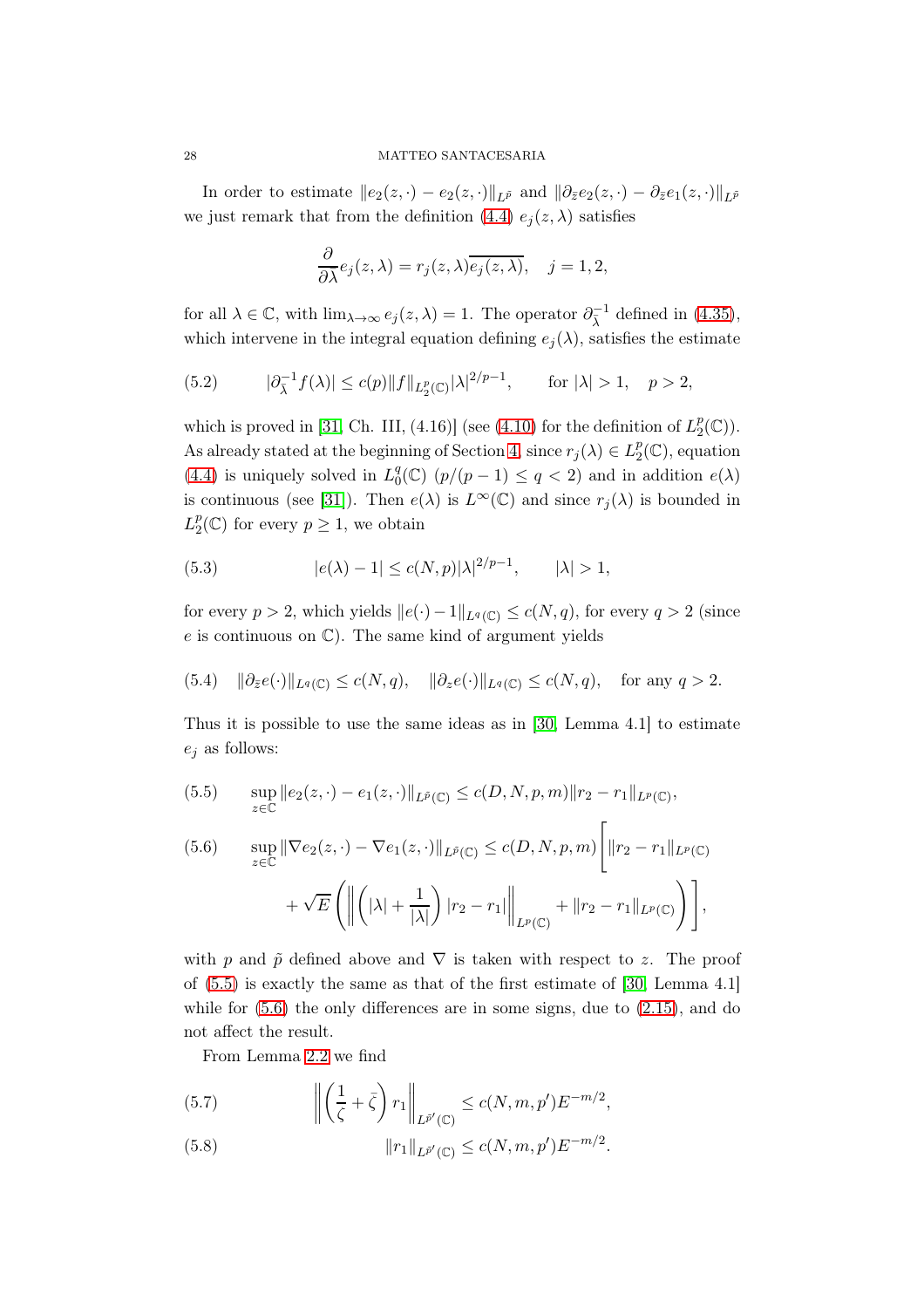HÖLDER-LOGARITHMIC STABILITY ESTIMATE IN 2D AT POSITIVE ENERGY 29

Combining estimates [\(5.5\)](#page-27-0)-[\(5.8\)](#page-27-3) with [\(5.1\)](#page-26-1) we find, for a fixed  $p \in ]1,2[,$ 

$$
|A_2 - A_1| \le c(D, N, m) \left(\sqrt{E} \left\| \left(\frac{1}{\zeta} + \bar{\zeta}\right) (r_2 - r_1) \right\|_{L^1(\mathbb{C})} + \|r_2 - r_1\|_{L^p(\mathbb{C})}\right).
$$

Then, using Proposition [3.5](#page-12-2) we obtain

<span id="page-28-0"></span>(5.9) 
$$
|A_2 - A_1| \le c(D, N, m) \bigg[ E^{-1/2} \left( E^{1/2} + \kappa \log(3 + \delta^{-1}) \right)^{-(m-2)} + \delta (3 + \delta^{-1})^{2\kappa(l+1)} \bigg],
$$

for  $\kappa$  and  $\delta$  as in the statement. We now pass to  $B_2 - B_1$ , which is given by

$$
B_2 - B_1 = \frac{1}{2\pi i} \int_{|\zeta|=1} \left\{ (\partial_z K_2(\zeta) - \partial_z K_1(\zeta)) \times \left[ -1 + \frac{1}{\pi} \int_{\mathbb{C}} r_2(\lambda, z) \overline{\Omega_2^2(\lambda, \zeta)} d\text{Re}\lambda d\text{Im}\lambda \right] \right\}
$$
  
+  $\partial_z K_1(\zeta) \left[ \frac{1}{\pi} \int_{\mathbb{C}} (r_2 - r_1)(\lambda, z) \overline{\Omega_2^2(\lambda, \zeta)} d\text{Re}\lambda d\text{Im}\lambda \right]$   
+  $\frac{1}{\pi} \int_{\mathbb{C}} r_1(\lambda, z) \left( \overline{\Omega_2^2(\lambda, \zeta)} - \overline{\Omega_2^1(\lambda, \zeta)} \right) d\text{Re}\lambda d\text{Im}\lambda \right]$   
+  $\frac{(K_2 - K_1)(\zeta)}{\pi} \int_{\mathbb{C}} r_2(\lambda, z) \left[ -\frac{i\sqrt{E}}{2} \left( \frac{1}{\lambda} + \overline{\lambda} \right) \overline{\Omega_2^2(\lambda, \zeta)} \right]$   
+  $\overline{\partial_z \Omega_2^2(\lambda, \zeta)} \right] d\text{Re}\lambda d\text{Im}\lambda + \frac{K_1(\zeta)}{2\pi} \int_{\mathbb{C}} (r_2 - r_1)(\lambda, z)$   
+  $\left[ -\frac{i\sqrt{E}}{2} \left( \overline{\lambda} + \frac{1}{\lambda} \right) \overline{\Omega_2^2(\lambda, \zeta)} + \overline{\partial_z \Omega_2^2(\lambda, \zeta)} \right]$   
+  $r_1(\lambda, z) \left[ -\frac{i\sqrt{E}}{2} \left( \overline{\lambda} + \frac{1}{\lambda} \right) \left( \overline{\Omega_2^2(\lambda, \zeta)} - \overline{\Omega_2^1(\lambda, \zeta)} \right) \right]$   
+  $\overline{\partial_z \Omega_2^2(\lambda, \zeta)} - \overline{\partial_z \Omega_2^1(\lambda, \zeta)} \right] d\text{Re}\lambda d\text{Im}\lambda \right\} d\zeta.$ 

This yields

$$
|B_2 - B_1| \leq \frac{1}{2\pi} \|\partial_z K_2 - \partial_z K_1\|_{L^2(T)}
$$
  
\$\times \left\| -1 + \frac{1}{\pi} \int\_{\mathbb{C}} r\_2(\lambda, z) \overline{\Omega\_2^2(\lambda, \cdot)} d \text{Re}\lambda d\text{Im}\lambda \right\|\_{L^2(T)}\$  
\$+ \|\partial\_z K\_1\|\_{L^2(T)} \left\| \frac{1}{\pi} \int\_{\mathbb{C}} (r\_2 - r\_1)(\lambda, z) \overline{\Omega\_2^2(\lambda, \zeta)} d \text{Re}\lambda d\text{Im}\lambda \right\}\$  
\$+ \frac{1}{\pi} \int\_{\mathbb{C}} r\_1(\lambda, z) \left( \overline{\Omega\_2^2(\lambda, \cdot)} - \overline{\Omega\_2^1(\lambda, \zeta)} \right) d \text{Re}\lambda d\text{Im}\lambda \right\|\_{L^2(T)}\$  
\$+ \frac{\|K\_2 - K\_1\|\_{L^2(T)}}{\pi} \left\| \int\_{\mathbb{C}} r\_2(\lambda, z) \left[ -\frac{i\sqrt{E}}{2} \left( \frac{1}{\lambda} + \overline{\lambda} \right) \overline{\Omega\_2^2(\lambda, \cdot)} \right. \right]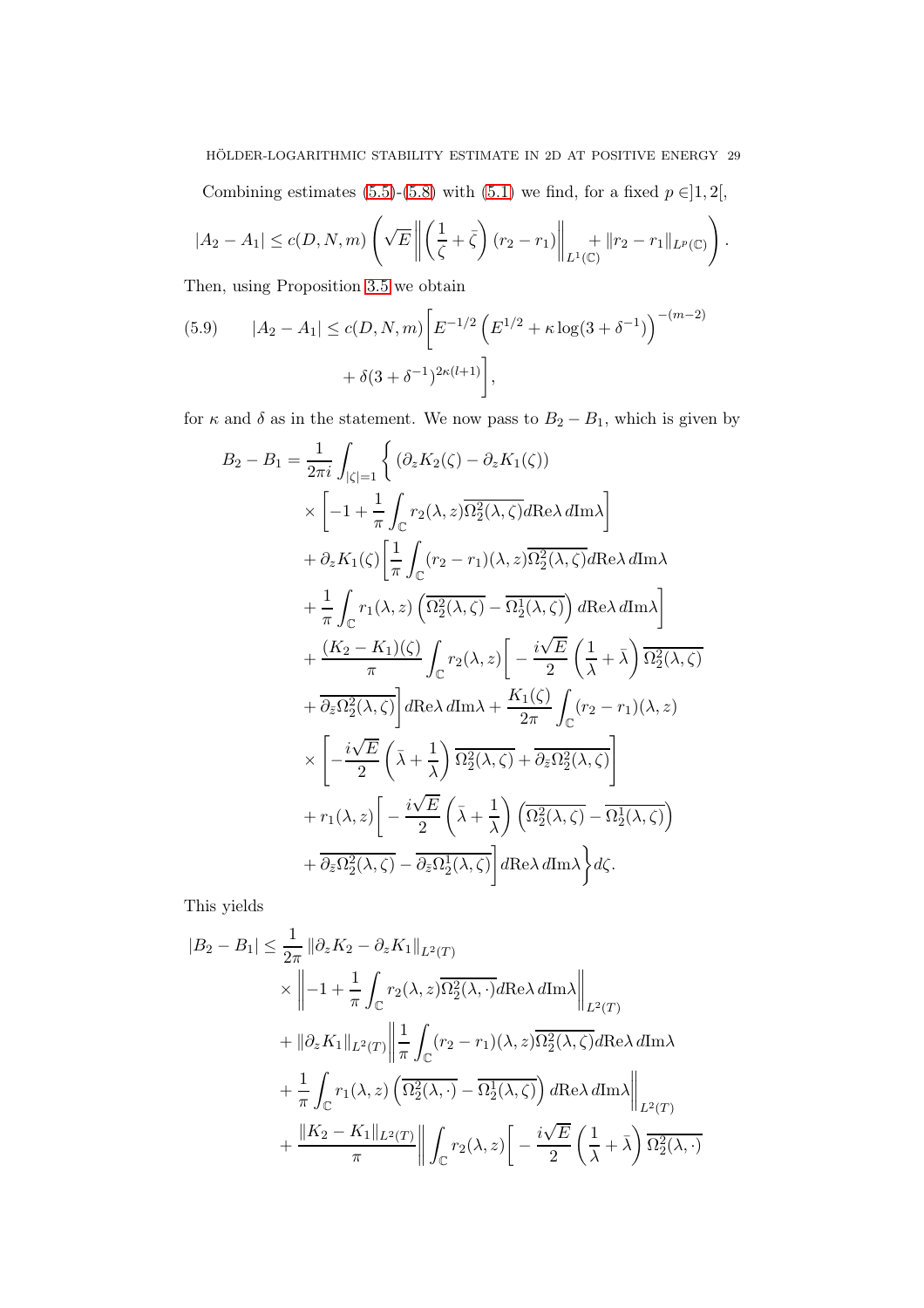$$
+\overline{\partial_{\overline{z}}\Omega_{2}^{2}(\lambda,\cdot)}\Bigg]d\text{Re}\lambda d\text{Im}\lambda\Bigg\|_{L^{2}(T)} + \frac{\|K_{1}\|_{L^{2}(T)}}{2\pi}\Bigg\|\int_{\mathbb{C}}(r_{2}-r_{1})(\lambda,z) \times\Bigg[-\frac{i\sqrt{E}}{2}\left(\bar{\lambda}+\frac{1}{\lambda}\right)\overline{\Omega_{2}^{2}(\lambda,\cdot)} + \overline{\partial_{\overline{z}}\Omega_{2}^{2}(\lambda,\cdot)}\Bigg] + r_{1}(\lambda,z)\Bigg[-\frac{i\sqrt{E}}{2}\left(\bar{\lambda}+\frac{1}{\lambda}\right)\left(\overline{\Omega_{2}^{2}(\lambda,\cdot)} - \overline{\Omega_{2}^{1}(\lambda,\cdot)}\right) + \overline{\partial_{\overline{z}}\Omega_{2}^{2}(\lambda,\cdot)} - \overline{\partial_{\overline{z}}\Omega_{2}^{1}(\lambda,\cdot)}\Bigg]d\text{Re}\lambda d\text{Im}\lambda\Bigg\|_{L^{2}(T)}.
$$

Using Hölder's inequality, Lemma [3.1,](#page-8-5) estimates [\(4.25\)](#page-17-3), [\(4.49\)](#page-21-0), [\(4.84\)](#page-25-3), [\(4.74\)](#page-24-1), [\(4.75\)](#page-24-2), [\(4.32\)](#page-18-2) we find

$$
|B_2 - B_1| \le c(N, m) \left[ \|\partial_z K_2 - \partial_z K_1\|_{L^2(T)} + \left\| \left( \frac{1}{|\lambda|} + |\lambda| \right) (r_2 - r_1) \right\|_{L^{s, s'}(\mathbb{C})} + \frac{\|K_2 - K_1\|_{L^2(T)}}{\sqrt{E}^{m-1}} + \frac{\sup_{\zeta \in T} \|\partial_{\bar{z}} \Omega_2^2(\cdot, \zeta) - \partial_{\bar{z}} \Omega_2^1(\cdot, \zeta) \|_{L^q(\mathbb{C})}}{\sqrt{E}^{m-1}} \right],
$$

for some  $1 < s < 2 < s' < +\infty$ ,  $q > 2$ . We estimate the last term using Lemma [2.3.](#page-7-2) Since  $(X_k^{\pm,2} - X_k^{\pm,1})(\cdot,\zeta)$ , defined in [\(4.57\)](#page-22-0), is a continuous  $L^q$ solution,  $q > 2$ , of the non-homogeneous  $\bar{\partial}$ -equation [\(4.76\)](#page-24-3) we have, from Lemma [2.3,](#page-7-2)

$$
\begin{split} \|(X_k^{\pm,2} - X_k^{\pm,1})(\cdot,\zeta)\|_{L^q(\mathbb{C})} &\leq c(N) \Big( \|(r_2^{\pm} - r_1^{\pm})(\cdot,z)X_k^2(\cdot,\zeta)\|_{L^{q'}(\mathbb{C})} \\ &+ \|r_1^{\pm}(\cdot,z)(X_k^2 - X_k^1)(\cdot,\zeta)\|_{L^{q'}(\mathbb{C})} \\ &+ \|(r_2 - r_1)(\cdot,z)X_k^{\pm,2}(\cdot,\zeta)\|_{L^{q'}(\mathbb{C})} \Big) \\ &\leq c(N,m) \Big( \sqrt{E} \left\| \left(\frac{1}{|\lambda|} + |\lambda| \right) (r_2 - r_1) \right\|_{L^{s,s'}(\mathbb{C})} \\ &+ \sqrt{E}^{-(m-1)} \|(X_k^2 - X_k^1)(\cdot,\zeta)\|_{L^r(\mathbb{C})} \\ &+ \sqrt{E}^{-(m-1)} \|(r_2 - r_1)(\cdot,z)\|_{L^{s,s'}(\mathbb{C})} \Big) \end{split}
$$

where  $1/q' = 1/q + 1/2$  and  $r > 2$ . Here we used several times Hölder's inequality, the fact that  $q' < 2$  and that  $X_k^j$  $k, X_k^{\pm,j}$  satisfy [\(4.67\)](#page-23-7), [\(4.68\)](#page-23-3) and [\(4.73\)](#page-24-0), [\(4.65\)](#page-23-6). From [\(4.84\)](#page-25-3) and the fact that  $r_2 - r_1 \leq (\frac{1}{|\lambda|} + |\lambda|)(r_2 - r_1)$ we obtain

$$
\|(X_k^{\pm,2}-X_k^{\pm,1})(\cdot,\zeta)\|_{L^q(\mathbb{C})}\leq c(N,m)\sqrt{E}\left\|\left(\frac{1}{|\lambda|}+|\lambda|\right)(r_2-r_1)\right\|_{L^{s,s'}(\mathbb{C})},
$$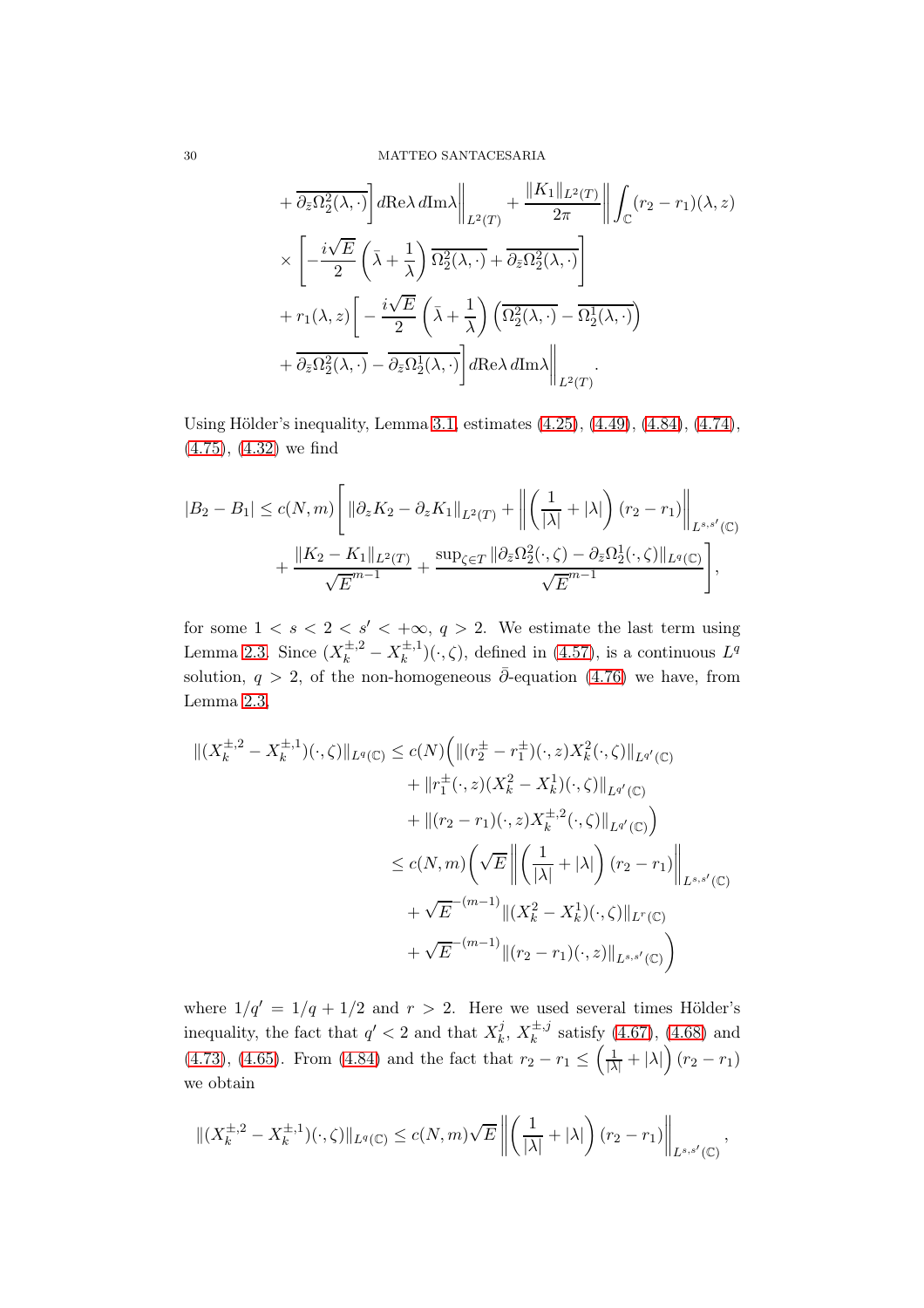which yields

<span id="page-30-0"></span>(5.10)  

$$
\|(\nabla\Omega_k^2 - \nabla\Omega_k^1)(\cdot,\zeta)\|_{L^q(\mathbb{C})} \le c(N,m)\sqrt{E}\left\|\left(\frac{1}{|\lambda|}+|\lambda|\right)(r_2-r_1)\right\|_{L^{s,s'}(\mathbb{C})}
$$

,

for some  $1 < s < 2 < s' < +\infty, q > 2$ .

Now, Propositions [4.1](#page-15-0) and [4.2](#page-16-3) as well as estimate [\(5.10\)](#page-30-0) gives

$$
|B_2 - B_1| \le c(N, m) \left[ E^{1/2} || \rho_2 - \rho_1 ||_{L^2(T^2)} \right.
$$
  
+  $\left\| \left( \frac{1}{|\lambda|} + |\lambda| \right) (r_2 - r_1) \right\|_{L^{s,s'}(\mathbb{C})}$   
+  $E^{-1} \left( \delta r_a' + \frac{a}{a-1} \left\| \left( \frac{1}{|\lambda|} + |\lambda| \right) (r_2 - r_1) \right\|_{L^{s,s'}(\mathbb{C} \setminus D_a)} \right) \right].$ 

From Lemma [3.2](#page-8-4) and [\(3.30\)](#page-13-4) we find

(5.11) 
$$
\delta r'_a \le c(D, N, m) e^{4(l+1)\sqrt{E}(a-1)} \delta.
$$

Like in the proof of Proposition [3.5](#page-12-2) we define

<span id="page-30-1"></span>(5.12) 
$$
a = 1 + \frac{\kappa \log(3 + \delta^{-1})}{\sqrt{E}},
$$

for  $\kappa < 1/4(l + 1)$ . Note that

(5.13) 
$$
\frac{a}{a-1} = 1 + \frac{\sqrt{E}}{\kappa \log(3 + \delta^{-1})} \le 1 + \sqrt{E},
$$

for  $\delta < \frac{1}{e^{1/\kappa}-3}$ . Repeating the proof of Proposition [3.5](#page-12-2) we obtain

$$
(5.14)
$$
  
\n
$$
\delta r'_a + \frac{a}{a-1} \left\| \left( \frac{1}{|\lambda|} + |\lambda| \right) (r_2 - r_1) \right\|_{L^{s,s'}(\mathbb{C}\setminus D_a)}
$$
  
\n
$$
\leq c(D, N, m) \left( \delta(3 + \delta^{-1})^{4\kappa(l+1)} + E^{-\frac{1}{2}} \left( E^{\frac{1}{2}} + \kappa \log(3 + \delta^{-1}) \right)^{-(m-2)} \right),
$$

for  $\delta < \frac{1}{e^{1/\kappa}-3}$ ,  $\kappa < 1/4(l + 1)$ . Then, using Propositions [3.3](#page-9-3) and 3.3 we get

<span id="page-30-2"></span>(5.15) 
$$
|B_2 - B_1| \le c(D, N, m) \left(\sqrt{E}\delta(3 + \delta^{-1})^{4\kappa(l+1)} + E^{-1} \left(E^{\frac{1}{2}} + \kappa \log(3 + \delta^{-1})\right)^{-(m-2)}\right),
$$

for  $\delta < \frac{1}{e^{1/\kappa}-3}$ ,  $\kappa < 1/4(l+1)$ ,  $E > E_4$ .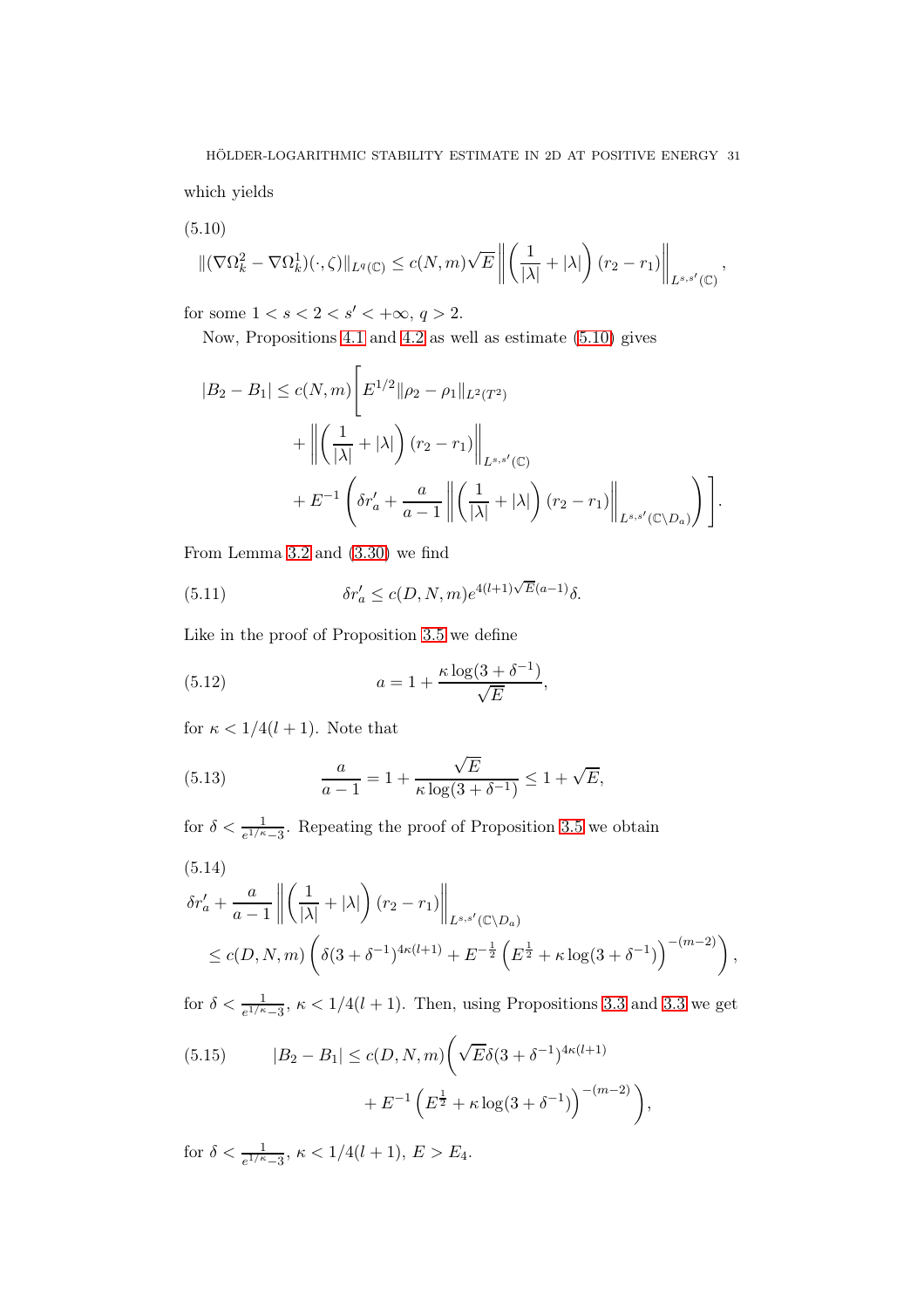We need now to estimate  $C_2 - C_1$ , which can be written as follows:

$$
C_2 - C_1 = -\frac{1}{2\pi i} \int_{|\zeta|=1} \left\{ (\overline{\partial_{\bar{z}} K_2 - \partial_{\bar{z}} K_1})(\zeta) \right\} \times \left[ \frac{1}{\pi} \int_{\mathbb{C}} r_2(\lambda, z) \overline{\Omega_1^2(\lambda, \zeta)} d\text{Re}\lambda d\text{Im}\lambda \right] + \overline{\partial_{\bar{z}} K_1}(\zeta) \left[ \frac{1}{\pi} \int_{\mathbb{C}} (r_2 - r_1)(\lambda, z) \overline{\Omega_1^2(\lambda, \zeta)} d\text{Re}\lambda d\text{Im}\lambda \right] + \frac{1}{\pi} \int_{\mathbb{C}} r_1(\lambda, z) \left( \overline{\Omega_1^2(\lambda, \zeta)} - \overline{\Omega_1^1(\lambda, \zeta)} \right) d\text{Re}\lambda d\text{Im}\lambda \right] + \frac{(\overline{K_2 - K_1})(\zeta)}{\pi} \int_{\mathbb{C}} r_2(\lambda, z) \left[ -\frac{i\sqrt{E}}{2} \left( \frac{1}{\lambda} + \overline{\lambda} \right) \overline{\Omega_1^2(\lambda, \zeta)} \right. + \overline{\partial_{\bar{z}} \Omega_1^2(\lambda, \zeta)} \right] d\text{Re}\lambda d\text{Im}\lambda + \frac{\overline{K_1}(\zeta)}{2\pi} \int_{\mathbb{C}} (r_2 - r_1)(\lambda, z) \times \left[ -\frac{i\sqrt{E}}{2} \left( \overline{\lambda} + \frac{1}{\lambda} \right) \overline{\Omega_1^2(\lambda, \zeta)} + \overline{\partial_{\bar{z}} \Omega_1^2(\lambda, \zeta)} \right] + r_1(\lambda, z) \left[ -\frac{i\sqrt{E}}{2} \left( \overline{\lambda} + \frac{1}{\lambda} \right) \left( \overline{\Omega_1^2(\lambda, \zeta)} - \overline{\Omega_1^1(\lambda, \zeta)} \right) \right. + \overline{\partial_{\bar{z}} \Omega_1^2(\lambda, \zeta)} - \overline{\partial_{\bar{z}} \Omega_1^1(\lambda, \zeta)} \right] d\text{Re}\lambda d\text{Im}\lambda \right\} d\zeta.
$$

We proceed exactly as for  $B_2 - B_1$  and we find

$$
|C_2 - C_1| \le c(N, m) \left[ \left\| \left( \frac{1}{|\lambda|} + |\lambda| \right) (r_2 - r_1) \right\|_{L^{s, s'}(\mathbb{C})} + \frac{\|K_2 - K_1\|_{L^2(T)}}{\sqrt{E}^{m-1}} + \frac{\|\partial_{\bar{z}} K_2 - \partial_{\bar{z}} K_1\|_{L^2(T)}}{\sqrt{E}^m} \right],
$$

for some  $1 < s < 2 < s' < +\infty$ . Here we used again Hölder's inequality as well as Lemma [3.1,](#page-8-5) estimates [\(4.24\)](#page-17-2), [\(4.49\)](#page-21-0), [\(4.84\)](#page-25-3), [\(4.74\)](#page-24-1), [\(4.75\)](#page-24-2) and [\(5.10\)](#page-30-0). Using Propositions [4.1](#page-15-0) and [4.2](#page-16-3) with  $a$  defined in  $(5.12)$  and arguing as for  $B_2 - B_1$  we obtain, with Propositions [3.3](#page-9-3) and [3.5,](#page-12-2)

<span id="page-31-0"></span>(5.16) 
$$
|C_2 - C_1| \le c(D, N, m) \left( \delta(3 + \delta^{-1})^{4\kappa(l+1)} + E^{-1} \left( E^{\frac{1}{2}} + \kappa \log(3 + \delta^{-1}) \right)^{-(m-2)} \right),
$$

for  $\delta < \frac{1}{e^{1/\kappa}-3}$ ,  $\kappa < 1/4(l+1)$ ,  $E > E_4$ .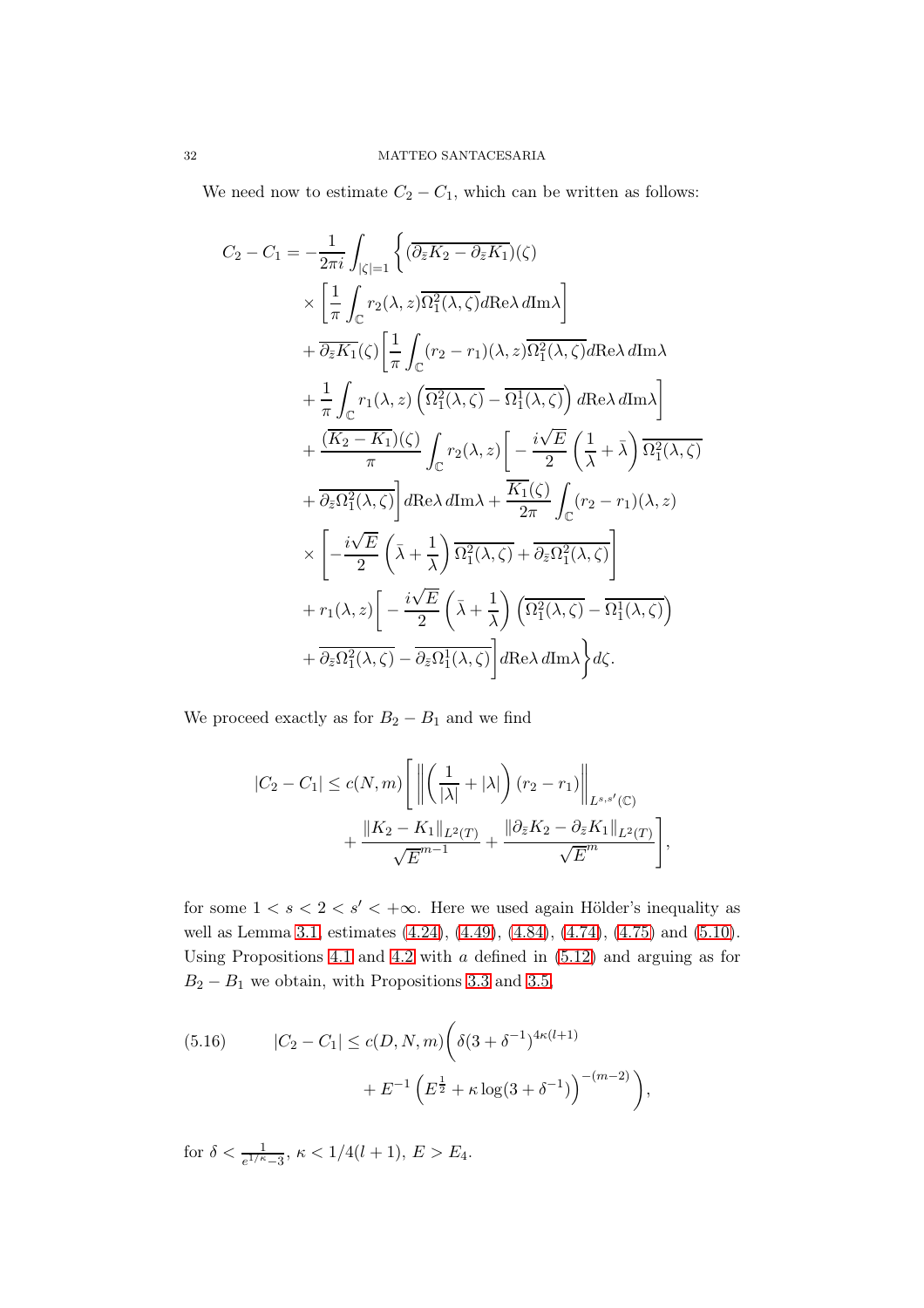We can now put estimates  $(5.9)$ ,  $(5.15)$  and  $(5.16)$  together and from  $(4.15)$ find

(5.17) 
$$
||v_2 - v_1||_{L^{\infty}(D)} \le c(D, N, m) \left( E\delta(3 + \delta^{-1})^{4\kappa(l+1)} + \left( E^{\frac{1}{2}} + \kappa \log(3 + \delta^{-1}) \right)^{-(m-2)} \right),
$$

for  $\delta < \frac{1}{e^{1/\kappa}-3}$ ,  $\kappa < 1/4(l + 1)$ ,  $E > E_1 = \max(E_0, E_2, E_3, E_4)$ . Now, for every  $0 < \tau < 1$  there is a  $0 < \kappa < 1/4(l + 1)$  such that  $\tau = 1 - 4\kappa(l + 1)$ . Then we have

(5.18)

$$
||v_2 - v_1||_{L^{\infty}(D)} \le c(D, N, m) \left( E\delta^{\tau} + \left( E^{\frac{1}{2}} + (1 - \tau) \log(3 + \delta^{-1}) \right)^{-(m-2)} \right),
$$

for  $\delta < \delta_{\tau}$  and  $E > E_1$ . This finishes the proof of Theorem [1.1.](#page-2-3)

### **REFERENCES**

- <span id="page-32-4"></span><span id="page-32-3"></span>[1] Alessandrini, G., Stable determination of conductivity by boundary measurements, Appl. Anal. 27, 1988, no. 1, 153–172.
- <span id="page-32-5"></span>[2] Alessandrini, G., Vessella, S., Lipschitz stability for the inverse conductivity problem, Adv. in Appl. Math. 35, 2005, no. 2, 207–241.
- <span id="page-32-10"></span>[3] Bacchelli, V., Vessella, S., Lipschitz stability for a stationary 2D inverse problem with unknown polygonal boundary, Inverse Problems 22, no. 5, 1627.
- <span id="page-32-6"></span>[4] Barceló, J. A., Barceló, T., Ruiz, A., Stability of the inverse conductivity problem in the plane for less regular conductivities, J. Diff. Equations 173, 2001, 231–270.
- [5] Beretta, E., de Hoop, M. V., Qiu, L., Lipschitz Stability of an Inverse Boundary Value Problem for a Schrödinger-Type Equation, SIAM J. Math. Anal. 45, 2013, no. 2, 679–699.
- <span id="page-32-7"></span><span id="page-32-2"></span>[6] Bourgeois, L., A remark on Lipschitz stability for inverse problems, C. R. Acad. Sci. Paris, Ser. I, to appear.
- <span id="page-32-1"></span>[7] Bukhgeim, A. L., Recovering a potential from Cauchy data in the two-dimensional case, J. Inverse Ill-Posed Probl. 16, 2008, no. 1, 19–33.
- [8] Calderón, A. P., On an inverse boundary problem, Seminar on Numerical Analysis and its Applications to Continuum Physics, Soc. Brasiliera de Matematica, Rio de Janeiro, 1980, 61–73.
- <span id="page-32-11"></span><span id="page-32-8"></span>[9] Faddeev, L. D., Growing solutions of the Schrödinger equation, Dokl. Akad. Nauk SSSR 165, 1965, no. 3, 514–517.
- [10] Faddeev, L. D., The inverse problem in the quantum theory of scattering. II, Current Problems in Mathematics [in Russian], Vol. 3, Akad. Nauk SSSR, Vsesoyuznyi Inst. Nauchnoi i Tekhnicheskoi Informatsii, Moscow, 1974, 93–180.
- <span id="page-32-0"></span>[11] Gel'fand, I. M., Some aspects of functional analysis and algebra, Proceedings of the International Congress of Mathematicians, Amsterdam, 1954, 1, 253–276. Erven P. Noordhoff N.V., Groningen; North-Holland Publishing Co., Amsterdam.
- <span id="page-32-9"></span>[12] Grinevich, P. G., Manakov, S. V., Inverse problem of scattering theory for the twodimensional Schrödinger operator, the  $\bar{\partial}$ -method and nonlinear equations, (Russian) Funktsional. Anal. i Prilozhen. 20, 1986, no. 2, 14–24, 96.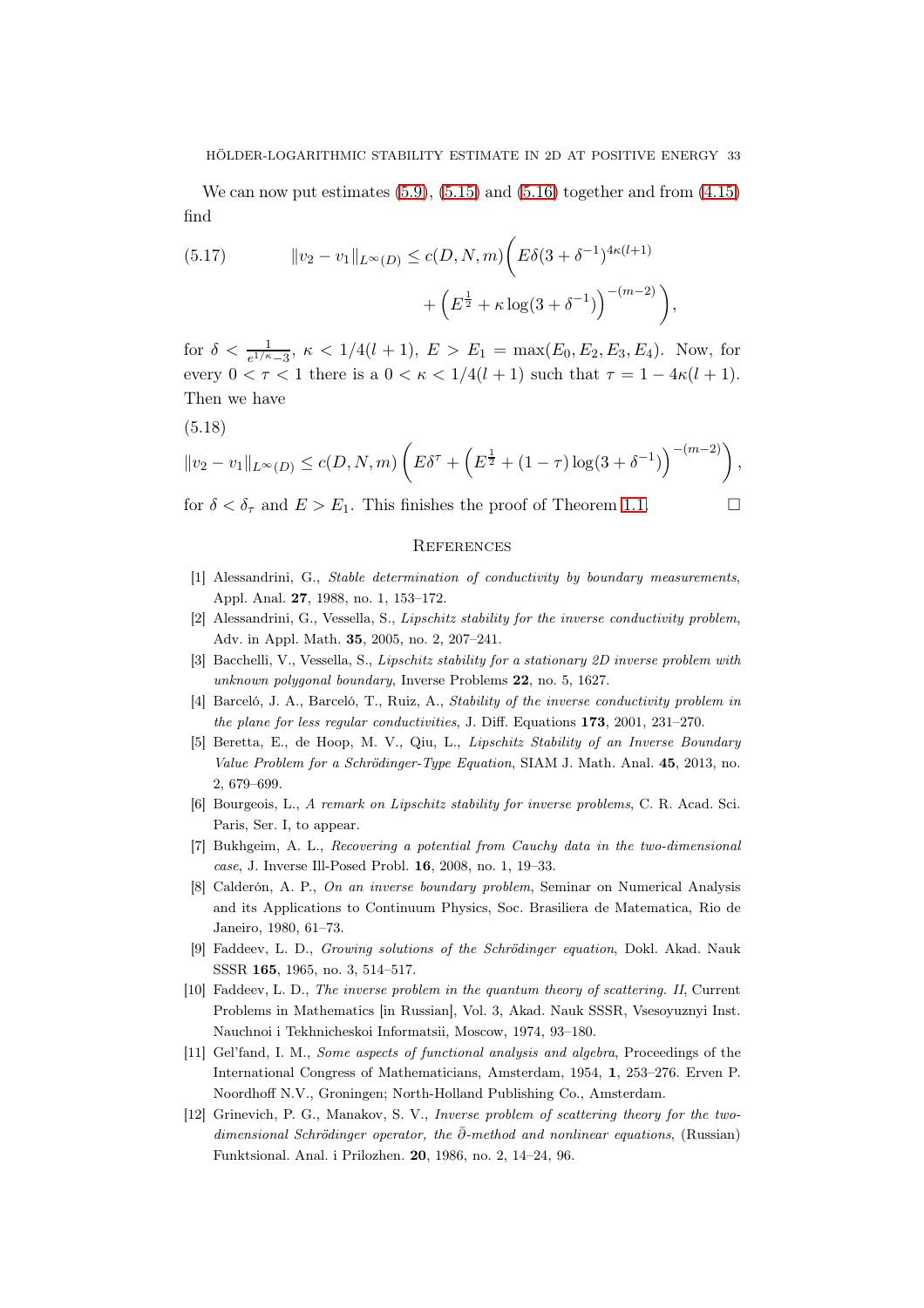#### 34 MATTEO SANTACESARIA

- <span id="page-33-10"></span>[13] Isaev, M. I., Exponential instability in the Gel'fand inverse problem on the energy intervals, J. Inverse Ill-Posed Probl. 19, 2011, no. 3, 453–472.
- <span id="page-33-16"></span>[14] Isaev, M. I., Instability in the Gel'fand inverse problem at high energies, Applicable Analysis, 2012, doi:10.1080/00036811.2012.731501.
- [15] Isaev, M. I., Energy and regularity dependent stability estimates for near-field inverse scattering in multidimensions, Journal of Mathematics 2013, 2013, Article ID 318154, 10 pages.
- <span id="page-33-14"></span><span id="page-33-4"></span>[16] Isaev, M. I., Novikov, R. G., Stability estimates for determination of potential from the impedance boundary map, Algebra and Analysis 25, 2013, no. 1, 37–63.
- [17] Isaev, M. I., Novikov, R. G., Energy and regularity dependent stability estimates for the Gel'fand inverse problem in multidimensions, J. of Inverse and Ill-posed Probl. 20, 2012, no. 3, 313–325.
- <span id="page-33-13"></span><span id="page-33-5"></span>[18] Isakov, V., Increasing stability for the Schrödinger potential from the Dirichlet-to-Neumann map, Discrete Contin. Dyn. Syst. Ser. S 4, 2011, no. 3, 631–640.
- <span id="page-33-3"></span>[19] Mandache, N., Exponential instability in an inverse problem of the Schrödinger equation, Inverse Problems 17, 2001, no. 5, 1435–1444.
- [20] Novikov, R. G., Multidimensional inverse spectral problem for the equation  $-\Delta\psi$  +  $(v(x) – Eu(x))$  $ψ = 0$ , Funkt. Anal. i Pril. 22, 1988, no. 4, 11–22 (in Russian); English Transl.: Funct. Anal. and Appl. 22, 1988, no. 4, 263–272.
- <span id="page-33-11"></span><span id="page-33-8"></span>[21] Novikov, R. G., The inverse scattering problem on a fixed energy level for the twodimensional Schrödinger operator, J. Funct. Anal. **103**, 1992, no. 2, 409–463.
- [22] Novikov, R. G., Approximate solution of the inverse problem of quantum scattering theory with fixed energy in dimension 2, (Russian) Tr. Mat. Inst. Steklova 225, 1999, Solitony Geom. Topol. na Perekrest., 301–318; translation in Proc. Steklov Inst. Math. 225, 1999, no. 2, 285–302.
- <span id="page-33-17"></span>[23] Novikov, R. G., Formulae and equations for finding scattering data from the Dirichletto-Neumann map with nonzero background potential, Inv. Problems 21, 2005, no. 1, 257–270.
- <span id="page-33-15"></span><span id="page-33-9"></span>[24] Novikov, R. G., The  $\bar{\partial}$ -approach to monochromatic inverse scattering in three dimensions, J. Geom. Anal. 18, 2008, no. 2, 612–631.
- <span id="page-33-7"></span>[25] Novikov, R. G., New global stability estimates for the Gel'fand-Calderon inverse problem, Inv. Problems 27, 2011, no. 1, 015001.
- <span id="page-33-0"></span>[26] Novikov, R. G., Novikova, N. N., On stable determination of potential by boundary measurements, ESAIM: Proc. 26, 2009, 94–99.
- [27] Novikov, R. G., Santacesaria, M., A global stability estimate for the Gel'fand-Calderón inverse problem in two dimensions, J. Inverse Ill-Posed Probl. 18, 2010, no. 7, 765– 785.
- <span id="page-33-12"></span>[28] Novikov, R. G., Santacesaria, M., Monochromatic reconstruction algorithms for twodimensional multi-channel inverse problems, Int. Math. Res. Notices 2013, 2013, no. 6, 1205–1229.
- <span id="page-33-2"></span><span id="page-33-1"></span>[29] Santacesaria, M., New global stability estimates for the Calderón problem in two dimensions, J. Inst. Math. Jussieu 12, 2013, no. 03, 553–569.
- [30] Santacesaria, M., Stability estimates for an inverse problem for the Schrödinger equation at negative energy in two dimensions, Applicable Analysis, 2012, doi:10.1080/00036811.2012.698006.
- <span id="page-33-18"></span>[31] Vekua, I. N., Generalized Analytic Functions, Pergamon Press Ltd. 1962.

<span id="page-33-6"></span>